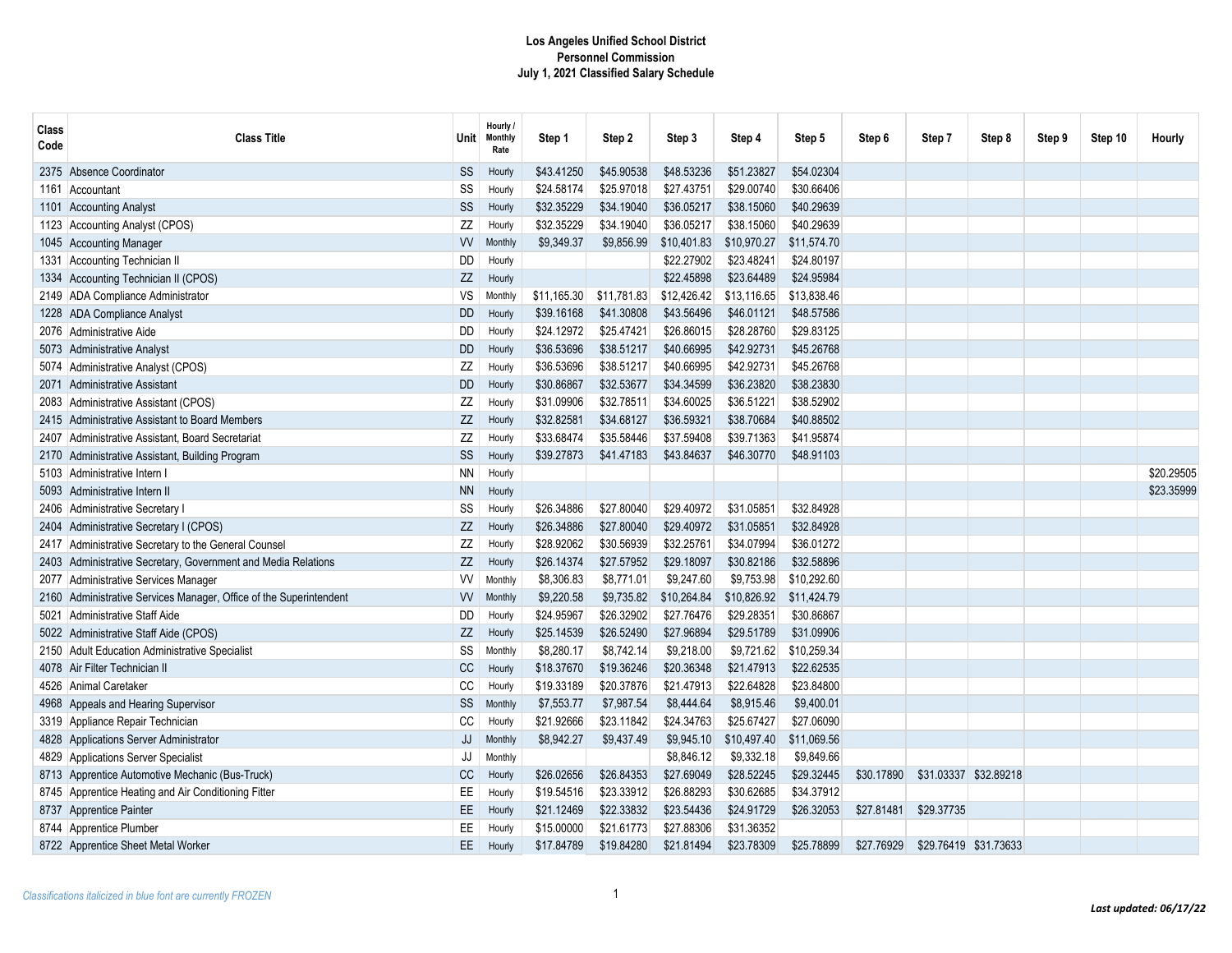| Class<br>Code | <b>Class Title</b>                                                | Unit        | Hourly /<br>Monthly<br>Rate | Step 1      | Step 2      | Step 3      | Step 4      | Step 5      | Step 6 | Step 7 | Step 8 | Step 9 | Step 10 | <b>Hourly</b> |
|---------------|-------------------------------------------------------------------|-------------|-----------------------------|-------------|-------------|-------------|-------------|-------------|--------|--------|--------|--------|---------|---------------|
| 1444          | Architect                                                         | SS          | Hourly                      | \$42.67093  | \$45.03760  | \$47.58569  | \$50.22848  | \$52.96592  |        |        |        |        |         |               |
| 1438          | Architectural Associate                                           | SS          | Hourly                      | \$37.17239  | \$39.27873  | \$41.47183  | \$43.84637  | \$46.30770  |        |        |        |        |         |               |
|               | 1446 Architectural Designer                                       | EE          | Hourly                      |             |             |             |             |             |        |        |        |        |         | \$37,50000    |
| 1451          | <b>Architectural Drafting Technician</b>                          | EE          | Hourly                      | \$22.15452  | \$23.39493  | \$24.75308  | \$26.16856  | \$27.60894  |        |        |        |        |         |               |
| 1460          | Architectural Project Facilitator                                 | SS          | Hourly                      | \$36.17051  | \$38.22161  | \$40.34370  | \$42.67093  | \$45.03760  |        |        |        |        |         |               |
| 5804          | Area Bus Supervisor                                               | SS          | Hourly                      | \$30.73507  | \$32.48640  | \$34.30873  | \$36.24940  | \$38.28472  |        |        |        |        |         |               |
| 3271          | <b>Area Carpentry Supervisor</b>                                  | SS          | Hourly                      |             |             |             |             | \$46.13160  |        |        |        |        |         |               |
| 3206          | <b>Area Electrical Supervisor</b>                                 | SS          | Hourly                      |             |             |             |             | \$51.12654  |        |        |        |        |         |               |
| 1890          | Area Facilities Services Director                                 | JJ          | Monthly                     | \$9,005.57  | \$9,508.23  | \$10,023.29 | \$10,573.13 | \$11,152.73 |        |        |        |        |         |               |
| 4314          | Area Food Services Supervisor                                     | SS          | Monthly                     | \$6,024.57  | \$6,365.38  | \$6,723.85  | \$7,103.78  | \$7,503.89  |        |        |        |        |         |               |
| 3211          | Area Heating and Air Conditioning Supervisor                      | SS          | Hourly                      |             |             |             |             | \$52.05869  |        |        |        |        |         |               |
|               | 3236 Area Metal Work Supervisor                                   | $\text{SS}$ | Hourly                      |             |             |             |             | \$48.98993  |        |        |        |        |         |               |
|               | 4016 Area Operations Supervisor                                   | SS          | Monthly                     | \$6,134.14  | \$6,470.13  | \$6,839.46  | \$7,229.62  | \$7,636.43  |        |        |        |        |         |               |
|               | 3276 Area Painting Supervisor                                     | SS          | Hourly                      |             |             |             |             | \$40.05183  |        |        |        |        |         |               |
| 3216          | Area Plumbing Supervisor                                          | SS          | Hourly                      |             |             |             |             | \$51.36448  |        |        |        |        |         |               |
| 3792          | <b>Asbestos Abatement Assistant</b>                               | EE          | Hourly                      |             |             |             |             |             |        |        |        |        |         | \$27,95000    |
| 3165          | Asbestos Abatement Supervisor                                     | SS          | Hourly                      |             |             |             |             | \$47.33326  |        |        |        |        |         |               |
| 3189          | <b>Asbestos Abatement Worker</b>                                  | EE          | Hourly                      |             |             |             |             |             |        |        |        |        |         | \$36.30000    |
| 3790          | Asbestos Surveyor                                                 | EE          | Hourly                      |             |             |             |             |             |        |        |        |        |         | \$29.20000    |
| 2730          | Assignment Technician                                             | <b>DD</b>   | Hourly                      | \$20.42831  | \$21.51552  | \$22.69396  | \$23.89735  | \$25.21692  |        |        |        |        |         |               |
| 5086          | Assistant Administrative Analyst                                  | <b>DD</b>   | Hourly                      | \$30.11342  | \$31.74006  | \$33.44967  | \$35,30869  | \$37.27561  |        |        |        |        |         |               |
| 5806          | Assistant Area Bus Supervisor                                     | SS          | Hourly                      | \$29.14151  | \$30.73507  | \$32.48640  | \$34.30873  | \$36.24940  |        |        |        |        |         |               |
| 2026          | <b>Assistant Budget Director</b>                                  | W           | Monthly                     | \$9,349.37  | \$9,856.99  | \$10,401.83 | \$10,970.27 | \$11,574.70 |        |        |        |        |         |               |
| 5141          | <b>Assistant Buyer</b>                                            | DD          | Hourly                      | \$27.52410  | \$28.98474  | \$30.59477  | \$32.28780  | \$34.04721  |        |        |        |        |         |               |
| 4993          | Assistant Chief Human Resources Officer                           | VE          | Monthly                     | \$10,961.67 | \$11,567.00 | \$12,196.94 | \$12.876.05 | \$13.584.42 |        |        |        |        |         |               |
| 1541          | <b>Assistant Civil Engineer</b>                                   | SS          | Hourly                      | \$35.18440  | \$37.17239  | \$39.27873  | \$41.47183  | \$43.84637  |        |        |        |        |         |               |
| 2365          | <b>Assistant Contract Administration Analyst</b>                  | DD          | Hourly                      | \$37.54946  | \$39.62425  | \$41.80695  | \$44.08090  | \$46.56235  |        |        |        |        |         |               |
| 2360          | Assistant Contract Administration Manager                         | JJ          | Monthly                     | \$8,157.83  | \$8,616.26  | \$9,084.75  | \$9,590.93  | \$10,118.45 |        |        |        |        |         |               |
| 2057          | <b>Assistant Contracts Supervisor</b>                             | SS          | Hourly                      | \$36.05217  | \$38.15060  | \$40.29639  | \$42.55261  | \$44.99815  |        |        |        |        |         |               |
| 4976          | Assistant Director of Labor Relations                             | VE          | Monthly                     | \$10,628.87 | \$11,229.11 | \$11,868.68 | \$12,532.99 | \$13,241.12 |        |        |        |        |         |               |
|               | Assistant Director, Design Standards and Technical Specifications | JJ          | Monthly                     | \$9,349.37  | \$9,856.99  | \$10,401.83 | \$10,973.99 | \$11,574.70 |        |        |        |        |         |               |
| 4992          | Assistant Director, Personnel                                     | VE          | Monthly                     | \$10,961.67 | \$11,567.00 | \$12,196.94 | \$12,876.05 | \$13,584.42 |        |        |        |        |         |               |
| 1803          | Assistant Environmental Safety Officer                            | <b>DD</b>   | Hourly                      | \$30.01303  | \$31.67735  | \$33.49086  | \$35.37424  | \$37.36182  |        |        |        |        |         |               |
| 1618          | Assistant Facilities Development Manager                          | <b>VV</b>   | Monthly                     | \$8,514.06  | \$8,977.05  | \$9,477.23  | \$9,998.43  | \$10,544.56 |        |        |        |        |         |               |
| 5754          | Assistant Fleet Maintenance Manager                               | JJ          | Monthly                     | \$7,617.73  | \$8,053.57  | \$8,495.69  | \$8,965.43  | \$9,461.55  |        |        |        |        |         |               |
| 4329          | Assistant Food Production Manager                                 | $\text{SS}$ | Hourly                      | \$32.73883  | \$34.60852  | \$36.56495  | \$38.62394  | \$40.80918  |        |        |        |        |         |               |
| 5755          | Assistant Garage Supervisor                                       | SS          | Hourly                      | \$37.66939  | \$39.82304  | \$42.07138  | \$44.45382  | \$46.98614  |        |        |        |        |         |               |
| 4173          | <b>Assistant Gardening Supervisor</b>                             | SS          | Hourly                      | \$27.72940  | \$29.29141  | \$30.97963  | \$32.72307  | \$34.56905  |        |        |        |        |         |               |
| 5659          | Assistant General Counsel I                                       | ΖZ          | Monthly                     | \$7,474.28  | \$7,897.73  | \$8,330.72  | \$9,122.13  | \$9,988.50  |        |        |        |        |         |               |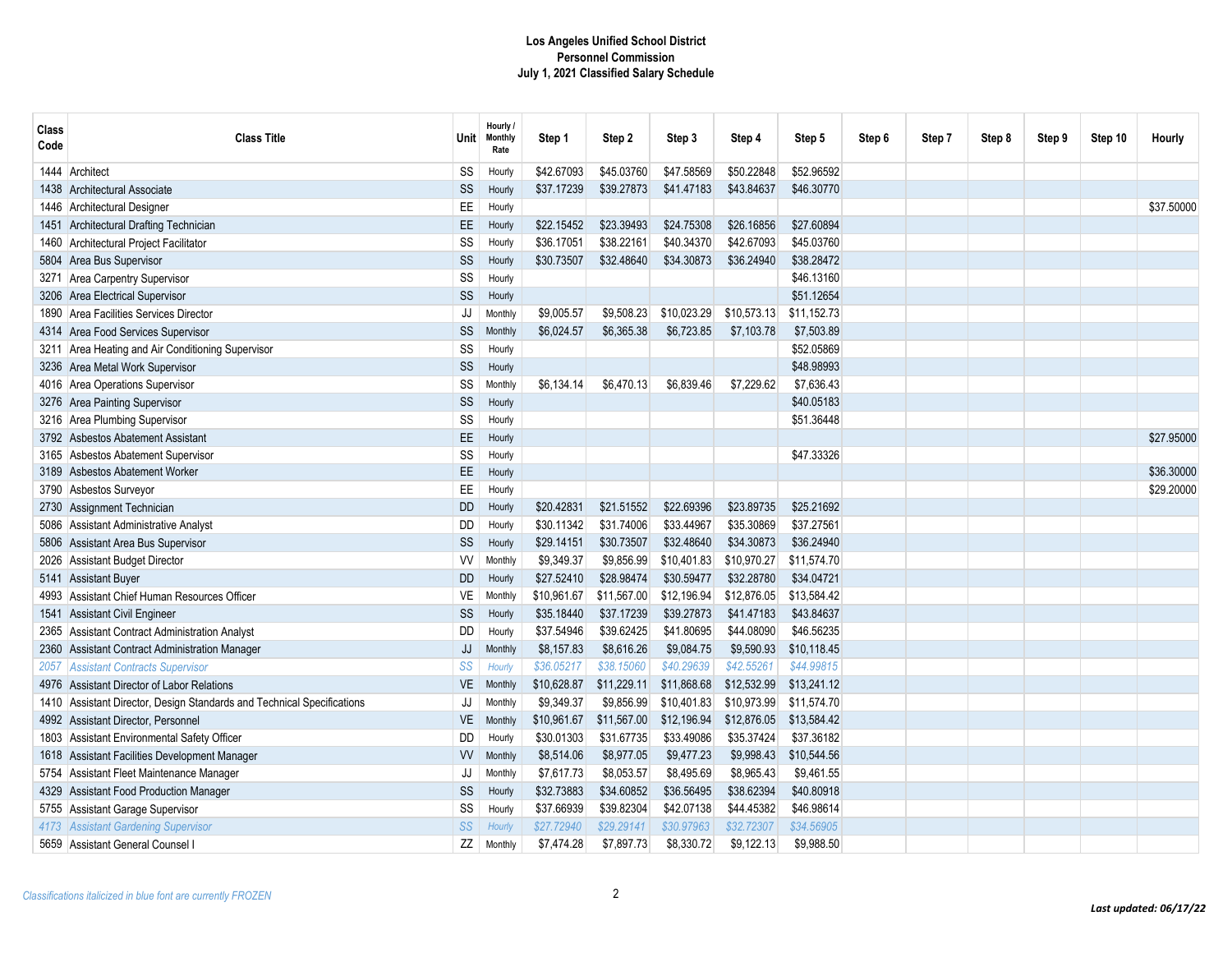| Class<br>Code | <b>Class Title</b>                                                         | Unit      | Hourly /<br><b>Monthly</b><br>Rate | Step 1      | Step 2      | Step 3      | Step 4      | Step 5      | Step 6 | Step 7 | Step 8 | Step 9 | Step 10 | Hourly     |
|---------------|----------------------------------------------------------------------------|-----------|------------------------------------|-------------|-------------|-------------|-------------|-------------|--------|--------|--------|--------|---------|------------|
|               | 5655 Assistant General Counsel II                                          | <b>VE</b> | Monthly                            |             |             | \$13,981.24 | \$14,542.21 | \$15,101.96 |        |        |        |        |         |            |
| 3258          | Assistant Hardware Supervisor                                              | SS        | Hourly                             |             |             |             |             | \$38.15060  |        |        |        |        |         |            |
|               | 4423 Assistant Industrial Hygienist                                        | <b>DD</b> | Hourly                             | \$33.25881  | \$35.08461  | \$37.01001  | \$39.05161  | \$41.21767  |        |        |        |        |         |            |
|               | 5088 Assistant Legislative Analyst                                         | ZZ        | Hourly                             | \$29.28426  | \$30.87352  | \$32.64832  | \$34.50379  | \$36.43995  |        |        |        |        |         |            |
|               | 5140 Assistant Logistics Supervisor                                        | SS        | Hourly                             | \$29.36233  | \$31.02716  | \$32.78629  | \$34.62400  | \$36.56508  |        |        |        |        |         |            |
|               | 1766 Assistant Mechanical Engineer                                         | EE        | Hourly                             | \$30.01303  | \$31.67735  | \$33,49086  | \$35.37424  | \$37.36182  |        |        |        |        |         |            |
|               | 4574 Assistant Outdoor-Education Center Manager                            | SS        | Hourly                             | \$26.49084  | \$28.01340  | \$29.62275  | \$31.25574  | \$33.02285  |        |        |        |        |         |            |
|               | 4798 Assistant Photocopy Technician                                        | CC        | Hourly                             | \$19.22490  | \$20.24886  | \$21.33394  | \$22.49546  | \$23.74865  |        |        |        |        |         |            |
| 4061          | Assistant Plant Manager I                                                  | SS        | Hourly                             | \$16.66130  | \$17.55275  | \$18.57832  | \$19.64331  | \$20.70040  |        |        |        |        |         |            |
|               | 4048 Assistant Plant Manager II                                            | SS        | Hourly                             | \$18.57832  | \$19.64331  | \$20.70040  | \$21.90743  | \$23.15386  |        |        |        |        |         |            |
|               | 3815 Assistant Programmer Analyst                                          | <b>DD</b> | Hourly                             | \$31.39150  | \$33.13432  | \$34.91864  | \$36.85235  | \$38.79434  |        |        |        |        |         |            |
| 1791          | Assistant Projects Manager                                                 | SS        | Monthly                            | \$7,703.34  | \$8,140.06  | \$8,584.36  | \$9,062.75  | \$9,557.55  |        |        |        |        |         |            |
|               | 2156 Assistant Realty Agent                                                | <b>DD</b> | Hourly                             | \$30.86867  | \$32.53677  | \$34.34599  | \$36.23820  | \$38.23830  |        |        |        |        |         |            |
|               | 5170 Assistant Stores Operations Manager                                   | JJ        | Monthly                            | \$7,617.73  | \$8,053.57  | \$8,495.69  | \$8,965.43  | \$9,461.55  |        |        |        |        |         |            |
| 1841.         | <b>Assistant Structural Engineer</b>                                       | <b>EE</b> | Hourly                             | \$30.01303  | \$31.67735  | \$33.49086  | \$35.37424  | \$37.36182  |        |        |        |        |         |            |
|               | 5716 Assistant Truck Operations Manager                                    | JJ        | Monthly                            | \$7,617.73  | \$8,053.57  | \$8,495.69  | \$8,965.43  | \$9,461.55  |        |        |        |        |         |            |
|               | 1638 Associate Building/Construction Inspector                             | SS        | Hourly                             |             |             |             |             |             |        |        |        |        |         | \$39.06250 |
| 1531          | Associate Civil Engineer                                                   | SS        | Hourly                             | \$39.27873  | \$41.47183  | \$43.84637  | \$46.30770  | \$48.91103  |        |        |        |        |         |            |
|               | 5419 Associate Computer Applications Specialist                            | DD        | Hourly                             | \$43.83192  | \$46.26357  | \$48.83632  | \$51.53354  | \$54.30547  |        |        |        |        |         |            |
| 5421          | Associate Computer Applications Specialist (Accounting)                    | <b>DD</b> | Hourly                             | \$43.83192  | \$46,26357  | \$48.83632  | \$51.53354  | \$54.30547  |        |        |        |        |         |            |
|               | 5422 Associate Computer Applications Specialist (Budget)                   | <b>DD</b> | Hourly                             | \$43.83192  | \$46,26357  | \$48.83632  | \$51.53354  | \$54.30547  |        |        |        |        |         |            |
| 5420          | Associate Computer Applications Specialist (CPOS)                          | ZZ        | Hourly                             | \$43.81949  | \$46.25043  | \$48.82244  | \$51.51887  | \$54.29000  |        |        |        |        |         |            |
|               | 5423 Associate Computer Applications Specialist (Facilities)               | <b>DD</b> | Hourly                             | \$43.83192  | \$46.26357  | \$48.83632  | \$51.53354  | \$54.30547  |        |        |        |        |         |            |
| 5424          | Associate Computer Applications Specialist (Payroll)                       | DD        | Hourly                             | \$43.83192  | \$46.26357  | \$48.83632  | \$51.53354  | \$54.30547  |        |        |        |        |         |            |
| 5425          | Associate Computer Applications Specialist (Personnel)                     | <b>DD</b> | Hourly                             | \$43.83192  | \$46.26357  | \$48.83632  | \$51.53354  | \$54.30547  |        |        |        |        |         |            |
| 4841          | Associate Computer Applications Specialist (SAP)                           | <b>DD</b> | Hourly                             | \$43.83192  | \$46.26357  | \$48.83632  | \$51.53354  | \$54.30547  |        |        |        |        |         |            |
|               | 5427 Associate Computer Applications Specialist (Student Data Warehousing) | DD        | Hourly                             | \$43.83192  | \$46,26357  | \$48.83632  | \$51.53354  | \$54.30547  |        |        |        |        |         |            |
|               | 1709 Associate Electrical Engineer                                         | SS        | Hourly                             | \$37.17239  | \$39.27873  | \$41.47183  | \$43.84637  | \$46.30770  |        |        |        |        |         |            |
|               | 1106 Associate Financial Analyst                                           | <b>DD</b> | Hourly                             | \$30.10513  | \$31.74836  | \$33.46628  | \$35.29209  | \$37.17601  |        |        |        |        |         |            |
|               | 1107 Associate Financial Analyst (CPOS)                                    | ZZ        | Hourly                             | \$30.30039  | \$31.98646  | \$33.72092  | \$35.54412  | \$37.46414  |        |        |        |        |         |            |
|               | 5658 Associate General Counsel                                             | <b>VE</b> | <b>Monthly</b>                     | \$14,934.40 | \$15,449.47 | \$15,983.16 | \$16,535.47 | \$17,085.27 |        |        |        |        |         |            |
|               | 5656 Associate General Counsel II                                          | VS        | Monthly                            |             |             | \$17,018.26 | \$17,569.30 | \$18,119.13 |        |        |        |        |         |            |
|               | 1763 Associate Mechanical Engineer                                         | SS        | Hourly                             | \$37.17239  | \$39.27873  | \$41.47183  | \$43.84637  | \$46.30770  |        |        |        |        |         |            |
|               | 1432 Associate Project Engineer                                            | DD        | Hourly                             | \$31.74836  | \$33.46628  | \$35.29209  | \$37.17601  | \$39.26738  |        |        |        |        |         |            |
|               | 1424 Associate Project Engineer II                                         | <b>DD</b> | Hourly                             | \$38.74589  | \$40.82191  | \$43.01211  | \$45.32278  | \$47.76053  |        |        |        |        |         |            |
|               | 1203 Associate Strategic Planning Systems Engineer                         | JJ        | Monthly                            | \$10,608.07 | \$11,208.73 | \$11,842.17 | \$12,510.74 | \$13.217.95 |        |        |        |        |         |            |
|               | 1845 Associate Structural Engineer                                         | EE        | Hourly                             | \$39.08838  | \$41.27085  | \$43.63389  | \$46.08466  | \$48.67578  |        |        |        |        |         |            |
|               | 5320 Athletic Trainer                                                      | BB        | Hourly                             | \$29.54257  | \$31.13731  | \$32.81340  | \$34.63597  | \$36.56432  |        |        |        |        |         |            |
|               | 5315 Athletic Training Coordinator                                         | ZZ        | Hourly                             | \$36.80559  | \$38.87947  | \$41.06636  | \$43.42269  | \$45.89200  |        |        |        |        |         |            |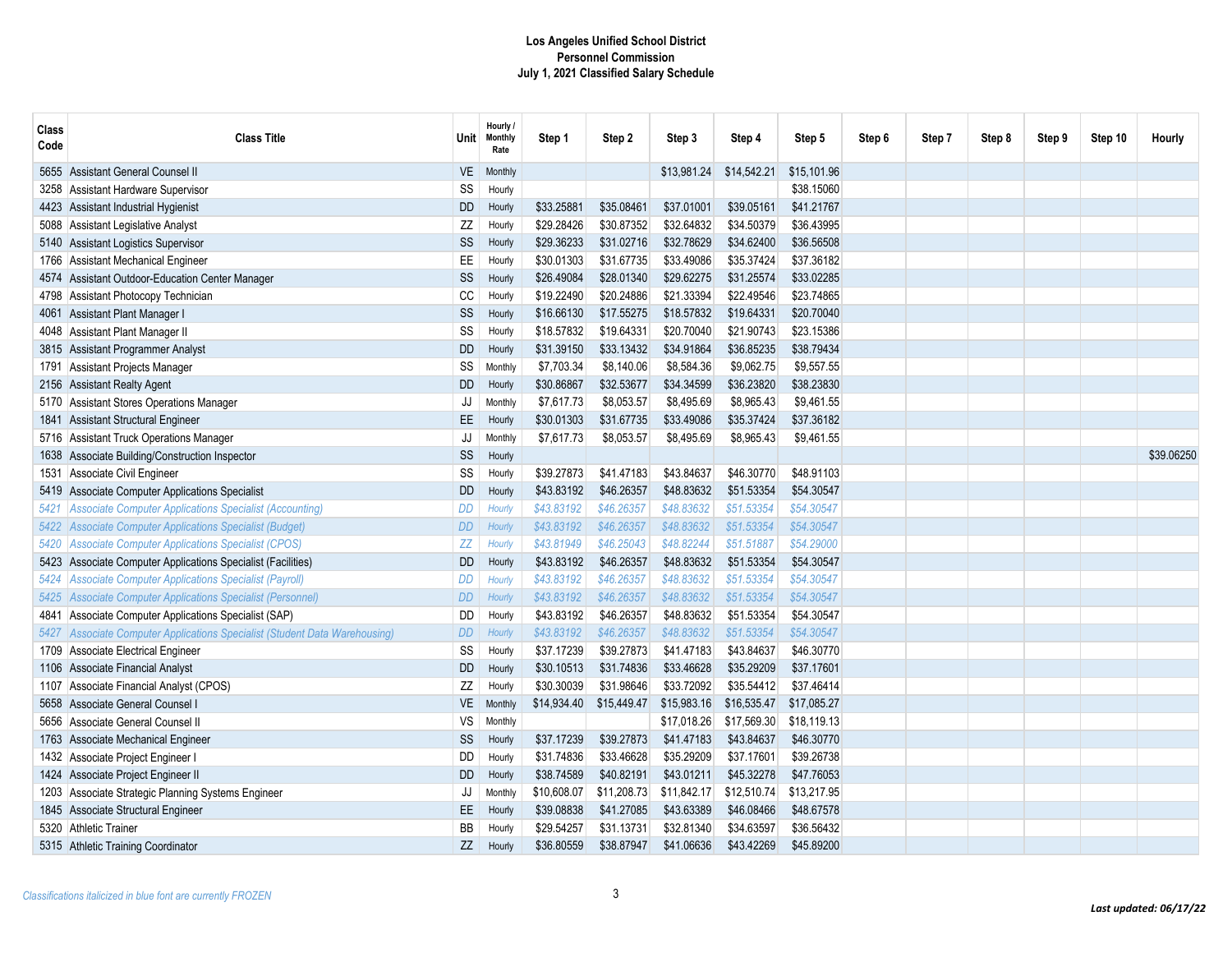| Class<br>Code | <b>Class Title</b>                                     | Unit∣     | Hourly /<br>Monthly<br>Rate | Step 1      | Step 2      | Step 3      | Step 4      | Step 5      | Step 6     | Step 7     | Step 8 | Step 9 | Step 10 | Hourly     |
|---------------|--------------------------------------------------------|-----------|-----------------------------|-------------|-------------|-------------|-------------|-------------|------------|------------|--------|--------|---------|------------|
|               | 5345 Athletics Assistant                               | ΝN        | Hourly                      |             |             |             |             |             |            |            |        |        |         | \$15.22130 |
|               | 1392 Audit Manager, Inspector General's Office         | W         | Monthly                     | \$8.978.28  | \$9,485.88  | \$10,023.29 | \$10,588.00 | \$11,186.22 |            |            |        |        |         |            |
|               | 1401 Auditor, Inspector General's Office               | DD        | Hourly                      | \$32.93513  | \$34.76095  | \$36.63655  | \$38.66155  | \$40.77783  |            |            |        |        |         |            |
|               | 5771 Automotive Body Mechanic                          | CC        | Hourly                      | \$31.76455  | \$33.47625  | \$35.32547  | \$37.28933  | \$39.30668  |            |            |        |        |         |            |
|               | 5775 Automotive Mechanic                               | CC        | Hourly                      | \$28.55513  | \$30.13692  | \$31.76455  | \$33.47625  | \$35.32547  |            |            |        |        |         |            |
|               | 2046 Benefits Manager                                  | W         | Monthly                     | \$8,394.94  | \$8,859.13  | \$9,349.37  | \$9,856.99  | \$10,401.83 |            |            |        |        |         |            |
|               | 1977 Bond Oversight Administrator                      | W         | Monthly                     | \$10,159.83 | \$10,720.80 | \$11,304.14 | \$11,933.38 | \$12,584.98 |            |            |        |        |         |            |
|               | 2176 Bond Oversight Coordinator                        | SS        | Hourly                      | \$39.27873  | \$41.47183  | \$43.84637  | \$46,30770  | \$48.91103  |            |            |        |        |         |            |
|               | 5208 Braille Equipment Coordinator                     | SS        | Hourly                      | \$22.41073  | \$23.66990  | \$25.01906  | \$26.43263  | \$27.92608  |            |            |        |        |         |            |
|               | 2815 Braille Transcriber                               | <b>DD</b> | Hourly                      | \$23.86706  | \$25.15662  | \$26.53615  | \$27.97894  | \$29.50326  |            |            |        |        |         |            |
|               | 5007 Branch Human Resources Manager                    | LL        | Monthly                     | \$8,097.53  | \$8,555.95  | \$9,023.21  | \$9,519.34  | \$10,048.11 |            |            |        |        |         |            |
| 3571          | <b>Brass and Percussion Instrument Technician</b>      | CC        | Hourly                      |             |             |             |             |             |            |            |        |        |         | \$34,57764 |
|               | 2147 Broadcast Compliance Specialist                   | DD        | Hourly                      | \$36.41169  | \$38.51217  | \$40.66995  | \$42.92731  | \$45.26768  |            |            |        |        |         |            |
|               | 2112 Broadcast Engineer                                | <b>DD</b> | Hourly                      | \$41.06002  | \$43.32568  | \$45.71583  | \$48.25538  | \$50.91110  |            |            |        |        |         |            |
|               | 2113 Broadcast Systems Operator                        | <b>DD</b> | Hourly                      | \$33.14262  | \$34.96844  | \$36.88555  | \$38.91052  | \$41.06002  | \$43.32568 | \$45.71583 |        |        |         |            |
|               | 1122 Budget Policy Analyst                             | LL        | Monthly                     | \$7,951.84  | \$8,406.50  | \$8,876.25  | \$9,358.57  | \$9,871.02  |            |            |        |        |         |            |
|               | 2547 Budget Technician                                 | DD        | Hourly                      | \$22.69396  | \$23.89735  | \$25.21692  | \$26.54480  | \$27.96393  |            |            |        |        |         |            |
|               | 2548 Budget Technician (CPOS)                          | ZZ        | Hourly                      | \$22.85429  | \$24.06438  | \$25.40355  | \$26.75887  | \$28.18675  |            |            |        |        |         |            |
|               | 4075 Building and Grounds Worker                       | CC        | Hourly                      |             |             |             | \$17.22400  | \$17.88001  | \$18.86575 | \$19.87443 |        |        |         |            |
|               | 4068 Building and Grounds Worker (Restricted/Disabled) | CC        | Hourly                      |             |             |             | \$17.22400  | \$17.88001  | \$18.86575 | \$19.87443 |        |        |         |            |
|               | 4041 Building Engineer                                 | CC        | Hourly                      |             | \$28,99070  | \$30.56485  | \$32.23069  | \$33.98057  |            |            |        |        |         |            |
|               | 1314 Building Program Accounting Technician            | <b>DD</b> | Hourly                      | \$28.53659  | \$30.10513  | \$31.74836  | \$33.46628  | \$35.29209  |            |            |        |        |         |            |
| 1471          | <b>Building Project Estimator</b>                      | SS        | Hourly                      | \$35.18440  | \$37.17239  | \$39.27873  | \$41.47183  | \$43.84637  |            |            |        |        |         |            |
|               | 1651 Building/Construction Inspector                   | SS        | Hourly                      |             |             |             |             | \$52.31903  |            |            |        |        |         |            |
|               | 1650 Building/Construction Inspector (Class 1)         | SS        | Hourly                      |             |             |             |             | \$53.74692  |            |            |        |        |         |            |
|               | 5731 Bus Dispatcher                                    | SS        | Hourly                      | \$32.48640  | \$34.30873  | \$36.24940  | \$38.28472  | \$40.44627  |            |            |        |        |         |            |
|               | 5860 Bus Driver Trainee                                | <b>NN</b> | Hourly                      |             |             |             |             |             |            |            |        |        |         | \$18,00000 |
|               | 5788 Bus Park Attendant                                | CC        | Hourly                      | \$16.91350  | \$17.69187  | \$18.62876  |             |             |            |            |        |        |         |            |
|               | 2006 Business Manager                                  | VS        | Monthly                     | \$14,948.39 | \$15,794.24 | \$16,686.83 | \$17,557.28 | \$18,463.33 |            |            |        |        |         |            |
|               | 5121 Buyer                                             | <b>DD</b> | Hourly                      | \$30.86867  | \$32.53677  | \$34.34599  | \$36.23820  | \$38.23830  |            |            |        |        |         |            |
|               | 4377 Cafeteria Helper                                  | CC        | Hourly                      |             |             |             |             | \$16.91350  |            |            |        |        |         |            |
|               | 4688 Campus Aide (Female/Restricted)                   | <b>BB</b> | Hourly                      |             |             | \$17.22400  | \$17.41387  | \$18.31557  |            |            |        |        |         |            |
|               | 4689 Campus Aide (Female/Spanish Language)(Restricted) | BB        | Hourly                      |             |             | \$17.22400  | \$17.41387  | \$18.31557  |            |            |        |        |         |            |
|               | 4691 Campus Aide (Male/Restricted)                     | <b>BB</b> | Hourly                      |             |             | \$17.22400  | \$17.41387  | \$18.31557  |            |            |        |        |         |            |
|               | 4692 Campus Aide (Male/Spanish Language)(Restricted)   | <b>BB</b> | Hourly                      |             |             | \$17.22400  | \$17.41387  | \$18.31557  |            |            |        |        |         |            |
|               | 4687 Campus Aide (Restricted)                          | <b>BB</b> | Hourly                      |             |             | \$17.22400  | \$17.41387  | \$18.31557  |            |            |        |        |         |            |
|               | 4690 Campus Aide (Spanish Language/Restricted)         | BB        | Hourly                      |             |             | \$17.22400  | \$17.41387  | \$18.31557  |            |            |        |        |         |            |
|               | 3436 Carpenter                                         | EE        | Hourly                      |             |             |             |             |             |            |            |        |        |         | \$37,78000 |
|               | 3192 Carpentry Supervisor (Building Moving)            | SS        | Hourly                      |             |             |             |             | \$42.25282  |            |            |        |        |         |            |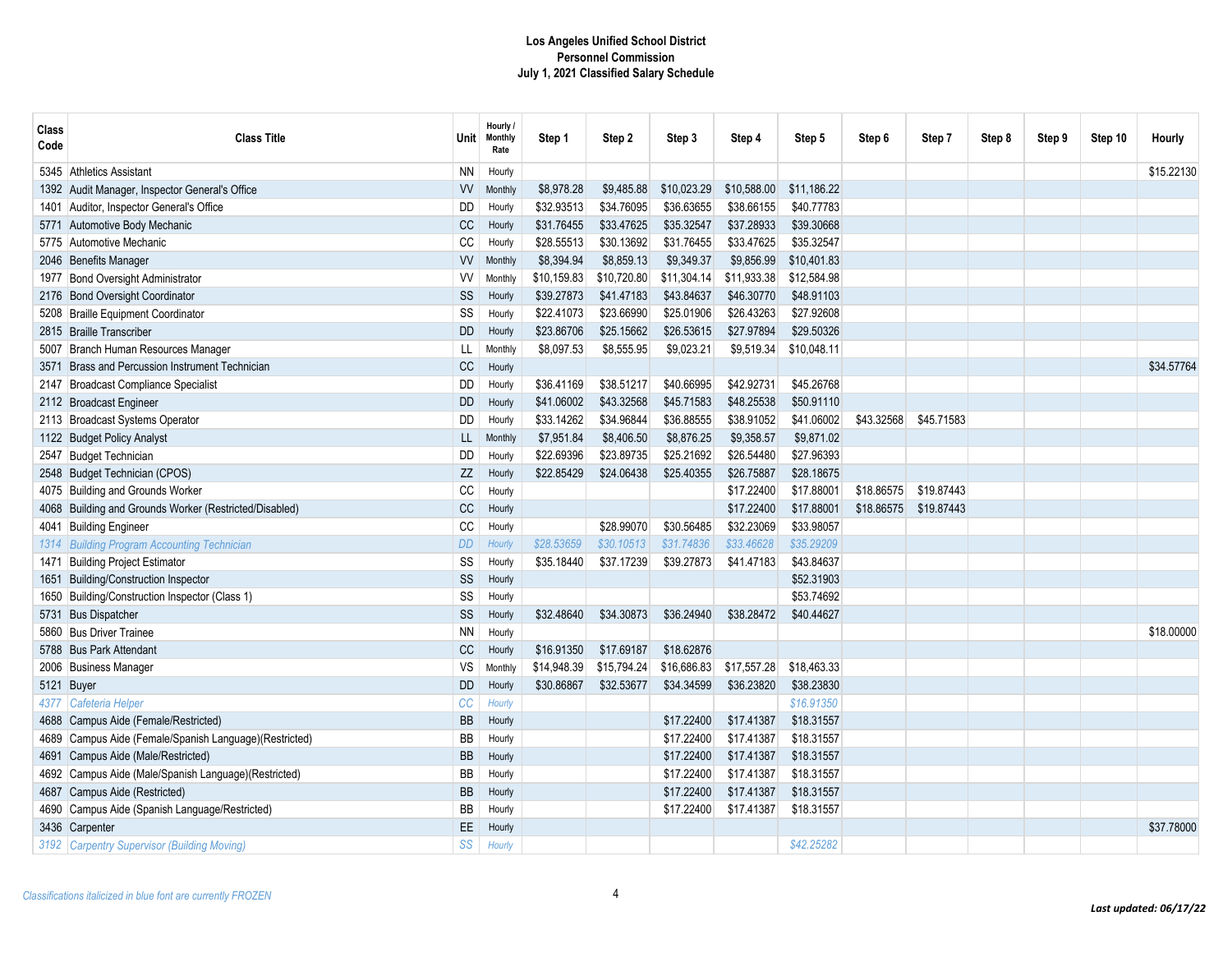| Class<br>Code | <b>Class Title</b>                                                    | Unit                    | Hourly /<br><b>Monthly</b><br>Rate | Step 1                   | Step 2                   | Step 3                   | Step 4                   | Step 5                   | Step 6 | Step 7                  | Step 8 | Step 9 | Step 10 | Hourly     |
|---------------|-----------------------------------------------------------------------|-------------------------|------------------------------------|--------------------------|--------------------------|--------------------------|--------------------------|--------------------------|--------|-------------------------|--------|--------|---------|------------|
| 3148          | <b>Carpentry Technical Supervisor</b>                                 | SS                      | Monthly                            | \$7,703.34               | \$8,140.06               | \$8,584.36               | \$9,062.75               | \$9,557.55               |        |                         |        |        |         |            |
| 2620          | <b>Cataloging Supervisor</b>                                          | SS                      | Hourly                             | \$22.81463               | \$24.13997               | \$25.49685               | \$26,90106               | \$28.42362               |        |                         |        |        |         |            |
| 1939          | <b>Central Business Advisor</b>                                       | W                       | Monthly                            | \$10,159.83              | \$10,720.80              | \$11,304.14              | \$11.933.38              | \$12,584.98              |        |                         |        |        |         |            |
| 3160          | Central Shops Supervisor                                              | $\text{SS}$             | Hourly                             | \$41.81503               | \$44.24871               | \$46.75739               | \$49.31337               | \$52.10000               |        |                         |        |        |         |            |
| 2025          | <b>Charter Schools Director</b>                                       | VE                      | Monthly                            | \$12,074.01              | \$12,755.46              | \$13,475.54              | \$14,238.95              | \$15,042.15              |        |                         |        |        |         |            |
| 2319          | Charter Schools Fiscal Administrator                                  | <b>VV</b>               | Monthly                            | \$10,159.83              | \$10.720.80              | \$11.304.14              | \$11,933.38              | \$12.584.98              |        |                         |        |        |         |            |
| 2320          | <b>Charter Schools Operations Coordinator</b>                         | <b>VV</b>               | Monthly                            | \$8,679.65               | \$9,155.04               | \$9,656.17               | \$10,192.42              | \$10,747.40              |        |                         |        |        |         |            |
| 2314          | <b>Charter Schools Operations Manager</b>                             | JJ                      | Monthly                            | \$9,631.09               | \$10,159.83              | \$10,720.80              | \$11,304.14              | \$11,933.38              |        |                         |        |        |         |            |
| 1505          | <b>Chief Boundary Coordinator</b>                                     | JJ                      | Monthly                            | \$7,819.95               | \$8,264.58               | \$8,716.76               | \$9,201.57               | \$9,705.23               |        |                         |        |        |         |            |
| 2110          | <b>Chief Broadcasting Engineer</b>                                    | SS                      | Monthly                            | \$8.199.38               | \$8.663.89               | \$9.128.38               | \$9,638.32               | \$10.164.67              |        |                         |        |        |         |            |
| 1630          | Chief Building/Construction Inspector                                 | JJ                      | Monthly                            | \$10,444.16              | \$11,027.24              | \$11,644.29              | \$12,295.31              | \$12,986.11              |        |                         |        |        |         |            |
|               | 2511 Chief Clerk                                                      | SS                      | Hourly                             | \$26.34886               | \$27.80040               | \$29.40972               | \$31.05851               | \$32.84928               |        |                         |        |        |         |            |
| 1920          | <b>Chief Communications Officer</b>                                   | <b>VS</b>               | Monthly                            | \$12,975.19              | \$13,693.00              | \$14,453.60              | \$15,245.98              | \$16,084.22              |        |                         |        |        |         |            |
| 1501          | Chief Enrollment Analysis Coordinator                                 | SS                      | Hourly                             | \$45.14015               | \$47.71192               | \$50.32314               | \$53.11580               | \$56.02679               |        |                         |        |        |         |            |
| 1934          | <b>Chief Estimator</b>                                                | JJ                      | Monthly                            | \$10,045.65              | \$10,614.06              | \$11,216.02              | \$11,847.74              | \$12,516.70              |        |                         |        |        |         |            |
| 1901          | Chief Executive Officer, School Support Services                      | VS                      | Monthly                            | \$14,948.39              | \$15,794.24              | \$16,686.83              | \$17,557.28              | \$18,463.33              |        |                         |        |        |         |            |
| 5664          | Chief Executive to the General Counsel                                | VS                      | Monthly                            |                          |                          |                          |                          | \$18,838.99              |        |                         |        |        |         |            |
| 1916          | <b>Chief Facilities Executive</b>                                     | VS                      | Monthly                            |                          |                          | \$21,346.90              | \$22,551.91              | \$23,827.27              |        |                         |        |        |         |            |
| 1008          | <b>Chief Financial Officer</b>                                        | <b>VS</b>               | Monthly                            | \$19,538.25              | \$20.456.54              | \$21,418.01              | \$22,424.65              | \$23,428.20              |        |                         |        |        |         |            |
| 5000          | Chief Human Resources Officer                                         | VS                      | Monthly                            | \$16,661.43              | \$17,602.45              | \$18,596.52              | \$19,646.81              | \$20,756.35              |        |                         |        |        |         |            |
| 1918          | <b>Chief Information Officer</b>                                      | VS                      | Monthly                            | \$17,171.61              | \$18,104.87              | \$19,127.63              | \$20,207.81              | \$21,349.86              |        |                         |        |        |         |            |
| 5192          | <b>Chief Inventory Analyst</b>                                        | SS                      | Monthly                            | \$6,813.47               | \$7,192.14               | \$7,603.61               | \$8,035.30               | \$8,484.66               |        |                         |        |        |         |            |
| 1937          | Chief of Intensive Support and Intervention Schools                   | VS                      | Monthly                            | \$13,415.81              | \$14,174.54              | \$14,976.58              | \$15,821.95              | \$16,715.32              |        |                         |        |        |         |            |
| 4206          | Chief of Police                                                       | <b>VV</b>               | Monthly                            | \$14,205.28              | \$15,007.89              | \$15,855.89              | \$16,751.72              | \$17,770.08              |        |                         |        |        |         |            |
| 1236          | Chief of School Culture, Climate, and Safety                          | <b>VS</b>               | Monthly                            | \$15,832.00              | \$16,727.00              | \$17,672.00              | \$18,670.00              | \$19,724.79              |        |                         |        |        |         |            |
| 1018          | Chief of Staff                                                        | VS                      | Monthly                            | \$16,647.30              | \$17,587.66              | \$18,581.05              | \$19,630.70              | \$20,739.87              |        |                         |        |        |         |            |
| 5985          | Chief of Staff to Board Member (Staff Assistant to Board Member VIII) | W                       | Monthly                            | \$8,396.98               | \$8,867.23               | \$9,477.14               | \$9,998.31               | \$10,543.56              |        | \$11,460.36 \$12,377.17 |        |        |         |            |
| 1913          | <b>Chief Procurement Officer</b>                                      | VS                      | Monthly                            | \$14,112.25              | \$14,909.64              | \$15,752.05              | \$16,642.08              | \$17,582.37              |        |                         |        |        |         |            |
| 2000          | <b>Chief Risk Officer</b>                                             | <b>VS</b>               | Monthly                            | \$13,645.31              | \$14,395.84              | \$15,187.35              | \$16,023.35              | \$16,905.01              |        |                         |        |        |         |            |
|               | 2316 Child Abuse Prevention and Awareness Coordinator                 | DD                      | Hourly                             | \$37.80559               | \$39.87947               | \$42.06636               | \$44.42269               | \$46.89200               |        |                         |        |        |         |            |
| 1528          | <b>Civil Engineer</b>                                                 | $\text{SS}$             | Hourly                             | \$43.52294               | \$45.93694               | \$48.54025               | \$51.23038               | \$54.00725               |        |                         |        |        |         |            |
| 1556          | <b>Civil Engineering Designer</b>                                     | EE                      | Hourly                             |                          |                          |                          |                          |                          |        |                         |        |        |         | \$37.50000 |
| 1571          | Civil Engineering Drafting Technician                                 | EE.                     | Hourly                             |                          |                          |                          |                          |                          |        |                         |        |        |         | \$31,60000 |
| 2040          | <b>Claims Coordinator</b>                                             | LL.                     | Monthly                            | \$7.519.75               | \$7,951.84               | \$8,406.50               | \$8.876.25               | \$9.358.57               |        |                         |        |        |         |            |
| 2045          | <b>Claims Processing Supervisor</b>                                   | SS                      | Hourly                             | \$34.19040               | \$36.05217               | \$38.15060               | \$40.29639               | \$42.55261               |        |                         |        |        |         |            |
| 2770<br>5831  | Claims Representative<br>Class "A" Commercial Truck Driver            | DD<br>$\mathop{\rm CC}$ | Hourly<br>Hourly                   | \$24.12972<br>\$26.29327 | \$25.47421<br>\$27.71456 | \$26.86015<br>\$29.25051 | \$28.28760<br>\$30.83993 | \$29.83125<br>\$32.51341 |        |                         |        |        |         |            |
| 5847          | Class "B" Commercial Truck Driver                                     | CC                      | Hourly                             | \$23.68752               | \$24.90251               | \$26.29327               | \$27.71456               | \$29.25051               |        |                         |        |        |         |            |
| 5030          | <b>Classified Assignments Coordinator</b>                             | LL.                     | Monthly                            | \$8,274.63               | \$8,731.81               | \$9,205.34               | \$9,724.07               | \$10,271.68              |        |                         |        |        |         |            |
| 5650          | <b>Classified Training Representative</b>                             | DD                      | Hourly                             | \$29.28351               | \$30.87695               | \$32.53677               | \$34.34599               | \$36,23820               |        |                         |        |        |         |            |
|               | 2676 Clerk                                                            | <b>DD</b>               | Hourly                             | \$15,00898               | \$15.77250               | \$16.62730               | \$17.47381               | \$18.41162               |        |                         |        |        |         |            |
|               |                                                                       |                         |                                    |                          |                          |                          |                          |                          |        |                         |        |        |         |            |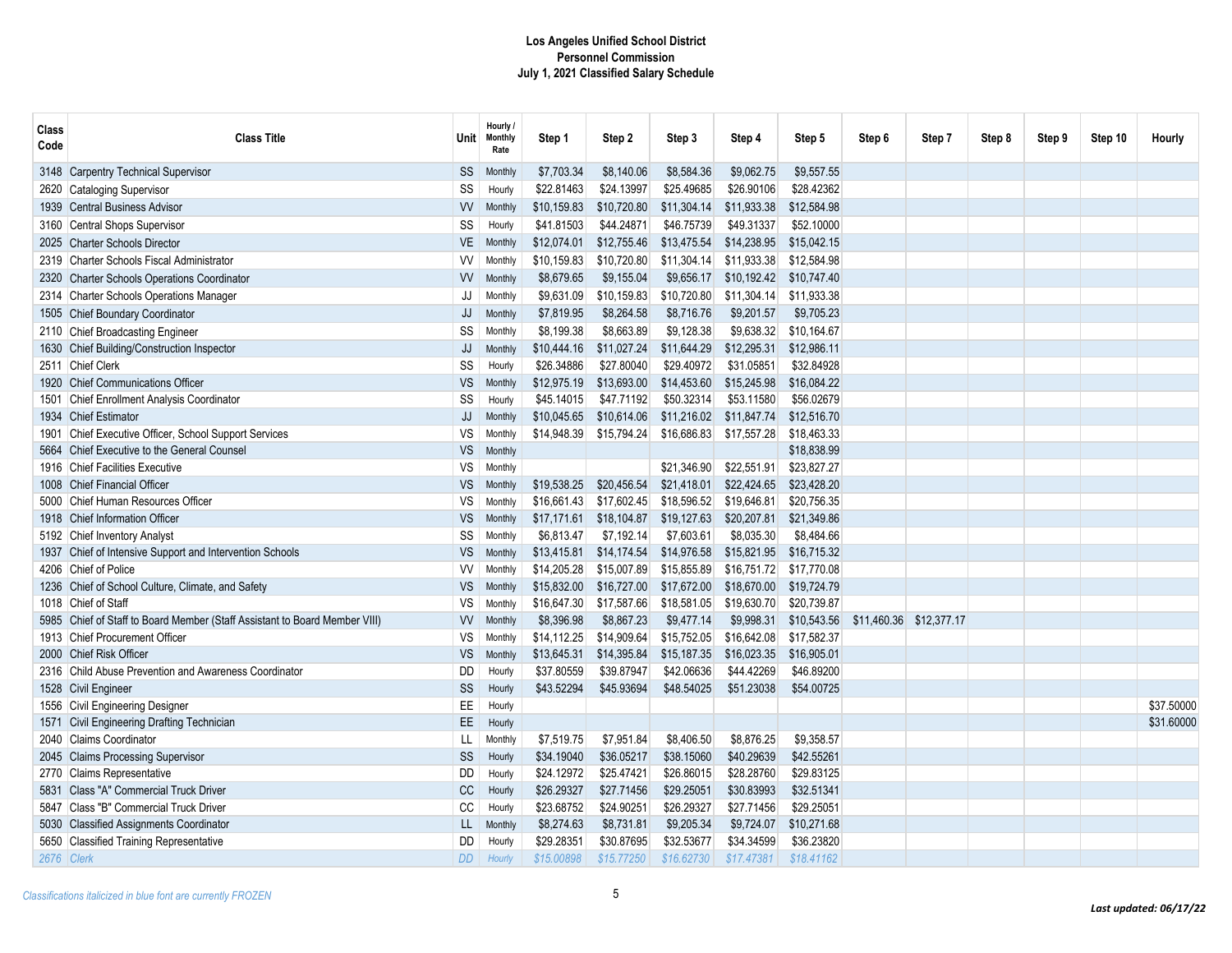| Class<br>Code | <b>Class Title</b>                                               | <b>Unit</b> | Hourly /<br><b>Monthly</b><br>Rate | Step 1      | Step 2      | Step 3      | Step 4      | Step 5      | Step 6     | Step 7     | Step 8 | Step 9 | Step 10 | Hourly     |
|---------------|------------------------------------------------------------------|-------------|------------------------------------|-------------|-------------|-------------|-------------|-------------|------------|------------|--------|--------|---------|------------|
| 2677          | Clerk (Restricted)                                               | DD          | Hourly                             | \$15.00898  | \$15.77250  | \$16.62730  | \$17.47381  | \$18.41162  |            |            |        |        |         |            |
| 4710          | Communication Support Assistant                                  | <b>NN</b>   | Hourly                             |             |             |             |             |             |            |            |        |        |         | \$15.84116 |
| 2056          | <b>Communications Production Facilitator</b>                     | SS          | Hourly                             | \$34.04839  | \$35.94961  | \$38.00862  | \$40.16228  | \$42.41059  |            |            |        |        |         |            |
| 2194          | Community Outreach Event Coordinator                             | <b>DD</b>   | Hourly                             | \$19.93036  | \$21.02586  | \$22.13795  | \$23.33302  | \$24.55298  |            |            |        |        |         |            |
| 2059          | Community Outreach Organizer                                     | <b>DD</b>   | Hourly                             | \$35.54108  | \$37.44986  | \$39.54956  | \$41.73224  | \$44.01451  |            |            |        |        |         |            |
| 5337          | Community Representative A and (Restricted)                      | GX          | Hourly                             |             |             |             |             |             |            |            |        |        |         | \$16.91350 |
| 5338          | Community Representative C and (Restricted)                      | GX          | Hourly                             |             |             |             |             |             |            |            |        |        |         | \$16.91350 |
| 5339          | Community Representative D and (Restricted)                      | GX          | Hourly                             |             |             |             |             |             |            |            |        |        |         | \$20.39163 |
| 5340          | Community Representative E and (Restricted)                      | GX          | Hourly                             |             |             |             |             |             |            |            |        |        |         | \$23.66554 |
| 1902          | Complex Project Manager                                          | JJ          | Monthly                            | \$8,157.83  | \$8,616.26  | \$9,084.75  | \$9,590.93  | \$10,118.45 |            |            |        |        |         |            |
| 3734          | Compressor & Pneumatic Tool Operator                             | EE          | Hourly                             |             |             |             |             |             |            |            |        |        |         | \$31.40000 |
| 1160          | Computer Applications Administrator                              | JJ          | Monthly                            | \$9,631.09  | \$10,159.83 | \$10,720.80 | \$11,304.14 | \$11,933.38 |            |            |        |        |         |            |
| 1055          | <b>Computer Applications Administrator SAP</b>                   | JJ          | Monthly                            | \$9,631.09  | \$10,159.83 | \$10,720.80 | \$11,304.14 | \$11,933.38 |            |            |        |        |         |            |
| 4820          | Computer Applications Assistant                                  | <b>DD</b>   | Hourly                             | \$26.74397  | \$28.18803  | \$29.76487  | \$31.37491  | \$33.10111  |            |            |        |        |         |            |
| 4832          | Computer Applications Specialist                                 | JJ          | Monthly                            | \$8,097.53  | \$8,555.95  | \$9,023.21  | \$9,519.34  | \$10,048.11 |            |            |        |        |         |            |
| 1050-         | Computer Applications Specialist (Accounting)                    | JJ          | <b>Monthly</b>                     | \$8,097.53  | \$8,555.95  | \$9,023.21  | \$9,519.34  | \$10,048.11 |            |            |        |        |         |            |
|               | <b>Computer Applications Specialist (Certificated Personnel)</b> | JJ          | <b>Monthly</b>                     | \$8,097.53  | \$8,555.95  | \$9,023.21  | \$9,519.34  | \$10,048.11 |            |            |        |        |         |            |
| 1097          | <b>Computer Applications Specialist (Finance)</b>                | JJ          | Monthly                            |             |             | \$9,023.21  | \$9,519.34  | \$10,048.11 |            |            |        |        |         |            |
| 1146          | Computer Applications Specialist (Internet/Intranet)             | ${\it JJ}$  | <b>Monthly</b>                     | \$8,097.53  | \$8,555.95  | \$9,023.21  | \$9,519.34  | \$10.048.11 |            |            |        |        |         |            |
|               | 4845 Computer Applications Specialist (Payroll-SAP)              | JJ          | <b>Monthly</b>                     | \$8,097.53  | \$8,555.95  | \$9,023.21  | \$9,519.34  | \$10,048.11 |            |            |        |        |         |            |
| 1250          | Computer Applications Specialist (Pupil Services/AB922)          | JJ          | <b>Monthly</b>                     | \$8,097.53  | \$8,555.95  | \$9,023.21  | \$9.519.34  | \$10.048.11 |            |            |        |        |         |            |
| 1177          | Computer Applications Specialist (Student Data Warehousing)      | JJ          | <b>Monthly</b>                     | \$8,097.53  | \$8.555.95  | \$9.023.21  | \$9.519.34  | \$10.048.11 |            |            |        |        |         |            |
|               | 4817 Computer Applications Support Supervisor                    | SS          | Hourly                             | \$36.73060  | \$38.79750  | \$40.99850  | \$43.32571  | \$45.71605  |            |            |        |        |         |            |
| 1476          | <b>Construction Claims Manager</b>                               | <b>VV</b>   | Monthly                            | \$8,514.08  | \$8,977.03  | \$9,477.22  | \$9,998.47  | \$10,544.57 |            |            |        |        |         |            |
| 1627          | <b>Construction Manager</b>                                      | VS          | Monthly                            | \$11,017.43 | \$11,624.33 | \$12,287.10 | \$12,979.65 | \$13.711.92 |            |            |        |        |         |            |
| 1794          | <b>Construction Safety Manager</b>                               | W           | Monthly                            | \$8,528.97  | \$9,005.57  | \$9,488.38  | \$10,017.09 | \$10,565.66 |            |            |        |        |         |            |
| 1792          | Construction Safety Specialist                                   | SS          | Hourly                             | \$37.51162  | \$39.65740  | \$41.87415  | \$44.26450  | \$46.74160  |            |            |        |        |         |            |
| 2585          | Continuation School Office Manager                               | <b>DD</b>   | Hourly                             | \$21.73960  | \$22.92635  | \$24.12972  | \$25.47421  | \$26.86015  | \$28.28760 | \$29.83125 |        |        |         |            |
| 2364          | Contract Administration Analyst                                  | <b>DD</b>   | Hourly                             | \$39.62425  | \$41.80695  | \$44.08090  | \$46.56235  | \$49.09358  |            |            |        |        |         |            |
| 2359          | <b>Contract Administration Manager</b>                           | W           | Monthly                            | \$8,514.08  | \$8,977.03  | \$9,477.22  | \$9,998.47  | \$10,544.57 |            |            |        |        |         |            |
| 2531          | <b>Contract Assistant</b>                                        | SS          | Hourly                             | \$23.90328  | \$25.23653  | \$26.68807  | \$28.21852  | \$29.74896  |            |            |        |        |         |            |
| 1125          | <b>Contract Payments Supervisor</b>                              | SS          | Hourly                             | \$31.12163  | \$32.84928  | \$34.69527  | \$36.60438  | \$38.71861  |            |            |        |        |         |            |
| 1004          | Controller                                                       | VE          | Monthly                            | \$13,059.07 | \$13,796.31 | \$14,576.97 | \$15,399.82 | \$16,268.62 |            |            |        |        |         |            |
| 2534          | Coordinating Contract Assistant                                  | SS          | Hourly                             | \$26.68807  | \$28.21852  | \$29.74896  | \$31.46086  | \$33.24371  |            |            |        |        |         |            |
| 1266          | Coordinating Financial Manager                                   | DD          | Hourly                             | \$34.76926  | \$36.67805  | \$38.64495  | \$40.81932  | \$43.06011  |            |            |        |        |         |            |
| 2312          | Coordinator of Civic Engagement, Office of the Superintendent    | <b>VV</b>   | Monthly                            | \$10,159.83 | \$10,720.80 | \$11,304.14 | \$11,933.38 | \$12,584.98 |            |            |        |        |         |            |
| 2138          | Coordinator of IT, Communication Systems                         | SS          | Hourly                             | \$36.73060  | \$38.79750  | \$40.99850  | \$43.32571  | \$45.71605  |            |            |        |        |         |            |
| 1183          | Coordinator of IT, Security                                      | JJ          | <b>Monthly</b>                     | \$9,005.57  | \$9,508.23  | \$10,023.29 | \$10,573.13 | \$11,152.73 |            |            |        |        |         |            |
|               | 5152 Coordinator of Legislative Advocacy                         | <b>VV</b>   | Monthly                            | \$8,859.13  | \$9,349.37  | \$9,856.99  | \$10,401.83 | \$10,970.27 |            |            |        |        |         |            |
|               | 5062 Coordinator of Policy Research & Development                | ZZ          | Monthly                            | \$8,783.30  | \$9,264.38  | \$9,771.79  | \$10,314.40 | \$10,875.83 |            |            |        |        |         |            |
| 1990          | Cost Recovery Claims Processing Supervisor                       | SS          | Hourly                             | \$33.91426  | \$35.78394  | \$37.85081  | \$39.98082  | \$42.22126  |            |            |        |        |         |            |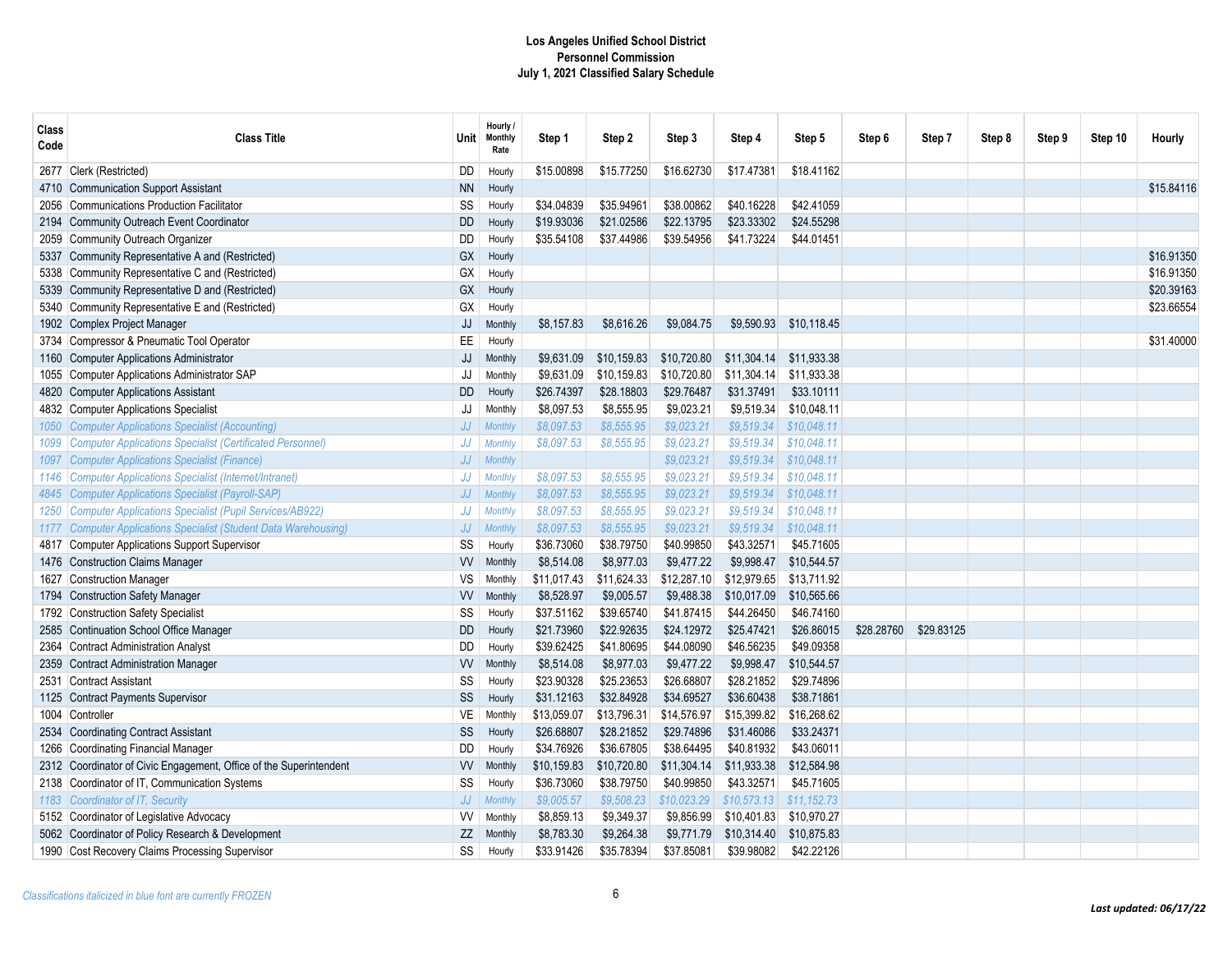| Class<br>Code | <b>Class Title</b>                                                          | Unit      | Hourly /<br><b>Monthly</b><br>Rate | Step 1      | Step 2      | Step 3      | Step 4      | Step 5      | Step 6                  | Step 7 | Step 8 | Step 9 | Step 10 | Hourly |
|---------------|-----------------------------------------------------------------------------|-----------|------------------------------------|-------------|-------------|-------------|-------------|-------------|-------------------------|--------|--------|--------|---------|--------|
| 2765          | <b>Cost Recovery Medical Biller</b>                                         | DD        | Hourly                             | \$28.86854  | \$30.47859  | \$31.67085  | \$33.88663  | \$35.73257  |                         |        |        |        |         |        |
| 4568          | <b>Counselor Aide</b>                                                       | BB        | Hourly                             | \$19.80565  | \$20.87546  | \$22.00640  | \$23.21376  | \$24.43639  |                         |        |        |        |         |        |
| 2238          | <b>Credentials and Contract Specialist</b>                                  | DD        | Hourly                             | \$28.17371  | \$29.72326  | \$31.35804  | \$33.08273  | \$34.90228  |                         |        |        |        |         |        |
| 2236          | <b>Credentials and Contract Supervisor</b>                                  | SS        | Hourly                             | \$31.27282  | \$32.99282  | \$34.80742  | \$36.72183  | \$38.74153  |                         |        |        |        |         |        |
| 5620          | <b>CTEIG Coordinator</b>                                                    | DD        | Hourly                             | \$39.16168  | \$41.30808  | \$43.56496  | \$46.01121  | \$48,57586  |                         |        |        |        |         |        |
| 4320          | Culinary and Events Manager                                                 | JJ        | Monthly                            | \$7,617.73  | \$8,053.57  | \$8,495.69  | \$8,965.43  | \$9,461.55  |                         |        |        |        |         |        |
| 2715          | <b>Customer Services Center Representative</b>                              | DD        | Hourly                             | \$19.00581  | \$19.99932  | \$21.07203  | \$22.24554  | \$23.49103  |                         |        |        |        |         |        |
| 2714          | Customer Services Center Representative (CPOS)                              | ΖZ        | Hourly                             | \$19.00581  | \$19.99932  | \$21.07203  | \$22.24554  | \$23.49103  |                         |        |        |        |         |        |
| 1301          | <b>Customer Services Center Supervisor</b>                                  | SS        | Hourly                             | \$21.15334  | \$22.35097  | \$23.60332  | \$24.97203  | \$26.38179  |                         |        |        |        |         |        |
|               | 4886 Cyber Security Engineer I                                              | ΖZ        | Hourly                             | \$43.43052  | \$45.92592  | \$48.55201  | \$51.26494  | \$54.05057  |                         |        |        |        |         |        |
|               | 4884 Cyber Security Engineer II                                             | ZZ        | Monthly                            | \$8,097.53  | \$8,555.95  | \$9,023.21  | \$9,519.34  | \$10,048.11 |                         |        |        |        |         |        |
|               | 4883 Cyber Security Engineer III                                            | ΖZ        | Monthly                            | \$9,354.57  | \$9,883.39  | \$10,423.26 | \$10,996.28 | \$11,607.18 |                         |        |        |        |         |        |
|               | 2330 Data Analyst                                                           | ΖZ        | Hourly                             | \$30.11342  | \$31.74006  | \$33.44967  | \$35.30869  | \$37.27561  |                         |        |        |        |         |        |
| 5069          | Data Analyst, School Police                                                 | DD        | Hourly                             | \$24.12972  | \$25.47421  | \$26.86015  | \$28.28760  | \$29.83125  |                         |        |        |        |         |        |
| 4874          | Data Center Architect                                                       | W         | Monthly                            | \$8,942.27  | \$9,437.49  | \$9,945.10  | \$10,497.40 | \$11,069.56 |                         |        |        |        |         |        |
| 1148          | Data Center Technician                                                      | DD        | Hourly                             | \$28.83134  | \$30.40383  | \$32.09467  | \$33.80879  | \$35.68580  |                         |        |        |        |         |        |
| 1184          | Database Administrator                                                      | JJ        | Monthly                            | \$8,942.27  | \$9,437.49  | \$9,945.10  | \$10,497.40 | \$11,069.56 |                         |        |        |        |         |        |
| 1073          | Database Specialist                                                         | SS        | Monthly                            |             |             | \$8,889.80  | \$9,378.29  | \$9,898.32  |                         |        |        |        |         |        |
| 4946          | Deaf and Hard of Hearing Instructional Aide                                 | BB        | Hourly                             | \$21.89942  | \$23.03036  | \$24.30648  | \$25.62081  | \$27.02684  |                         |        |        |        |         |        |
| 1502          | Demographic Research and Planning Analyst I                                 | DD        | Hourly                             | \$36.53696  | \$38.51217  | \$40.66995  | \$42.92731  | \$45.26768  |                         |        |        |        |         |        |
| 1503          | Demographic Research and Planning Analyst II                                | DD        | Hourly                             | \$41.13471  | \$43.39207  | \$45.76563  | \$48.33835  | \$51.03558  |                         |        |        |        |         |        |
| 2024          | Deputy Budget Director                                                      | VV        | Monthly                            | \$10,159.83 | \$10,720.80 | \$11,304.14 | \$11,933.38 | \$12,584.98 |                         |        |        |        |         |        |
| 1640          | Deputy Chief Building/Construction Inspector                                | JJ        | Monthly                            | \$9,475.85  | \$10,010.93 | \$10,576.46 | \$11,173.59 | \$11,804.71 |                         |        |        |        |         |        |
| 1921          | Deputy Chief Communications Officer                                         | W         | Monthly                            | \$9,349.39  | \$9,857.55  | \$10,402.00 | \$10,969.87 | \$11.575.21 |                         |        |        |        |         |        |
|               | 1912 Deputy Chief Facilities Executive                                      | <b>VS</b> | Monthly                            | \$16,446.41 | \$17,375.61 | \$18,351.43 | \$19,394.47 | \$20,490.21 |                         |        |        |        |         |        |
| 1009          | Deputy Chief Financial Officer                                              | VS        | Monthly                            |             |             |             | \$17,131.20 | \$18,099.28 |                         |        |        |        |         |        |
| 5001          | Deputy Chief Human Resources Officer                                        | VE        | Monthly                            | \$11,568.49 | \$12,205.19 | \$12,875.40 | \$13,590.27 | \$14,337.42 |                         |        |        |        |         |        |
| 4209          | Deputy Chief of Police                                                      | W         | Monthly                            | \$10,729.84 | \$11,355.09 | \$12,016.62 | \$12,716.81 | \$13,415.81 |                         |        |        |        |         |        |
| 5986          | Deputy Chief of Staff to Board Member (Staff Assistant to Board Member VII) | W         | Monthly                            | \$7,943.54  | \$8,396.98  | \$8,867.23  | \$9,477.14  | \$9,998.31  | \$10,543.56 \$11,460.36 |        |        |        |         |        |
| 5116          | Deputy Chief Procurement Officer                                            | VS        | Monthly                            | \$12,975.19 | \$13,693.00 | \$14,453.60 | \$15,245.98 | \$16,084.43 |                         |        |        |        |         |        |
| 1979          | Deputy Chief Procurement Officer (Facilities)                               | VS.       | Monthly                            | \$12,975.19 | \$13,693.00 | \$14,453.60 | \$15,245.98 | \$16,084.43 |                         |        |        |        |         |        |
| 1007          | <b>Deputy Controller</b>                                                    | VE        | Monthly                            | \$11,701.30 | \$12,362.80 | \$13,060.32 | \$13,797.55 | \$14,576.97 |                         |        |        |        |         |        |
| 1409          | Deputy Director of Architectural and Engineering Services                   | <b>VV</b> | Monthly                            | \$11,276.43 | \$11,899.97 | \$12,551.59 | \$13,248.84 | \$13,976.51 |                         |        |        |        |         |        |
| 4805          | Deputy Director of Data Center Operations                                   | JJ        | Monthly                            | \$9,349.37  | \$9,856.99  | \$10,401.83 | \$10,970.27 | \$11,574.70 |                         |        |        |        |         |        |
| 4811          | Deputy Director of eLearning                                                | JJ        | Monthly                            | \$9,349.37  | \$9,856.99  | \$10,401.83 | \$10,970.27 | \$11,574.70 |                         |        |        |        |         |        |
| 4994          | Deputy Director of Employee Relations                                       | W         | Monthly                            | \$9,349.37  | \$9,856.99  | \$10,401.83 | \$10,970.27 | \$11,574.70 |                         |        |        |        |         |        |
| 1927          | Deputy Director of Facilities Legislation, Grants, and Funding              | <b>VV</b> | Monthly                            | \$9,005.57  | \$9,508.23  | \$10,023.29 | \$10,573.13 | \$11,152.73 |                         |        |        |        |         |        |
|               | 3113 Deputy Director of Facilities Maintenance and Operations               | VS        | Monthly                            | \$12,331.39 | \$13,028.17 | \$13,764.24 | \$14,541.90 | \$15,363.56 |                         |        |        |        |         |        |
| 1989          | Deputy Director of Facilities Planning and Development                      | <b>VS</b> | Monthly                            | \$12,840.92 | \$13,566.47 | \$14,333.00 | \$15,142.85 | \$15,998.46 |                         |        |        |        |         |        |
|               | 1924 Deputy Director of Facilities Program Support Services                 | VS        | Monthly                            | \$13,052.63 | \$13,790.12 | \$14,569.22 | \$15,392.34 | \$16,262.01 |                         |        |        |        |         |        |
|               | 1637 Deputy Director of Facilities Project Execution                        | <b>VS</b> | Monthly                            | \$13,350.83 | \$14,105.16 | \$14,902.15 | \$15,744.10 | \$16,633.66 |                         |        |        |        |         |        |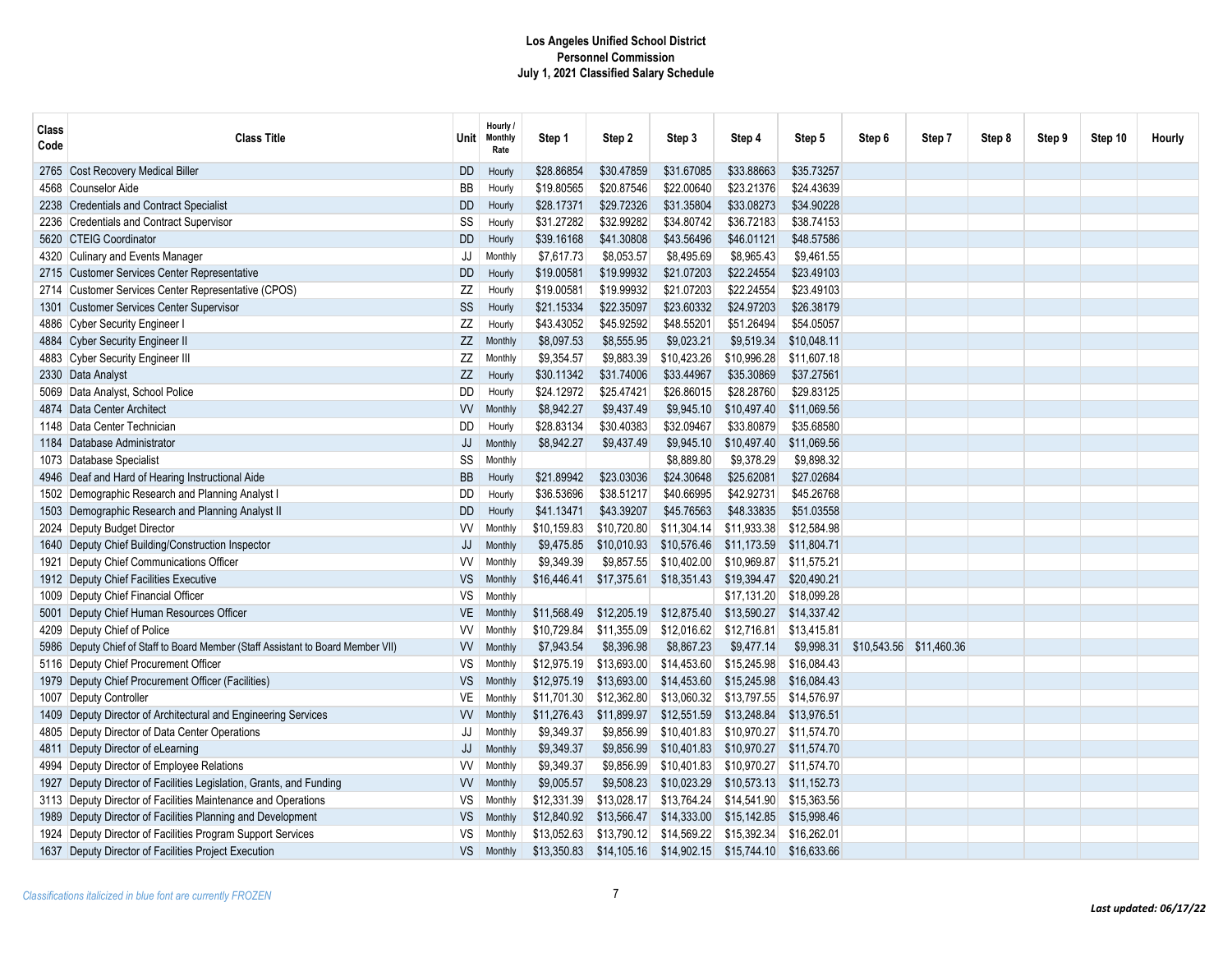| Class<br>Code | <b>Class Title</b>                                                     | Unit      | Hourly /<br><b>Monthly</b><br>Rate | Step 1      | Step 2      | Step 3      | Step 4      | Step 5      | Step 6 | Step 7 | Step 8 | Step 9 | Step 10 | Hourly |
|---------------|------------------------------------------------------------------------|-----------|------------------------------------|-------------|-------------|-------------|-------------|-------------|--------|--------|--------|--------|---------|--------|
|               | 4305 Deputy Director of Food Services                                  | W         | Monthly                            | \$9,349.37  | \$9,856.99  | \$10,401.83 | \$10,970.27 | \$11,574.70 |        |        |        |        |         |        |
|               | 4808 Deputy Director of IT, Customer Support                           | JJ        | Monthly                            | \$9,349.37  | \$9,856.99  | \$10,401.83 | \$10,970.27 | \$11,574.70 |        |        |        |        |         |        |
|               | 1995 Deputy Director of IT, Infrastructure Project Management          | JJ        | Monthly                            | \$9,349.37  | \$9,856.99  | \$10,401.83 | \$10,970.27 | \$11,574.70 |        |        |        |        |         |        |
|               | 2188 Deputy Director of Legislative Affairs and Governmental Relations | <b>VE</b> | Monthly                            | \$10,729.84 | \$11,355.09 | \$12,016.62 | \$12,716.81 | \$13,415.81 |        |        |        |        |         |        |
|               | 1480 Deputy Director of Masterplanning and Demographics                | JJ        | Monthly                            | \$8,783.30  | \$9,264.38  | \$9,771.79  | \$10,315.40 | \$10,875.83 |        |        |        |        |         |        |
|               | 5114 Deputy Director of Materiel Management                            | <b>VV</b> | Monthly                            | \$9,755.69  | \$10,305.98 | \$10,889.09 | \$11,503.79 | \$12,154.78 |        |        |        |        |         |        |
|               | 1037 Deputy Director of Payroll Administration                         | W         | Monthly                            | \$9,349.39  | \$9,857.55  | \$10,402.00 | \$10,969.87 | \$11.575.21 |        |        |        |        |         |        |
|               | 1955 Deputy Director of Project Support - School Occupancy             | W         | Monthly                            | \$9,349.37  | \$9,856.99  | \$10,401.83 | \$10,970.27 | \$11,574.70 |        |        |        |        |         |        |
|               | 2166 Deputy Director of Real Estate and Business Development           | VE        | <b>Monthly</b>                     | \$10,961.67 | \$11,567.00 | \$12,196.94 | \$12,876.05 | \$13.584.42 |        |        |        |        |         |        |
|               | 5703 Deputy Director of Transportation                                 | <b>VV</b> | Monthly                            | \$9,755.69  | \$10,305.98 | \$10,889.09 | \$11,503.79 | \$12,154.78 |        |        |        |        |         |        |
|               | 2033 Deputy Director, Insurance and Risk Finance                       | VV        | Monthly                            | \$9,349.37  | \$9,856.99  | \$10,401.83 | \$10,970.27 | \$11,574.70 |        |        |        |        |         |        |
|               | 1798 Deputy Environmental Health and Safety Director                   | VE        | Monthly                            | \$10,414.24 | \$10,987.65 | \$11,585.85 | \$12,231.24 | \$12,900.22 |        |        |        |        |         |        |
|               | 5654 Deputy General Counsel                                            | VS        | Monthly                            |             |             |             |             | \$18,838.99 |        |        |        |        |         |        |
|               | 1397 Deputy Inspector General, Audits                                  | VE        | Monthly                            | \$10,444.16 | \$11,027.24 | \$11,644.29 | \$12,295.31 | \$12,986.11 |        |        |        |        |         |        |
|               | 1395 Deputy Inspector General, Investigations                          | VE        | Monthly                            | \$10,444.16 | \$11,027.24 | \$11,644.29 | \$12,295.31 | \$12,986.11 |        |        |        |        |         |        |
|               | 5005 Deputy Personnel Director                                         | VE        | Monthly                            | \$11,568.49 | \$12,205.19 | \$12,875.40 | \$13,590.27 | \$14,337.42 |        |        |        |        |         |        |
|               | 1006 Deputy Superintendent, Business Services and Operations           | <b>VS</b> | Monthly                            | \$23,210.00 | \$24,486.55 | \$25,833.33 |             |             |        |        |        |        |         |        |
|               | 1407 Design and Technical Specification Coordinator                    | JJ        | Monthly                            | \$8,514.08  | \$8,977.03  | \$9,477.22  | \$9.998.47  | \$10,544.57 |        |        |        |        |         |        |
|               | 4881 Design Network Engineer                                           | SS        | Hourly                             | \$53.76192  | \$56.80109  | \$59.90379  | \$63.19700  | \$66.70795  |        |        |        |        |         |        |
|               | 1375 Digital Forensic Investigator                                     | <b>ZZ</b> | Hourly                             | \$40.36208  | \$42.62411  | \$45.05495  | \$47.62082  | \$50,27115  |        |        |        |        |         |        |
|               | 2128 Digital Library Assistant                                         | CC        | Hourly                             | \$19.21726  | \$20.24123  | \$21.32630  | \$22.48780  | \$23.73337  |        |        |        |        |         |        |
|               | 1014 Director of Accounting                                            | W         | Monthly                            | \$10,159.83 | \$10,720.80 | \$11,304.14 | \$11,933.38 | \$12.584.98 |        |        |        |        |         |        |
|               | 1031 Director of Accounts Payable                                      | W         | Monthly                            | \$10,159.83 | \$10,720.80 | \$11,304.14 | \$11,933.38 | \$12.584.98 |        |        |        |        |         |        |
|               | 1404 Director of Architectural and Engineering Services                | <b>VV</b> | Monthly                            | \$12,200.23 | \$12,874.15 | \$13,577.87 | \$14,333.72 | \$15,120.58 |        |        |        |        |         |        |
|               | 1032 Director of Benefits Administration                               | VV        | Monthly                            | \$10,159.83 | \$10,720.80 | \$11,304.14 | \$11,933.38 | \$12,584.98 |        |        |        |        |         |        |
|               | 1003 Director of Budget Services and Financial Planning                | VS        | Monthly                            | \$13,058.69 | \$13,796.36 | \$14,577.32 | \$15,399.26 | \$16,268.07 |        |        |        |        |         |        |
|               | 1948   Director of Community Outreach                                  | JJ        | Monthly                            | \$10,159.83 | \$10,720.80 | \$11,304.14 | \$11,933.38 | \$12,584.98 |        |        |        |        |         |        |
|               | 5108 Director of Contracts Administration                              | <b>VS</b> | <b>Monthly</b>                     | \$10,159.83 | \$10,720.80 | \$11,304.14 | \$11,933.38 | \$12,584.98 |        |        |        |        |         |        |
|               | 1968 Director of Contracts Administration (Facilities)                 | <b>VS</b> | Monthly                            | \$11,071.74 | \$11,696.99 | \$12,363.21 | \$13,055.19 | \$13,792.82 |        |        |        |        |         |        |
|               | 1206 Director of Contracts Administration and Procurement Services     | W         | Monthly                            | \$11,071.74 | \$11,696.99 | \$12,363.21 | \$13,055.19 | \$13,792.82 |        |        |        |        |         |        |
|               | 1024 Director of Data Center Operations                                | VV        | Monthly                            | \$10.159.83 | \$10.720.80 | \$11.304.14 | \$11.933.38 | \$12.584.98 |        |        |        |        |         |        |
|               | 1189 Director of eLearning                                             | <b>VV</b> | Monthly                            | \$10,159.83 | \$10,720.80 | \$11,304.14 | \$11,933.38 | \$12,584.98 |        |        |        |        |         |        |
|               | 4979 Director of Employee Relations                                    | ΖZ        | Monthly                            | \$10,159.83 | \$10,720.80 | \$11,304.14 | \$11,933.38 | \$12,584.98 |        |        |        |        |         |        |
|               | 1786 Director of Environmental Health and Safety                       | <b>VS</b> | Monthly                            | \$13,349.50 | \$14,045.77 | \$14,766.87 | \$15,527.67 | \$16,330.68 |        |        |        |        |         |        |
|               | 1926 Director of Facilities Legislation, Grants and Funding            | W         | Monthly                            | \$9,755.21  | \$10,306.27 | \$10,889.59 | \$11,503.96 | \$12,154.30 |        |        |        |        |         |        |
|               | 1938 Director of Facilities Maintenance & Operations                   | VS        | Monthly                            | \$14,948.39 | \$15,794.24 | \$16,686.83 | \$17,557.28 | \$18,463.33 |        |        |        |        |         |        |
|               | 1984 Director of Facilities Planning and Development                   | VS        | Monthly                            | \$14,253.38 | \$15,058.74 | \$15,909.58 | \$16,808.51 | \$17,758.19 |        |        |        |        |         |        |
|               | 1923 Director of Facilities Program Support Services                   | <b>VS</b> | Monthly                            | \$14,488.34 | \$15,306.97 | \$16,171.84 | \$17,085.53 | \$18,050.90 |        |        |        |        |         |        |
|               | 1633 Director of Facilities Project Execution                          | VS        | <b>Monthly</b>                     | \$14,948.39 | \$15,794.24 | \$16,686.83 | \$17,557.28 | \$18,463.33 |        |        |        |        |         |        |
|               | 1946 Director of Facilities Technology Services                        | <b>VV</b> | Monthly                            | \$10,159.83 | \$10,720.80 | \$11,304.14 | \$11,933.38 | \$12,584.98 |        |        |        |        |         |        |
|               | 1012 Director of Finance Policy                                        | VS        | Monthly                            | \$13,058.69 | \$13,796.36 | \$14,577.32 | \$15,399.26 | \$16,268.07 |        |        |        |        |         |        |
|               |                                                                        |           |                                    |             |             |             |             |             |        |        |        |        |         |        |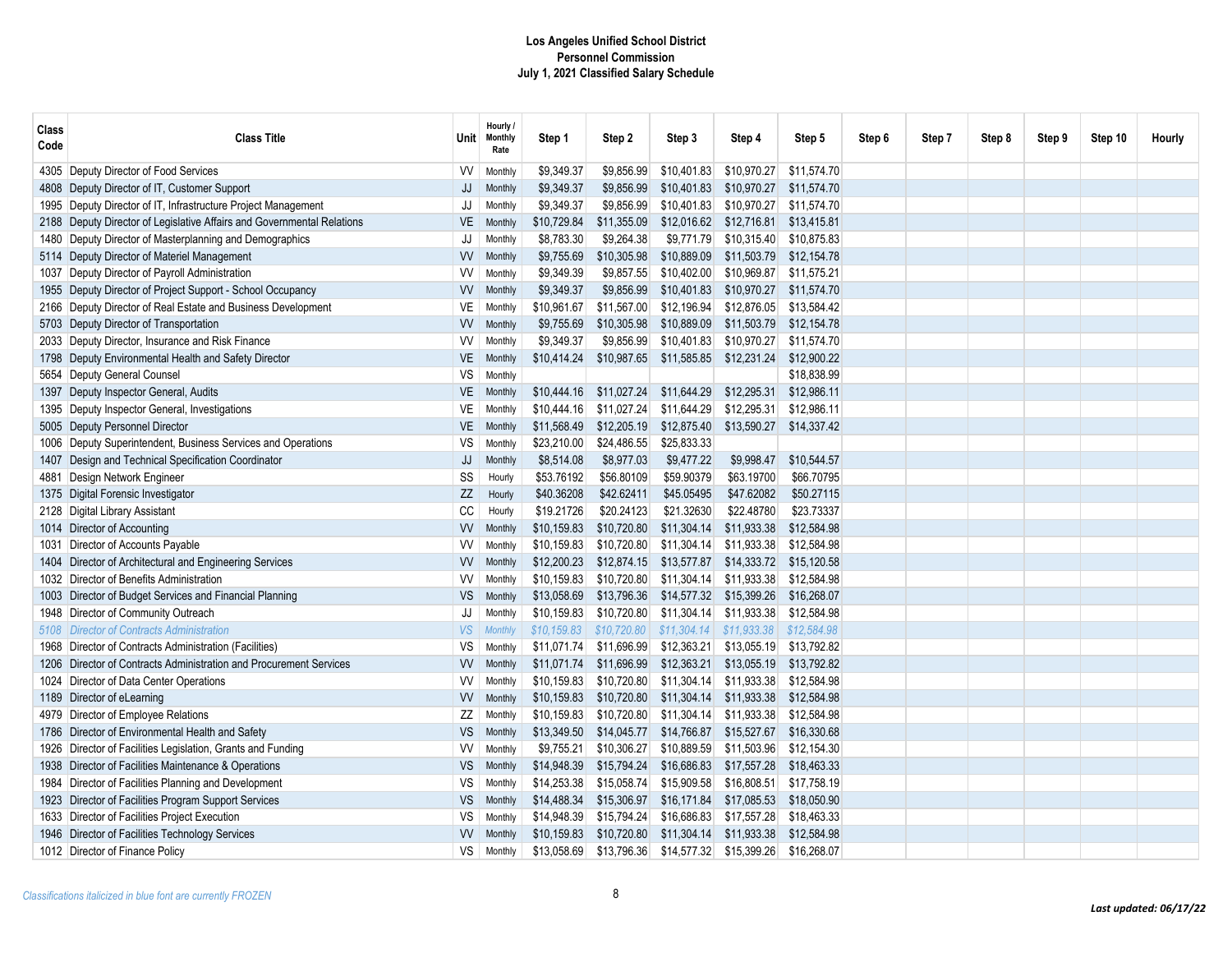| Class<br>Code | <b>Class Title</b>                                                            |           | Hourly /<br>Unit Monthly<br>Rate | Step 1      | Step 2                    | Step 3      | Step 4      | Step 5                  | Step 6 | Step 7                  | Step 8 | Step 9 | Step 10 | Hourly |
|---------------|-------------------------------------------------------------------------------|-----------|----------------------------------|-------------|---------------------------|-------------|-------------|-------------------------|--------|-------------------------|--------|--------|---------|--------|
|               | 4301 Director of Food Services                                                | VS.       | Monthly                          | \$12,960.68 | \$13,636.67               | \$14,336.77 | \$15,075.41 | \$15,855.03             |        |                         |        |        |         |        |
|               | 1035 Director of Insurance                                                    | W         | Monthly                          | \$10,159.83 | \$10,720.80               | \$11,304.14 | \$11,933.38 | \$12,584.98             |        |                         |        |        |         |        |
|               | 2101 Director of Integrated Disability Management                             | VV        | Monthly                          | \$10,159.83 | \$10,720.80               | \$11,304.14 | \$11,933.38 | \$12,584.98             |        |                         |        |        |         |        |
|               | 4834 Director of IT, Asset and Software Compliance                            | JJ        | Monthly                          | \$10,159.83 | \$10,720.80               | \$11,304.14 | \$11,933.38 | \$12,584.98             |        |                         |        |        |         |        |
|               | 1198 Director of IT, Communication Systems                                    | W         | Monthly                          | \$10.159.83 | \$10,720.80               | \$11,304.14 | \$11,933.38 | \$12,584.98             |        |                         |        |        |         |        |
|               | 4807 Director of IT, Customer Support                                         | W         | Monthly                          | \$10.159.83 | \$10.720.80               | \$11,304.14 | \$11,933.38 | \$12,584.98             |        |                         |        |        |         |        |
|               | 1185 Director of IT. Finance and Administration                               | <b>VV</b> | Monthly                          | \$12,200.23 | \$12,874.15               | \$13,577.87 |             | \$14,333.72 \$15,120.58 |        |                         |        |        |         |        |
|               | 1994 Director of IT, Infrastructure Project Management                        | JJ        | Monthly                          | \$10,159.83 | \$10,720.80               | \$11.304.14 | \$11,933.38 | \$12,584.98             |        |                         |        |        |         |        |
|               | 1201 Director of IT, Network Operations                                       | JJ        | Monthly                          | \$10,159.83 | \$10,720.80               | \$11,304.14 | \$11,933.38 | \$12,584.98             |        |                         |        |        |         |        |
|               | 4804 Director of IT, Project Management                                       | JJ        | Monthly                          | \$10,159.83 | \$10,720.80               | \$11,304.14 | \$11,933.38 | \$12,584.98             |        |                         |        |        |         |        |
|               | 4810 Director of IT, Security                                                 | VV        | Monthly                          | \$12,504.30 | \$13,210.49               | \$13,957.64 | \$14,745.76 | \$15,578.55             |        |                         |        |        |         |        |
|               | 1186 Director of IT, Strategic Planning and Implementation                    | VV        | Monthly                          | \$10,159.83 | \$10,720.80               | \$11,304.14 | \$11,933.38 | \$12,584.98             |        |                         |        |        |         |        |
|               | 4975 Director of Labor Relations                                              | VS        | Monthly                          |             |                           | \$17,018.26 | \$17,569.30 | \$18,119.13             |        |                         |        |        |         |        |
|               | 5384 Director of LA's BEST                                                    | W         | Monthly                          | \$10,533.39 | \$11,112.89               | \$11,722.33 | \$12,367.48 | \$13,048.28             |        | \$13,383.12 \$13,792.76 |        |        |         |        |
|               | 1985 Director of Leasing and Asset Management                                 | JJ        | Monthly                          | \$11,845.27 | \$12,499.34               | \$13,183.19 | \$13,915.45 | \$14,681.22             |        |                         |        |        |         |        |
|               | 1966 Director of Legislative Affairs and Government Relations                 | VS        | Monthly                          | \$13,058.69 | \$13,796.36               | \$14,577.32 | \$15,399.26 | \$16,268.07             |        |                         |        |        |         |        |
|               | 1952 Director of Masterplanning and Demographics                              | JJ        | Monthly                          | \$9,817.73  | \$10,351.64               | \$10,923.03 | \$11,519.01 | \$12,154.78             |        |                         |        |        |         |        |
|               | 5113 Director of Materiel Management                                          | JJ        | Monthly                          | \$11,017.43 | \$11,624.33               | \$12,287.10 | \$12,979.65 | \$13,711.92             |        |                         |        |        |         |        |
|               | 1980 Director of Non-Academic Facilities Planning                             | JJ        | Monthly                          |             | $$11,963.16$ $$12,624.68$ | \$13,315.98 | \$14,055.70 | \$14,827.68             |        |                         |        |        |         |        |
|               | 1033 Director of Payroll Administration                                       | VE        | Monthly                          | \$10,522.22 | \$11,115.47               | \$11,743.49 | \$12,408.73 | \$13,108.73             |        |                         |        |        |         |        |
|               | 1420 Director of Program and Project Controls                                 | <b>VE</b> | Monthly                          | \$12,200.23 | \$12,874.15               | \$13,577.87 | \$14,333.72 | \$15,120.58             |        |                         |        |        |         |        |
|               | 2340 Director of Programming and Operations                                   | JJ        | Monthly                          | \$8.464.45  | \$8.975.79                | \$9.477.22  | \$9.994.75  | \$10.543.32             |        |                         |        |        |         |        |
|               | 1512 Director of Property Management                                          | JJ        | Monthly                          | \$11,071.74 | \$11,696.99               | \$12,363.21 | \$13,055.19 | \$13.792.82             |        |                         |        |        |         |        |
|               | 1858 Director of Real Estate and Business Development                         | VE        | Monthly                          | \$12,074.01 | \$12,755.46               | \$13,475.54 | \$14,238.95 | \$15,042.15             |        |                         |        |        |         |        |
|               | 4802 Director of School Information Management                                | W         | Monthly                          | \$10,159.83 | \$10,720.80               | \$11,304.14 | \$11,933.38 | \$12,584.98             |        |                         |        |        |         |        |
|               | 5023 Director of Strategic Data and Evaluation                                | JJ        | Monthly                          | \$10,159.83 | \$10,720.80               | \$11,304.14 | \$11,933.38 | \$12,584.98             |        |                         |        |        |         |        |
|               | 1216 Director of Strategic Enrollment                                         | JJ        | Monthly                          | \$10,159.83 | \$10,720.80               | \$11,304.14 | \$11,933.38 | \$12,584.98             |        |                         |        |        |         |        |
|               | 4895 Director of Student Records and Data Management                          | W         | Monthly                          | \$10,159.83 | \$10,720.80               | \$11,304.14 | \$11,933.38 | \$12,584.98             |        |                         |        |        |         |        |
|               | 1207 Director of Student Safety Investigations                                | VE        | Monthly                          |             | \$10,444.16 \$11,027.24   | \$11,644.29 | \$12,295.31 | \$12,986.11             |        |                         |        |        |         |        |
|               | 2132 Director of Television Engineering and Technical Operations              | VV        | Monthly                          | \$10,522.22 | \$11,115.47               | \$11,743.49 | \$12,408.73 | \$13,108.73             |        |                         |        |        |         |        |
|               | 2898 Director of Translations                                                 | JJ        | Monthly                          | \$8,528.97  | \$9,005.57                | \$9,488.38  | \$10,017.09 | \$10,565.66             |        |                         |        |        |         |        |
|               | 5702 Director of Transportation                                               | VS        | Monthly                          | \$13,349.50 | \$14,045.77               | \$14,766.87 | \$15,527.67 | \$16,330.68             |        |                         |        |        |         |        |
|               | 1015 Director of Treasury/Capital Fund Compliance                             | <b>VV</b> | <b>Monthly</b>                   | \$10,159.83 | \$10,720.80               | \$11,304.14 | \$11,933.38 | \$12,584.98             |        |                         |        |        |         |        |
|               | 1159 Director, Enterprise Project Management Office                           | W         | Monthly                          | \$10,718.62 | \$11,310.44               | \$11,925.87 | \$12,589.72 | \$13.277.15             |        |                         |        |        |         |        |
|               | 5987 Director, Independent Analysis Unit (Staff Assistant to Board Member IX) | ZZ        | Monthly                          | \$8,396.98  | \$8,867.23                | \$9,477.14  | \$9,998.31  | \$10.543.56             |        |                         |        |        |         |        |
|               | 4780 Director, Multimedia and Learning Systems                                | VE        | <b>Monthly</b>                   | \$12,200.23 | \$12,874.15               | \$13,577.87 |             | \$14,333.72 \$15,120.58 |        |                         |        |        |         |        |
|               | 1232 Director, Parent and Community Services                                  | JJ        | Monthly                          | \$10,718.62 | \$11,310.44               | \$11,925.87 |             | \$12,589.72 \$13,277.15 |        |                         |        |        |         |        |
|               | 2097 Director, Partnerships and Adopt-A-School Program                        | <b>VV</b> | <b>Monthly</b>                   | \$8,679.16  | \$9,154.52                | \$9,655.91  | \$10,192.09 | \$10,746.87             |        |                         |        |        |         |        |
|               | 1894 Director, Partnerships and Grants                                        | <b>VV</b> | Monthly                          | \$10,159.83 | \$10,720.80               | \$11,304.14 | \$11,933.38 | \$12,584.98             |        |                         |        |        |         |        |
|               | 4878   Director, Student Information Systems                                  | JJ        | Monthly                          | \$10,159.83 | \$10,720.80               | \$11,304.14 | \$11,933.38 | \$12,584.98             |        |                         |        |        |         |        |
|               | 2048 Disability Manager                                                       | <b>VV</b> | Monthly                          | \$8.394.94  | \$8,859.13                | \$9,349.37  | \$9,856.99  | \$10,401.83             |        |                         |        |        |         |        |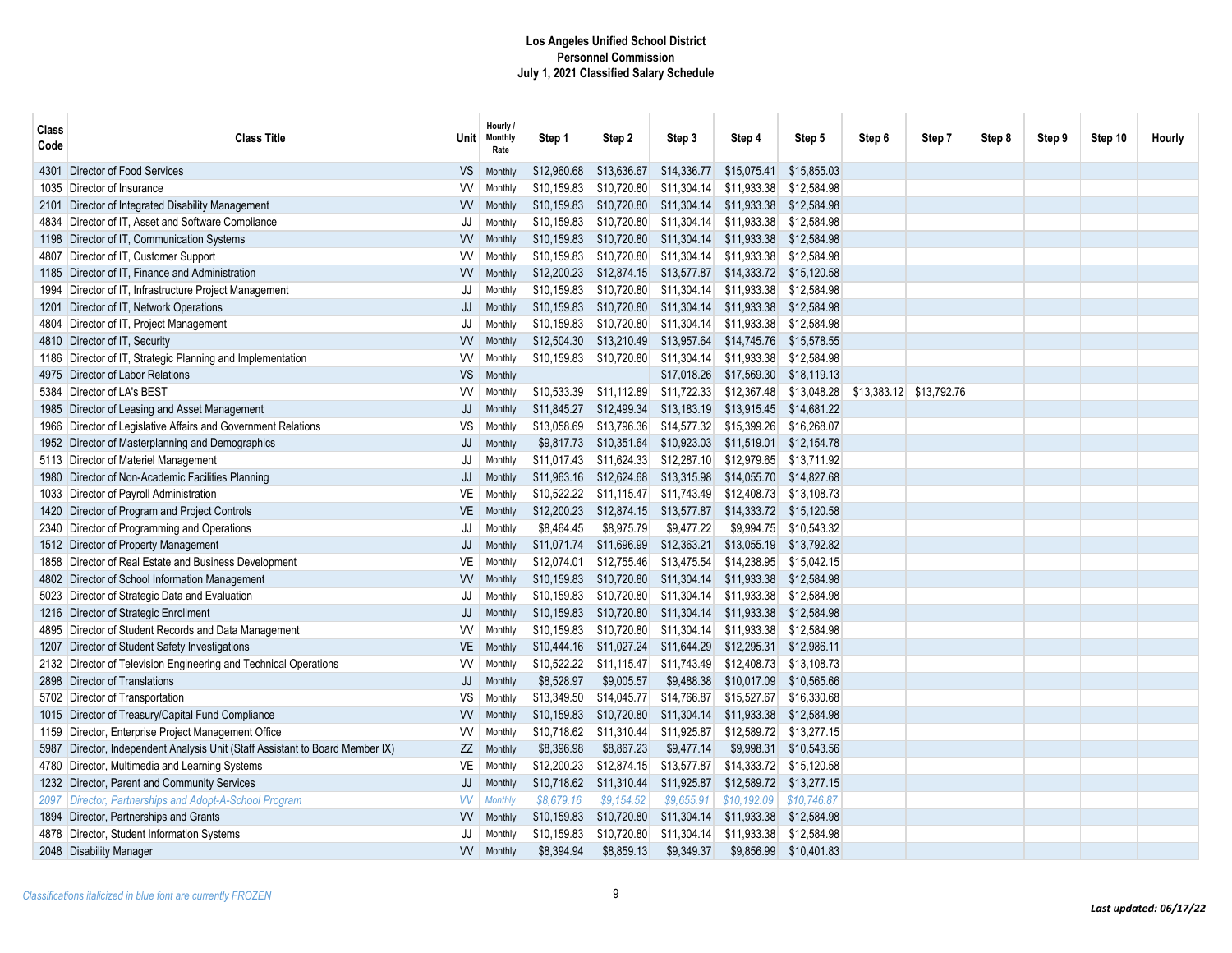| Class<br>Code | <b>Class Title</b>                                               | Unit      | Hourly /<br>Monthly<br>Rate | Step 1     | Step 2     | Step 3      | Step 4      | Step 5      | Step 6 | Step 7 | Step 8 | Step 9 | Step 10 | Hourly     |
|---------------|------------------------------------------------------------------|-----------|-----------------------------|------------|------------|-------------|-------------|-------------|--------|--------|--------|--------|---------|------------|
| 4600          | Disability Support Services Program Assistant                    | SS        | Hourly                      | \$23.09864 | \$24.40030 | \$25.79662  | \$27.24029  | \$28.73918  |        |        |        |        |         |            |
|               | 4624 Display and Graphic Designer                                | SS        | Hourly                      | \$31.46086 | \$33.24371 | \$35.13706  | \$37.10139  | \$39.20772  |        |        |        |        |         |            |
|               | 1577 District Property Administrator                             | JJ        | Monthly                     | \$9,349.37 | \$9,856.99 | \$10,401.83 | \$10,970.27 | \$11,574.70 |        |        |        |        |         |            |
|               | 5028 Division Human Resources Administrator                      | W         | Monthly                     | \$8,306.83 | \$8,771.01 | \$9,247.60  | \$9,753.98  | \$10,292.60 |        |        |        |        |         |            |
|               | 4972 Division Human Resources Administrator II                   | W         | Monthly                     | \$9,349.37 | \$9,856.99 | \$10,401.83 | \$10,970.27 | \$11,574.70 |        |        |        |        |         |            |
|               | 5739 Driver Trainer (Truck)                                      | SS        | Hourly                      | \$32.48640 | \$34.30873 | \$36.24940  | \$38.28472  | \$40.44627  |        |        |        |        |         |            |
|               | 5734 Driver-Trainer (Bus-Truck)                                  | SS        | Hourly                      | \$32.48640 | \$34.30873 | \$36.24940  | \$38.28472  | \$40.44627  |        |        |        |        |         |            |
|               | 4704 Early Childhood Associate and (Restricted)                  | <b>BB</b> | Hourly                      | \$17.22400 | \$17.41387 | \$18.31557  | \$19.35481  | \$20.34819  |        |        |        |        |         |            |
|               | 4522 Early Education Center Aide (Cantonese Language/Restricted) | <b>BB</b> | Hourly                      |            |            | \$17.22400  | \$17.41387  | \$18.31557  |        |        |        |        |         |            |
|               | 4521 Early Education Center Aide (Spanish Language/Restricted)   | <b>BB</b> | Hourly                      |            |            | \$17.22400  | \$17.41387  | \$18.31557  |        |        |        |        |         |            |
|               | 4520 Early Education Center Aide I & (Restricted)                | <b>BB</b> | Hourly                      |            |            | \$17.22400  | \$17.41387  | \$18.31557  |        |        |        |        |         |            |
|               | 4081 Early Education Center Attendant                            | CC        | Hourly                      |            |            | \$17.22400  | \$17.88001  | \$18.86575  |        |        |        |        |         |            |
|               | 2580 Early Education Center Office Manager                       | DD        | Hourly                      | \$20.42831 | \$21.51552 | \$22.69396  | \$23.89735  | \$25.21692  |        |        |        |        |         |            |
|               | 1681 Earthwork and Paving Inspector                              | EE        | Hourly                      |            |            |             |             |             |        |        |        |        |         | \$38,63296 |
|               | 4583 Education Aide II                                           | <b>BB</b> | Hourly                      |            |            |             |             | \$16.91350  |        |        |        |        |         |            |
|               | 4699 Education Aide II (Restricted)                              | <b>BB</b> | Hourly                      |            |            |             |             | \$16.91350  |        |        |        |        |         |            |
|               | 4581 Education Aide III & (Restricted)                           | <b>BB</b> | Hourly                      |            |            | \$17.22400  | \$17.41387  | \$18.31557  |        |        |        |        |         |            |
|               | 4684 Education Aide III (Arabic Language/Restricted)             | <b>BB</b> | Hourly                      |            |            | \$17.22400  | \$17.41387  | \$18.31557  |        |        |        |        |         |            |
|               | 4580 Education Aide III (Armenian Language/Restricted)           | <b>BB</b> | Hourly                      |            |            | \$17.22400  | \$17.41387  | \$18.31557  |        |        |        |        |         |            |
|               | 4596 Education Aide III (AVID)                                   | <b>BB</b> | Hourly                      |            |            | \$17.22400  | \$17.41387  | \$18.31557  |        |        |        |        |         |            |
|               | 4530 Education Aide III (Cantonese Language/Restricted)          | <b>BB</b> | Hourly                      |            |            | \$17.22400  | \$17.41387  | \$18.31557  |        |        |        |        |         |            |
|               | 4594 Education Aide III (Female/Restricted)                      | <b>BB</b> | Hourly                      |            |            | \$17.22400  | \$17.41387  | \$18.31557  |        |        |        |        |         |            |
|               | 4683 Education Aide III (French/Restricted)                      | BB        | Hourly                      |            |            | \$17.22400  | \$17.41387  | \$18.31557  |        |        |        |        |         |            |
|               | 4531 Education Aide III (Japanese Language/Restricted)           | <b>BB</b> | Hourly                      |            |            | \$17.22400  | \$17.41387  | \$18.31557  |        |        |        |        |         |            |
|               | 4533 Education Aide III (Korean Language/Restricted)             | BB        | Hourly                      |            |            | \$17.22400  | \$17.41387  | \$18.31557  |        |        |        |        |         |            |
|               | 4587 Education Aide III (Male/Restricted)                        | <b>BB</b> | Hourly                      |            |            | \$17.22400  | \$17.41387  | \$18.31557  |        |        |        |        |         |            |
|               | 4686 Education Aide III (Mandarin/Restricted)                    | <b>BB</b> | Hourly                      |            |            | \$17.22400  | \$17.41387  | \$18.31557  |        |        |        |        |         |            |
|               | 4579 Education Aide III (Spanish Language/Restricted)            | <b>BB</b> | Hourly                      |            |            | \$17.22400  | \$17.41387  | \$18.31557  |        |        |        |        |         |            |
|               | 4532 Education Aide III (Tagalog Language/Restricted)            | BB        | Hourly                      |            |            | \$17.22400  | \$17.41387  | \$18.31557  |        |        |        |        |         |            |
|               | 4537 Education Aide III (Vietnamese Language/Restricted)         | <b>BB</b> | Hourly                      |            |            | \$17.22400  | \$17.41387  | \$18.31557  |        |        |        |        |         |            |
|               | 5091 Educational Research Analyst                                | <b>DD</b> | Hourly                      | \$32.70696 | \$34.54938 | \$36.44986  | \$38,54956  | \$40.74054  |        |        |        |        |         |            |
|               | 4928 Educational Resource Aide (Armenian Language/Restricted)    | <b>BB</b> | Hourly                      |            |            | \$17.22400  | \$17.41387  | \$18.31557  |        |        |        |        |         |            |
|               | 4924 Educational Resource Aide (Restricted)                      | BB        | Hourly                      |            |            | \$17.22400  | \$17.41387  | \$18.31557  |        |        |        |        |         |            |
|               | 4925 Educational Resource Aide (Spanish Language/Restricted)     | <b>BB</b> | Hourly                      |            |            | \$17.22400  | \$17.41387  | \$18.31557  |        |        |        |        |         |            |
|               | 1721 Electrical Engineering Designer                             | EE        | Hourly                      | \$26.88848 | \$28.40363 | \$30.01303  | \$31.68069  | \$33.49124  |        |        |        |        |         |            |
|               | 1666 Electrical Inspector                                        | EE        | Hourly                      |            |            |             |             |             |        |        |        |        |         | \$46.69000 |
|               | 3126 Electrical Technical Supervisor                             | SS        | Monthly                     | \$7,703.34 | \$8,140.06 | \$8,584.36  | \$9,062.75  | \$9,557.55  |        |        |        |        |         |            |
|               | 3321 Electrician                                                 | EE        | Hourly                      |            |            |             |             |             |        |        |        |        |         | \$41.50000 |
|               | 4432 Electron Microscopist                                       | DD        | Hourly                      | \$31.02633 | \$32.69447 | \$34.48706  | \$36.42910  | \$38.39598  |        |        |        |        |         |            |
|               | 1230 Electronic Data Analyst                                     | <b>DD</b> | Hourly                      | \$37.86484 | \$39.97281 | \$42.14720  | \$44.49585  | \$46.94409  |        |        |        |        |         |            |
|               | 3522 Electronics Technical Supervisor                            | SS        | Monthly                     | \$7,703.34 | \$8,140.06 | \$8,584.36  | \$9,062.75  | \$9,557.55  |        |        |        |        |         |            |
|               |                                                                  |           |                             |            |            |             |             |             |        |        |        |        |         |            |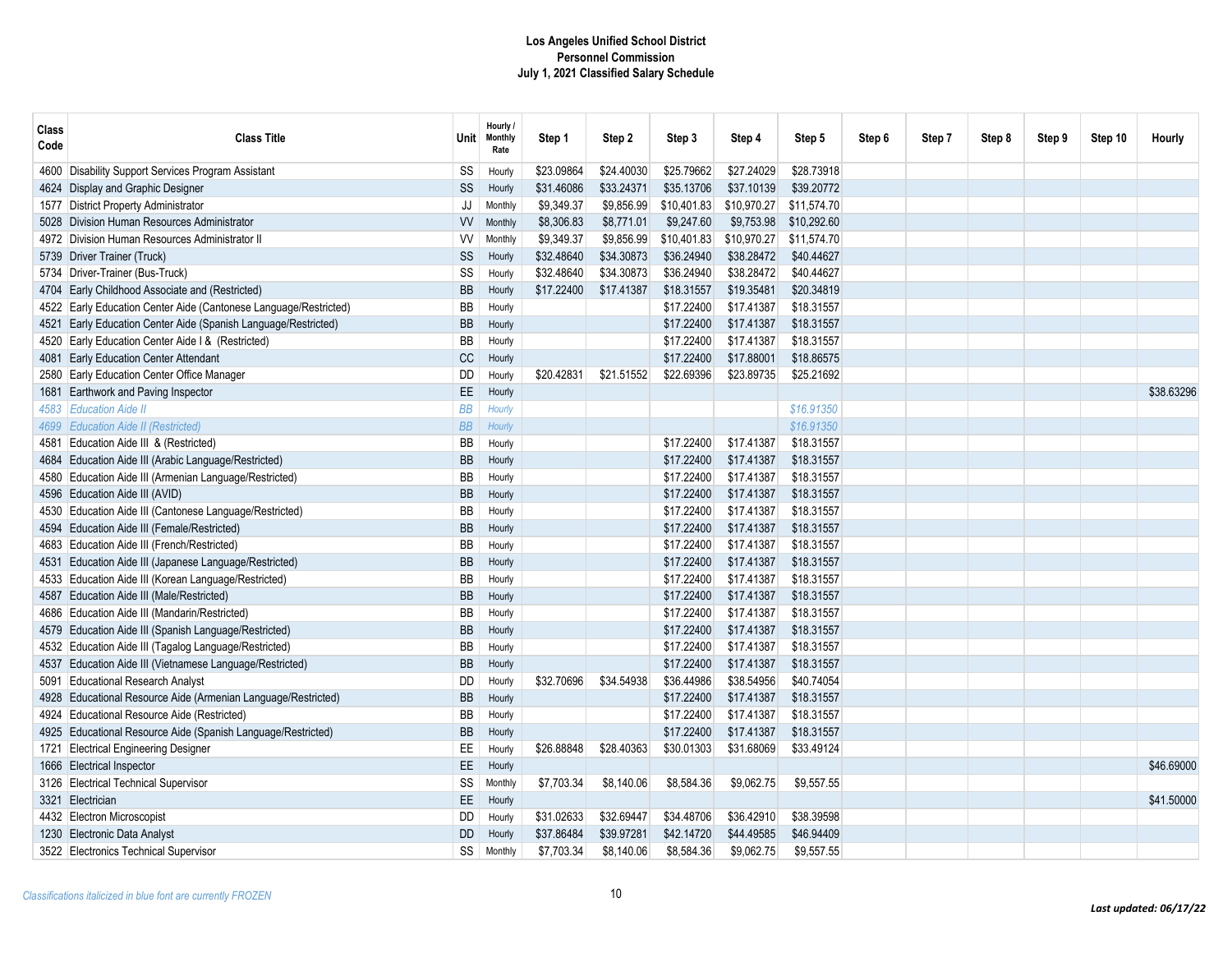| Class<br>Code | <b>Class Title</b>                                             | Unit⊹     | Hourly /<br><b>Monthly</b><br>Rate | Step 1      | Step 2      | Step 3      | Step 4      | Step 5      | Step 6 | Step 7 | Step 8 | Step 9 | Step 10 | Hourly     |
|---------------|----------------------------------------------------------------|-----------|------------------------------------|-------------|-------------|-------------|-------------|-------------|--------|--------|--------|--------|---------|------------|
| 4871.         | <b>E-Mail Administrator</b>                                    | JJ        | Monthly                            | \$8.942.27  | \$9,437.49  | \$9,945.10  | \$10,497.40 | \$11.069.56 |        |        |        |        |         |            |
| 4030          | Emergency Preparedness Program Specialist                      | <b>DD</b> | Hourly                             | \$39.41160  | \$41.52424  | \$43.75307  | \$46,10449  | \$48.58524  |        |        |        |        |         |            |
|               | 5034 Employment Services Manager                               | SS        | Hourly                             | \$38.00862  | \$40.14651  | \$42.45006  | \$44.86405  | \$47.32538  |        |        |        |        |         |            |
|               | 2291 Employment Test and Training Proctor                      | <b>NN</b> | Hourly                             |             |             |             |             |             |        |        |        |        |         | \$16,8054  |
|               | 1772 Energy and Sustainability Program Manager                 | JJ        | Monthly                            | \$9,005.57  | \$9,508.23  | \$10,023.29 | \$10,573.13 | \$11,152.73 |        |        |        |        |         |            |
|               | 1789 Energy Program Manager                                    | W         | Monthly                            | \$8,306.83  | \$8,771.01  | \$9,247.60  | \$9,753.98  | \$10,292.60 |        |        |        |        |         |            |
|               | 1774 Energy Specialist                                         | <b>DD</b> | Hourly                             | \$36.53696  | \$38.51217  | \$40.66995  | \$42.92731  | \$45.26768  |        |        |        |        |         |            |
|               | 1581 Engineering Aide                                          | EE        | Hourly                             |             |             |             |             |             |        |        |        |        |         | \$27,39000 |
|               | 3544 Enterprise Server Analyst                                 | cc        | Hourly                             | \$36.97708  | \$39.00829  | \$41.15191  | \$43.42296  | \$45.82144  |        |        |        |        |         |            |
|               | 1778 Environmental Assessment Coordinator                      | SS        | Hourly                             | \$37.51162  | \$39.65740  | \$41.87415  | \$44,26450  | \$46.74160  |        |        |        |        |         |            |
|               | 3013 Environmental Compliance Program Administrator            | JJ        | Monthly                            | \$7,254.07  | \$7,667.62  | \$8,096.54  | \$8,555.13  | \$9,037.37  |        |        |        |        |         |            |
|               | 3007 Environmental Compliance Technician                       | DD        | Hourly                             | \$20.42831  | \$21.51552  | \$22.69396  | \$23.89735  | \$25.21692  |        |        |        |        |         |            |
|               | 1793 Environmental Health Manager, Environmental Programs      | JJ        | Monthly                            | \$9,349.37  | \$9,856.99  | \$10,401.83 | \$10,970.27 | \$11,574.70 |        |        |        |        |         |            |
|               | 1712 Environmental Health Manager, Safety & Industrial Hygiene | JJ        | Monthly                            | \$9,349.37  | \$9,856.99  | \$10,401.83 | \$10,970.27 | \$11,574.70 |        |        |        |        |         |            |
|               | 4603 Environmental Health Specialist                           | <b>DD</b> | Hourly                             | \$29.28351  | \$30.86867  | \$32.53677  | \$34.34599  | \$36.23820  |        |        |        |        |         |            |
|               | 1801 Environmental Health Supervisor                           | SS        | Hourly                             | \$41.89607  | \$44.28448  | \$46.76180  | \$49.41026  | \$52.19558  |        |        |        |        |         |            |
|               | 1797 Environmental Laboratory Analyst                          | <b>DD</b> | Hourly                             | \$29.28351  | \$30.86867  | \$32.53677  | \$34.34599  | \$36.23820  |        |        |        |        |         |            |
|               | 2153 Environmental Planning Specialist                         | <b>DD</b> | Hourly                             | \$38.23657  | \$40.35833  | \$42.58971  | \$44.94636  | \$47.37346  |        |        |        |        |         |            |
|               | 1800 Environmental Safety Officer                              | <b>DD</b> | Hourly                             | \$34.45390  | \$36.36270  | \$38.34620  | \$40.46247  | \$42.71985  |        |        |        |        |         |            |
|               | 2181 Equal Employment Opportunity Investigator                 | ZZ        | Hourly                             | \$40.18866  | \$42,39903  | \$44.73099  | \$47.19120  | \$49.78671  |        |        |        |        |         |            |
|               | 3649 Equipment Mechanic                                        | EE        | Hourly                             | \$18.86512  | \$19.94065  | \$21.04760  | \$22.22558  | \$23.49698  |        |        |        |        |         |            |
|               | 1170 ERP Director of Change Management                         | <b>VV</b> | <b>Monthly</b>                     | \$10,159.83 | \$10,720.80 | \$11,304.14 | \$11,933.38 | \$12,584.98 |        |        |        |        |         |            |
|               | 4842 ERP Manager                                               | <b>VE</b> | Monthly                            | \$10,608.07 | \$11,208.73 | \$11,842.17 | \$12,510.74 | \$13,217.95 |        |        |        |        |         |            |
|               | 4814 ERP Readiness Facilitator                                 | DD        | Hourly                             | \$27.52410  | \$29.24202  | \$30.59477  | \$32.28780  | \$34.04721  |        |        |        |        |         |            |
|               | 2143 Escrow and Title Supervisor                               | SS        | Hourly                             | \$46.23672  | \$48.83215  | \$51.56170  | \$54.33858  | \$57.35213  |        |        |        |        |         |            |
|               | 1998 Ethics Adviser                                            | SS        | Hourly                             | \$36.88051  | \$38.97893  | \$41.14838  | \$43.49138  | \$45.94481  |        |        |        |        |         |            |
|               | 1999 Ethics Officer                                            | W         | Monthly                            | \$10,159.83 | \$10,720.80 | \$11,304.14 | \$11,933.38 | \$12,584.98 |        |        |        |        |         |            |
| 1011          | Executive Coordinator, Office of the Superintendent            | VS        | Monthly                            | \$12.074.01 | \$12,755.46 | \$13,475.54 | \$14,238.95 | \$15,042.15 |        |        |        |        |         |            |
|               | 2164 Executive Director, Beyond the Bell Programs              | <b>VS</b> | Monthly                            |             |             |             |             | \$15,042.15 |        |        |        |        |         |            |
|               | 4982 Executive Director, Human Capital Initiatives             | VS        | Monthly                            | \$12,326.82 | \$12,748.80 | \$13,720.60 | \$14,482.64 | \$15,278.21 |        |        |        |        |         |            |
|               | 4978 Executive Director, Intensive Support and Intervention    | <b>VS</b> | Monthly                            | \$12,326.82 | \$12,748.80 | \$13,720.60 | \$14,482.64 | \$15,278.21 |        |        |        |        |         |            |
| 1914          | Executive Director, Office of Data and Accountability          | VS        | Monthly                            | \$12,074.01 | \$12,755.46 | \$13,475.54 | \$14,238.95 | \$15,042.15 |        |        |        |        |         |            |
|               | 2019 Executive Officer of the Board of Education               | <b>VS</b> | Monthly                            | \$12,074.01 | \$12,755.46 | \$13,475.54 | \$14,238.95 | \$15,042.15 |        |        |        |        |         |            |
|               | 2380 Executive Secretary                                       | ZZ        | Hourly                             | \$29.22040  | \$30.84551  | \$32.61262  | \$34.48228  | \$36.43872  |        |        |        |        |         |            |
|               | 1882 Facilities Access Compliance Manager                      | <b>VV</b> | Monthly                            | \$9,462.31  | \$9,984.82  | \$10,530.92 | \$11,110.51 | \$11,722.39 |        |        |        |        |         |            |
|               | 1883 Facilities Access Compliance Specialist                   | DD        | Hourly                             | \$46.41295  | \$48.98570  | \$51.61652  | \$54,42993  | \$57.35123  |        |        |        |        |         |            |
|               | 1622 Facilities Asset Development Director                     | <b>VS</b> | Monthly                            | \$11,768.32 | \$12,432.31 | \$13,134.78 | \$13,878.22 | \$14,662.61 |        |        |        |        |         |            |
|               | 1963 Facilities Cost Analyst                                   | SS        | Hourly                             | \$36.05217  | \$38.15060  | \$40.29639  | \$42.55261  | \$44.99815  |        |        |        |        |         |            |
|               | 1625 Facilities Development Manager                            | W         | Monthly                            | \$10,046.04 | \$10,613.92 | \$11,215.75 | \$11,848.03 | \$12,516.59 |        |        |        |        |         |            |
|               | 2203 Facilities Environmental Technical Manager                | JJ        | Monthly                            | \$9,349.37  | \$9,856.99  | \$10,401.83 | \$10,970.27 | \$11,574.70 |        |        |        |        |         |            |
|               | 1406 Facilities Estimating Administrator                       | JJ        | Monthly                            | \$12,200.23 | \$12,874.15 | \$13,577.87 | \$14,333.72 | \$15,120.58 |        |        |        |        |         |            |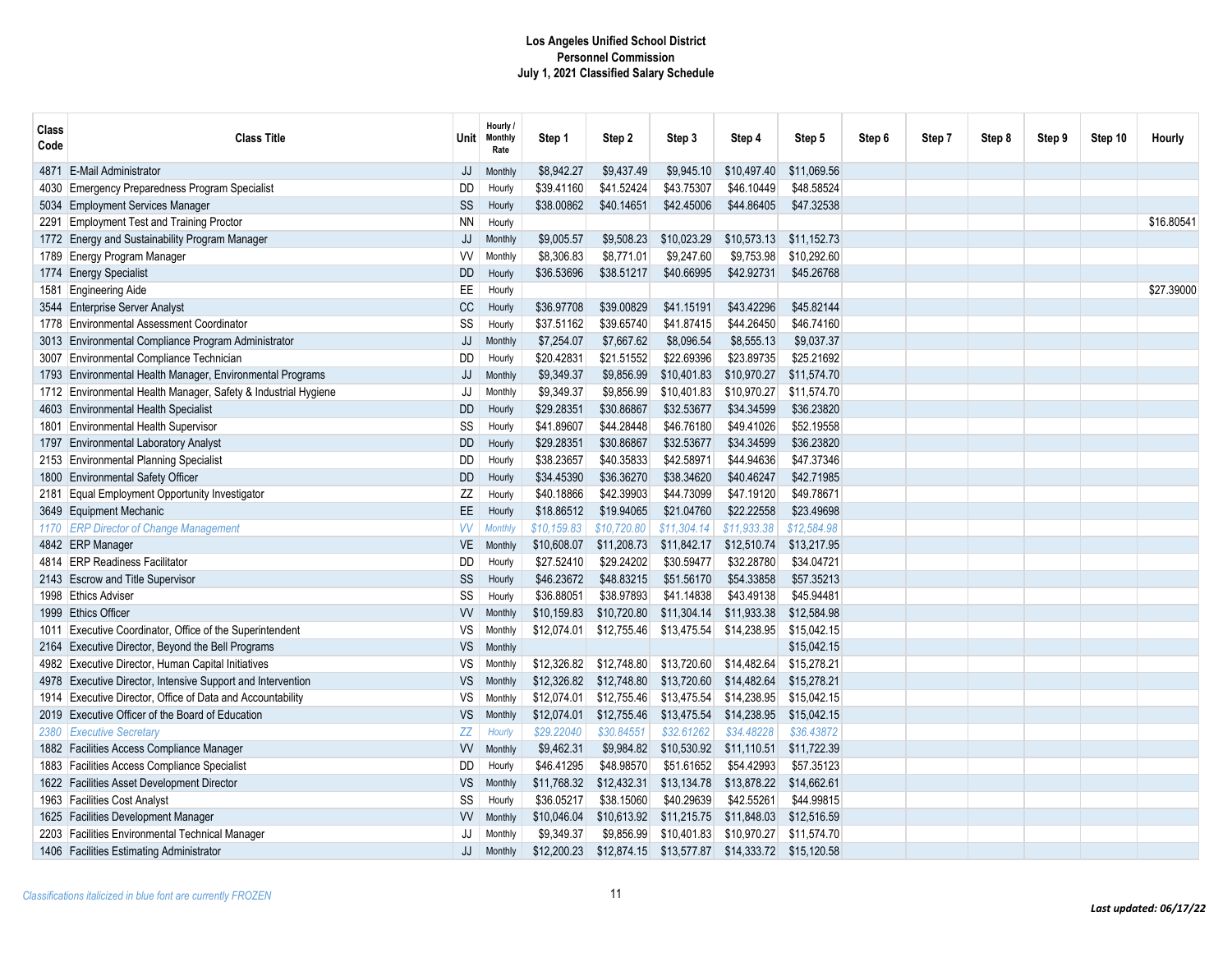| Class<br>Code | <b>Class Title</b>                                 | Unit⊣             | Hourly /<br><b>Monthly</b><br>Rate | Step 1     | Step 2     | Step 3      | Step 4      | Step 5      | Step 6 | Step 7 | Step 8 | Step 9 | Step 10 | Hourly     |
|---------------|----------------------------------------------------|-------------------|------------------------------------|------------|------------|-------------|-------------|-------------|--------|--------|--------|--------|---------|------------|
| 1907          | <b>Facilities Financial Operations Manager</b>     | W                 | Monthly                            | \$9,349.37 | \$9,856.99 | \$10,401.83 | \$10,970.27 | \$11,574.70 |        |        |        |        |         |            |
| 1435          | Facilities Partnership and Development Coordinator | SS                | Hourly                             | \$44.24871 | \$46.75739 | \$49.31337  | \$52.05869  | \$54.90657  |        |        |        |        |         |            |
| 1969          | Facilities Partnership and Development Manager     | JJ                | Monthly                            | \$8,514.08 | \$8,993.17 | \$9,503.26  | \$10,038.18 | \$10,606.61 |        |        |        |        |         |            |
| 1417          | <b>Facilities Project Manager I</b>                | JJ                | Monthly                            | \$8,157.83 | \$8,616.26 | \$9,084.75  | \$9,590.93  | \$10.118.45 |        |        |        |        |         |            |
| 1415          | Facilities Project Manager II                      | JJ                | Monthly                            | \$8,514.08 | \$8,977.03 | \$9,477.22  | \$9,998.47  | \$10,544.57 |        |        |        |        |         |            |
| 1813          | <b>Facilities Services Coordinator</b>             | <b>SS</b>         | Hourly                             | \$35.44472 | \$37.46429 | \$39.56272  | \$41.80318  | \$44,16193  |        |        |        |        |         |            |
| 1964          | Facilities Support Services Financial Specialist   | JJ                | Monthly                            | \$8,306.83 | \$8,771.01 | \$9,247.60  | \$9,753.98  | \$10,292.60 |        |        |        |        |         |            |
| 1442          | Facilities Technology Services Manager             | JJ                | Monthly                            | \$9,349.37 | \$9,856.99 | \$10,401.83 | \$10,970.27 | \$11,574.70 |        |        |        |        |         |            |
|               | 5977 Field Office Assistant                        | ΖZ                | Hourly                             |            |            |             |             | \$18.04654  |        |        |        |        |         |            |
| 5978          | <b>Field Office Clerk</b>                          | ΖZ                | Hourly                             |            |            |             |             | \$16.82031  |        |        |        |        |         |            |
| 1108          | <b>Financial Aide</b>                              | <b>DD</b>         | Hourly                             | \$26.32902 | \$27.76476 | \$29.28351  | \$30.86867  | \$32.53677  |        |        |        |        |         |            |
| 1113          | Financial Aide (CPOS)                              | ZZ                | Hourly                             | \$26.52490 | \$27.96894 | \$29.51789  | \$31.09906  | \$32.78511  |        |        |        |        |         |            |
| 1089          | <b>Financial Analyst</b>                           | <b>DD</b>         | Hourly                             | \$36.53696 | \$38.51217 | \$40.66995  | \$42.92731  | \$45.26768  |        |        |        |        |         |            |
| 1103          | <b>Financial Analyst (CPOS)</b>                    | ZZ                | Hourly                             | \$36.53696 | \$38.51217 | \$40.66995  | \$42.92731  | \$45.26768  |        |        |        |        |         |            |
| 1275          | <b>Financial Manager</b>                           | DD                | Hourly                             | \$25.68167 | \$27.04274 | \$28.53659  | \$30.10513  | \$31.74836  |        |        |        |        |         |            |
|               | 3654 Fire Equipment Servicer                       | EE.               | Hourly                             |            |            |             |             |             |        |        |        |        |         | \$27.95000 |
|               | 3652 Fire/Life Safety Systems Manager              | JJ                | Monthly                            | \$9,349.37 | \$9,856.99 | \$10,401.83 | \$10,970.27 | \$11,574.70 |        |        |        |        |         |            |
| 1245          | <b>Fiscal Oversight Administrator</b>              | W                 | Monthly                            | \$8,978.28 | \$9,485.88 | \$10,023.29 | \$10,588.00 | \$11,186.22 |        |        |        |        |         |            |
| 1109          | <b>Fiscal Reports Specialist</b>                   | LL                | Monthly                            | \$7,951.84 | \$8,406.50 | \$8,876.25  | \$9,358.57  | \$9.871.02  |        |        |        |        |         |            |
| 1133          | <b>Fiscal Resources and Training Manager</b>       | W                 | Monthly                            | \$8,777.20 | \$9,271.17 | \$9,773.82  | \$10,316.20 | \$10,880.90 |        |        |        |        |         |            |
| 1115          | <b>Fiscal Services Manager</b>                     | JJ                | Monthly                            | \$7,951.84 | \$8,406.50 | \$8,876.25  | \$9,358.57  | \$9,871.02  |        |        |        |        |         |            |
|               | 1152 Fiscal Services Manager (CPOS)                | ZZ                | Monthly                            | \$7,951.84 | \$8,406.50 | \$8,876.25  | \$9,358.57  | \$9,871.02  |        |        |        |        |         |            |
| 1118          | <b>Fiscal Specialist</b>                           | <b>DD</b>         | Hourly                             | \$36.53696 | \$38.51217 | \$40.66995  | \$42.92731  | \$45.26768  |        |        |        |        |         |            |
| 5751          | <b>Fleet Maintenance Manager</b>                   | JJ                | Monthly                            | \$8,224.89 | \$8,681.65 | \$9,171.88  | \$9,693.14  | \$10,238.00 |        |        |        |        |         |            |
| 5130          | <b>Fleet Parts Purchaser</b>                       | CC                | Hourly                             | \$25.36100 | \$26.73646 | \$28.22655  | \$29.77777  | \$31.46206  |        |        |        |        |         |            |
| 5249          | Fleet Parts Storekeeper                            | $\mathop{\rm CC}$ | Hourly                             | \$23.03036 | \$24.28356 | \$25.61317  | \$27.00393  | \$28.44051  |        |        |        |        |         |            |
| 3441          | <b>Floor Covering Installer</b>                    | EE                | Hourly                             |            |            |             |             |             |        |        |        |        |         | \$31.54234 |
| 3251          | <b>Floor Covering Supervisor</b>                   | SS                | Hourly                             |            |            |             |             | \$41.90570  |        |        |        |        |         |            |
| 3128          | <b>Floor Covering Technical Supervisor</b>         | SS                | Hourly                             | \$44.27077 | \$46.78236 | \$49.33498  | \$52.08608  | \$54.92616  |        |        |        |        |         |            |
| 4399          | <b>Food Production Assistant</b>                   | CC                | Hourly                             |            |            |             |             | \$16.91350  |        |        |        |        |         |            |
| 4328          | <b>Food Production Manager</b>                     | JJ                | Monthly                            | \$7,212.03 | \$7,617.73 | \$8,053.57  | \$8,495.69  | \$8,965.43  |        |        |        |        |         |            |
| 4330          | <b>Food Production Supervisor</b>                  | SS                | Hourly                             | \$20.99232 | \$22.19142 | \$23.48518  | \$24.78685  | \$26.15952  |        |        |        |        |         |            |
| 4398          | <b>Food Production Worker</b>                      | CC                | Hourly                             |            |            |             |             | \$16.91350  |        |        |        |        |         |            |
| 3121          | <b>Food Service Equipment Specialist</b>           | SS                | Hourly                             | \$42.55261 | \$44.99815 | \$47.56204  | \$50.22059  | \$52.95015  |        |        |        |        |         |            |
| 4291          | Food Service Manager I                             | SS                | Hourly                             | \$18.81498 | \$19.87208 | \$20.99232  | \$22.19142  | \$23.48518  |        |        |        |        |         |            |
|               | 4292 Food Service Manager II                       | SS                | Hourly                             | \$19.87208 | \$20.99232 | \$22.19142  | \$23.48518  | \$24.78685  |        |        |        |        |         |            |
|               | 4293 Food Service Manager II                       | SS                | Hourly                             | \$20.99232 | \$22.19142 | \$23.48518  | \$24.78685  | \$26.15952  |        |        |        |        |         |            |
| 4296          | Food Service Manager IV                            | SS                | Hourly                             | \$22.19142 | \$23.48518 | \$24.78685  | \$26.15952  | \$27.63475  |        |        |        |        |         |            |
|               | 4297 Food Service Manager V                        | SS                | Hourly                             | \$23.48518 | \$24.78685 | \$26.15952  | \$27.63475  | \$29.19674  |        |        |        |        |         |            |
| 4294          | Food Service Manager VI                            | SS                | Hourly                             | \$24.78685 | \$26.15952 | \$27.63475  | \$29.19674  | \$30.85340  |        |        |        |        |         |            |
|               | 4295 Food Service Manager VII                      | SS                | Hourly                             | \$26.15952 | \$27.63475 | \$29.19674  | \$30.85340  | \$32.58105  |        |        |        |        |         |            |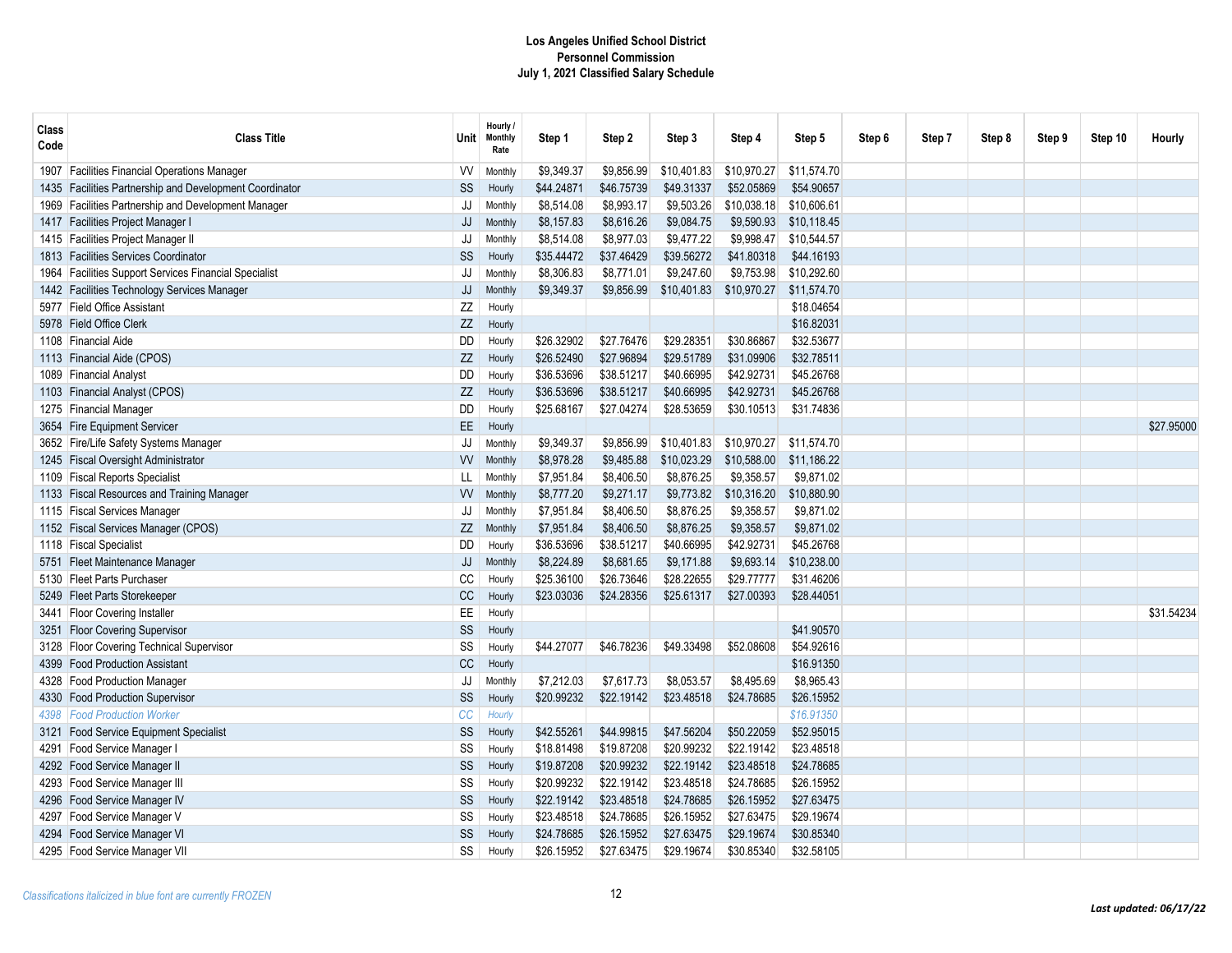| Class<br>Code | <b>Class Title</b>                                                | <b>Unit</b> | Hourly /<br><b>Monthly</b><br>Rate | Step 1      | Step 2      | Step 3      | Step 4      | Step 5      | Step 6 | Step 7 | Step 8 | Step 9 | Step 10 | Hourly     |
|---------------|-------------------------------------------------------------------|-------------|------------------------------------|-------------|-------------|-------------|-------------|-------------|--------|--------|--------|--------|---------|------------|
|               | 4312 Food Service Training Specialist                             | SS          | Hourly                             | \$26.62496  | \$28.12385  | \$29.69375  | \$31.38196  | \$33.12540  |        |        |        |        |         |            |
| 4391          | <b>Food Service Worker</b>                                        | CC          | Hourly                             |             |             |             |             | \$16.91350  |        |        |        |        |         |            |
| 4388          | Food Service Worker II (Driving)                                  | CC          | Hourly                             |             |             |             |             | \$17.78797  |        |        |        |        |         |            |
| 1071          | <b>Food Services Cost Analyst</b>                                 | SS          | Hourly                             | \$36.05217  | \$38.15060  | \$40.29639  | \$42.55261  | \$44.99815  |        |        |        |        |         |            |
|               | 4310 Food Services Program Manager                                | JJ          | Monthly                            | \$7,613.96  | \$8,049.79  | \$8,491.92  | \$8,961.66  | \$9,457.78  |        |        |        |        |         |            |
|               | 4313 Food Services Staff Aide                                     | DD          | Hourly                             | \$26.32902  | \$27.76476  | \$29.28351  | \$30.86867  | \$32.53677  |        |        |        |        |         |            |
| 1158          | <b>Forensic Accountant</b>                                        | <b>DD</b>   | Hourly                             | \$43.67097  | \$46.06241  | \$48.63228  | \$51.34496  | \$54.14686  |        |        |        |        |         |            |
| 1300          | Forensic and Support Services Manager, Inspector General's Office | <b>VV</b>   | Monthly                            | \$8,978.28  | \$9,485.88  | \$10,023.29 | \$10,588.00 | \$11,186.22 |        |        |        |        |         |            |
|               | 5217 Forklift Operator                                            | CC          | Hourly                             | \$21.47913  | \$22.64828  | \$23.84800  | \$25.13175  | \$26.50723  |        |        |        |        |         |            |
|               | 3240 Furniture and Interior Design Director                       | <b>VV</b>   | Monthly                            | \$9,817.73  | \$10,351.64 | \$10.923.03 | \$11,519.01 | \$12.154.78 |        |        |        |        |         |            |
| 5781          | Garage Assistant                                                  | <b>CC</b>   | Hourly                             | \$22.87752  | \$24.05431  | \$25.36100  | \$26.73646  | \$28.22656  |        |        |        |        |         |            |
|               | 5786 Garage Attendant                                             | CC          | Hourly                             | \$20.55453  | \$21.65490  | \$22.87752  | \$24.05431  | \$25.36100  |        |        |        |        |         |            |
| 5756          | Garage Supervisor                                                 | SS          | Hourly                             | \$39.82304  | \$42.07138  | \$44.45382  | \$46.98614  | \$49.53426  |        |        |        |        |         |            |
| 4186          | Gardener                                                          | CC          | Hourly                             | \$19.33189  | \$20.37876  | \$21.47913  | \$22.64828  | \$23.84800  |        |        |        |        |         |            |
|               | 5665 General Counsel                                              | <b>VS</b>   | Monthly                            |             |             |             |             | \$25,000.00 |        |        |        |        |         |            |
|               | 2133 General Manager, KLCS                                        | VS          | Monthly                            | \$11,965.60 | \$12,626.57 | \$13,316.75 | \$14,058.07 | \$14,829.81 |        |        |        |        |         |            |
| 1508          | <b>GIS Specialist</b>                                             | <b>DD</b>   | Hourly                             | \$36.53696  | \$38.51217  | \$40.66995  | \$42.92731  | \$45.26768  |        |        |        |        |         |            |
|               | 3481 Glazier                                                      | EE          | Hourly                             |             |             |             |             |             |        |        |        |        |         | \$36,74000 |
| 3266          | <b>Glazing Supervisor</b>                                         | SS          | Hourly                             |             |             |             |             | \$45,28083  |        |        |        |        |         |            |
|               | 5910 Grant and Funding Specialist                                 | DD          | Hourly                             | \$32.43721  | \$34.22979  | \$36,09713  | \$38,08061  | \$40.17200  |        |        |        |        |         |            |
| 5390          | Grant Manager (LA's BEST)                                         | <b>DD</b>   | Hourly                             | \$35.54937  | \$37.44986  | \$39.54956  | \$41.74053  | \$44.00620  |        |        |        |        |         |            |
|               | 5904 Grants and Funding Program Manager                           | JJ          | Monthly                            | \$8,679.65  | \$9,155.04  | \$9,656.17  | \$10,192.42 | \$10,747.40 |        |        |        |        |         |            |
|               | 3528 Graphic Arts Machinist                                       | CC          | Hourly                             |             |             |             | \$35.91387  | \$37.88537  |        |        |        |        |         |            |
| 3051          | <b>Graphic Arts Machinist Supervisor</b>                          | SS          | Hourly                             | \$38.73439  | \$40.93538  | \$43.23894  | \$45.69237  | \$48.26414  |        |        |        |        |         |            |
|               | 4634 Graphics Designer I                                          | <b>DD</b>   | Hourly                             | \$27.04274  | \$28.53659  | \$30.10513  | \$31.74836  | \$33.46628  |        |        |        |        |         |            |
|               | 4614 Graphics Designer II                                         | DD          | Hourly                             | \$31.74836  | \$33.46628  | \$35.29209  | \$37.17601  | \$39.26738  |        |        |        |        |         |            |
|               | 3651 Gym and Playground Equipment Installer                       | <b>EE</b>   | Hourly                             | \$26.36246  | \$27.88549  | \$29.43992  | \$31.10936  | \$32.85555  |        |        |        |        |         |            |
|               | 3751 Hand Grader                                                  | EE          | Hourly                             |             |             |             |             |             |        |        |        |        |         | \$31,40000 |
| 1691          | Hardware Inspector                                                | EE          | Hourly                             |             |             |             |             |             |        |        |        |        |         | \$35.55124 |
|               | 1816 Hardware Specification Writer                                | <b>EE</b>   | Hourly                             | \$26.79588  | \$28.31416  | \$29.88431  | \$31.59514  | \$33.37266  |        |        |        |        |         |            |
| 3256          | Hardware Supervisor                                               | SS          | Hourly                             |             |             |             |             | \$46.24513  |        |        |        |        |         |            |
| 3396          | Hardwood Floor Worker                                             | EE          | Hourly                             |             |             |             |             |             |        |        |        |        |         | \$37.78000 |
| 1051          | <b>Head Accountant</b>                                            | LL          | Monthly                            | \$7,951.84  | \$8,406.50  | \$8,876.25  | \$9,358.57  | \$9,871.02  |        |        |        |        |         |            |
| 5201          | Head Stock Clerk                                                  | SS          | Hourly                             | \$26.16293  | \$27.34845  | \$28.58768  | \$29.88306  | \$31.23714  |        |        |        |        |         |            |
| 2354          | <b>Health Care Advocate</b>                                       | DD          | Hourly                             | \$22.28733  | \$23.49902  | \$24.81856  | \$26.12984  | \$27.53239  |        |        |        |        |         |            |
| 2347          | Health Care Advocate (Armenian)                                   | <b>DD</b>   | Hourly                             | \$22.54277  | \$23.76523  | \$25,10439  | \$26.43139  | \$27.85078  |        |        |        |        |         |            |
| 2355          | Health Care Advocate (Spanish)                                    | <b>DD</b>   | Hourly                             | \$22.54277  | \$23.76523  | \$25.10439  | \$26.43139  | \$27.85078  |        |        |        |        |         |            |
| 4700          | <b>Health Care Assistant</b>                                      | BB          | Hourly                             | \$22.00640  | \$23.21376  | \$24.43639  | \$25.75835  | \$27.12618  |        |        |        |        |         |            |
|               | 4701 Health Care Assistant (Male)                                 | BB          | Hourly                             | \$22.00640  | \$23.21376  | \$24.43639  | \$25.75835  | \$27.12618  |        |        |        |        |         |            |
| 2605          | Health Office Clerk                                               | DD          | Hourly                             | \$18.41162  | \$19.39093  | \$20.42831  | \$21.51552  | \$22.69396  |        |        |        |        |         |            |
|               | 2302 Health Operations Administrator                              | W           | Monthly                            | \$9,836.38  | \$10,381.13 | \$10,939.53 | \$11,547.03 | \$12,176.36 |        |        |        |        |         |            |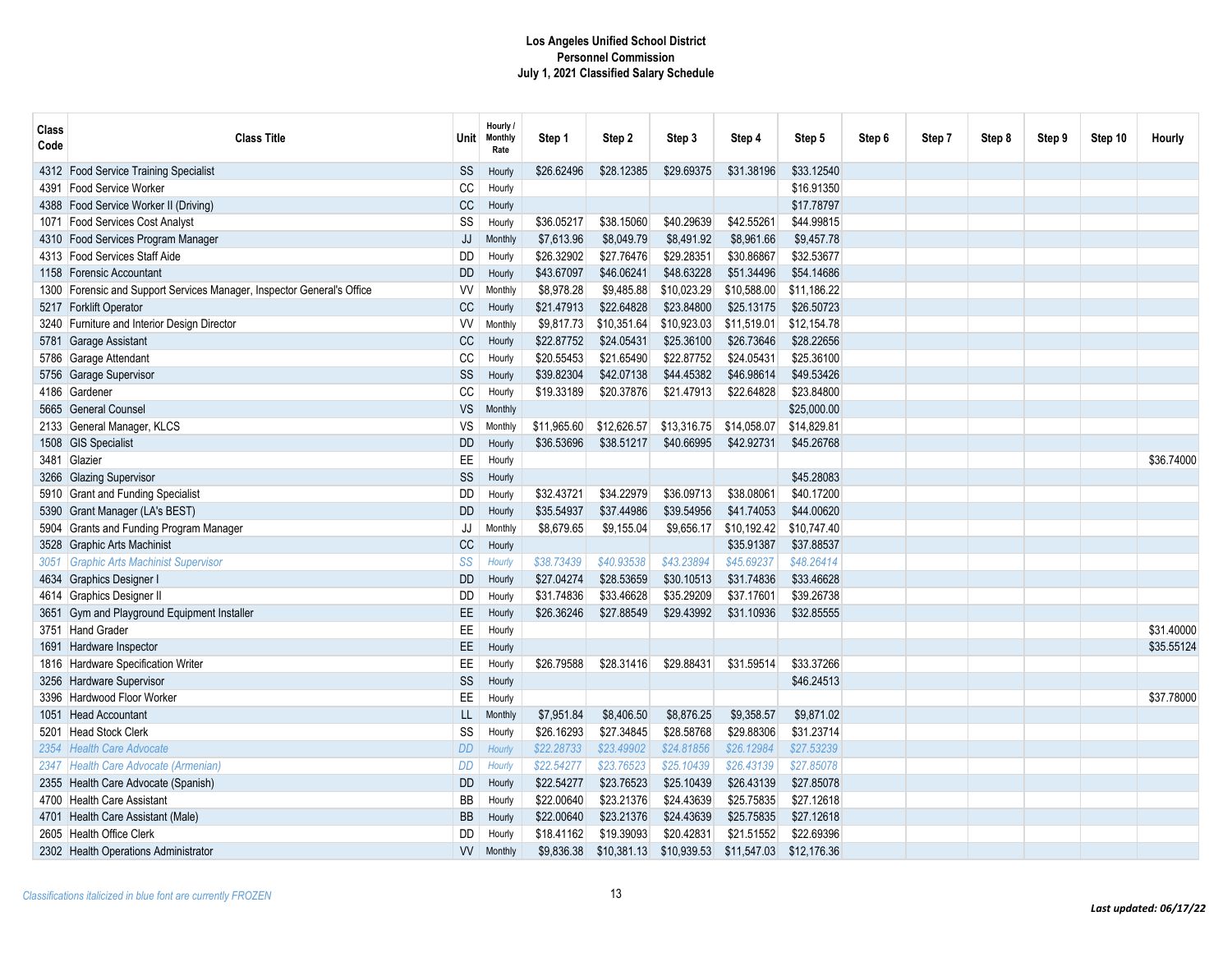| Class<br>Code | <b>Class Title</b>                                     | Unit⊺     | Hourly /<br><b>Monthly</b><br>Rate | Step 1     | Step 2     | Step 3      | Step 4      | Step 5      | Step 6     | Step 7 | Step 8                                      | Step 9 | Step 10 | Hourly     |
|---------------|--------------------------------------------------------|-----------|------------------------------------|------------|------------|-------------|-------------|-------------|------------|--------|---------------------------------------------|--------|---------|------------|
|               | 4402 Health Site Support Aide                          | CC        | Hourly                             | \$17.22400 | \$17.41387 | \$18.31557  |             |             |            |        |                                             |        |         |            |
|               | 2449 Hearing Assistant II                              | ZZ        | Hourly                             | \$20.98440 | \$22.14408 | \$23.42997  | \$24.72375  | \$26.14374  |            |        |                                             |        |         |            |
|               | 2450 Hearing Assistant III                             | ZZ        | Hourly                             | \$28.94543 | \$30.55888 | \$32.28529  | \$34.14885  | \$36.06077  |            |        |                                             |        |         |            |
|               | 2411 Hearing Secretary                                 | ZZ        | Hourly                             | \$30.09906 | \$31.78511 | \$33.60025  | \$35.51221  | \$37.52902  |            |        |                                             |        |         |            |
|               | 3347 Heating and Air Conditioning Fitter               | EE        | Hourly                             |            |            |             |             |             |            |        |                                             |        |         | \$41.50000 |
|               | 1671 Heating and Air Conditioning Inspector            | EE        | Hourly                             |            |            |             |             |             |            |        |                                             |        |         | \$45.65000 |
|               | 3137 Heating and Air Conditioning Technical Supervisor | SS        | Monthly                            | \$7,703.34 | \$8,140.06 | \$8,584.36  | \$9,062.75  | \$9,557.55  |            |        |                                             |        |         |            |
|               | 5826 Heavy Bus Driver                                  | CC        | Hourly                             |            |            |             |             | \$24.00847  | \$25.34572 |        | \$26.73646 \$28.18835 \$29.70135 \$31.32899 |        |         |            |
|               | 5776 Heavy Duty Bus-Truck Mechanic                     | CC        | Hourly                             | \$31.76455 | \$33.47625 | \$35.32547  | \$37.28933  | \$39.30668  |            |        |                                             |        |         |            |
|               | 1546 High-Rise Building Life/Safety Specialist         | <b>DD</b> | Hourly                             | \$36.81566 | \$38.84048 | \$40.97712  | \$43.23584  | \$45.62215  |            |        |                                             |        |         |            |
|               | 2718 HR Liaison                                        | <b>DD</b> | Hourly                             | \$25.90482 | \$27.27458 | \$28.71968  | \$30.24426  | \$31.85269  |            |        |                                             |        |         |            |
|               | 5025 Human Resources Intern                            | <b>NN</b> | Hourly                             |            |            |             |             |             |            |        |                                             |        |         | \$23.35999 |
|               | 5049 Human Resources Officer                           | ΖZ        | Monthly                            | \$7,371.53 | \$7,794.82 | \$8,239.44  | \$8,699.16  | \$9,172.67  |            |        |                                             |        |         |            |
|               | 5044 Human Resources Representative                    | ZZ        | Hourly                             | \$36.79491 | \$38.86819 | \$41.05444  | \$43.41009  | \$45.87868  |            |        |                                             |        |         |            |
|               | 4997 Human Resources Specialist                        | <b>DD</b> | Hourly                             | \$25.83937 | \$27.25852 | \$28.74407  | \$30.33752  | \$31.96414  |            |        |                                             |        |         |            |
|               | 4996 Human Resources Specialist I (CPOS)               | ZZ        | Hourly                             | \$25.83937 | \$27.25852 | \$28.74407  | \$30.33752  | \$31.96414  |            |        |                                             |        |         |            |
|               | 5018 Human Resources Specialist II                     | DD        | Hourly                             | \$30.77737 | \$32.43721 | \$34.21321  | \$36.13031  | \$38.09721  |            |        |                                             |        |         |            |
|               | 5019 Human Resources Specialist II (CPOS)              | ZZ        | Hourly                             | \$30.77737 | \$32.43721 | \$34.21321  | \$36.13031  | \$38.09721  |            |        |                                             |        |         |            |
|               | 4989 Human Resources Specialist III                    | <b>DD</b> | Hourly                             | \$38.85242 | \$40.98530 | \$43.23439  | \$45.65774  | \$48.19729  |            |        |                                             |        |         |            |
|               | 4999 Human Resources Specialist III (CPOS)             | ZZ        | Hourly                             | \$38.85242 | \$40.98530 | \$43.23439  | \$45.65774  | \$48.19729  |            |        |                                             |        |         |            |
|               | 3132 HVAC Technical Supervisor (High-Rise)             | SS        | Hourly                             | \$44.24871 | \$46.75739 | \$49.31337  | \$52.05869  | \$54.90657  |            |        |                                             |        |         |            |
|               | 3134 HVAC Test and Inspection Supervisor               | SS        | Hourly                             |            |            |             |             | \$52.05869  |            |        |                                             |        |         |            |
|               | 3342 HVAC Test Technician                              | EE        | Hourly                             |            |            |             |             |             |            |        |                                             |        |         | \$38.73784 |
|               | 1782 Industrial Hygienist                              | SS        | Hourly                             | \$37.51162 | \$39.65740 | \$41.87392  | \$44.26450  | \$46.74160  |            |        |                                             |        |         |            |
|               | 4067   Infant Care Aide (Restricted)                   | BB        | Hourly                             |            |            | \$17.22400  | \$17.41387  | \$18.31557  |            |        |                                             |        |         |            |
|               | 4063 Infant Care Aide and (Restricted)                 | <b>BB</b> | Hourly                             |            |            | \$17.22400  | \$17.41387  | \$18.31557  |            |        |                                             |        |         |            |
|               | 2870 Information Resources Support Assistant           | <b>DD</b> | Hourly                             | \$20.91796 | \$22.03005 | \$23.23344  | \$24.47002  | \$25.82277  |            |        |                                             |        |         |            |
|               | 4799 Information Security Analyst I                    | <b>DD</b> | Hourly                             | \$44.44317 | \$46.93927 | \$49.56612  | \$52.27983  | \$55.06624  |            |        |                                             |        |         |            |
|               | 4794   Information Security Analyst II                 | <b>DD</b> | Hourly                             | \$47.55105 | \$50.18644 | \$52.87258  | \$55.72472  | \$58.76455  |            |        |                                             |        |         |            |
|               | 4859 Information Security Compliance Analyst           | ZZ        | Hourly                             | \$43.43056 | \$45.92594 | \$48.55203  | \$51.26494  | \$54.05053  |            |        |                                             |        |         |            |
|               | 4786 Information Security Risk Manager                 | W         | Monthly                            | \$9,005.57 | \$9,508.23 | \$10,023.29 | \$10,573.13 | \$11,152.73 |            |        |                                             |        |         |            |
|               | 2171 Information Systems Business Analyst              | <b>DD</b> | Hourly                             | \$44.25518 | \$46.67025 | \$49.29278  | \$52.05639  | \$54.90300  |            |        |                                             |        |         |            |
|               | 4819 Information Systems Security Assistant            | <b>DD</b> | Hourly                             | \$28.18803 | \$29.76487 | \$31.37491  | \$33.10111  | \$34.91864  |            |        |                                             |        |         |            |
|               | 4825   Information Systems Support Assistant II        | <b>DD</b> | Hourly                             | \$21.73960 | \$22.92635 | \$24.12972  | \$25.47421  | \$26.86015  |            |        |                                             |        |         |            |
|               | 1083   Information Technology Support Assistant        | <b>DD</b> | Hourly                             | \$19.72290 | \$20.81839 | \$21.91387  | \$23.08405  | \$24.31231  |            |        |                                             |        |         |            |
|               | 1384 Inspector General                                 | <b>VS</b> | Monthly                            |            |            |             |             | \$15,908.68 |            |        |                                             |        |         |            |
|               | 4706   Instructional Aide (Braille)                    | <b>BB</b> | Hourly                             | \$21.89942 | \$23.03036 | \$24.30648  | \$25.62081  | \$27.02684  |            |        |                                             |        |         |            |
|               | 4541 Instructional Aide (Business Education)           | BB        | Hourly                             | \$16.91350 | \$17.09973 | \$17.98419  | \$19.00353  | \$19.97790  |            |        |                                             |        |         |            |
|               | 4549 Instructional Aide (Horticulture)                 | <b>BB</b> | Hourly                             | \$16.91350 | \$17.09973 | \$17.98419  | \$19.00353  | \$19.97790  |            |        |                                             |        |         |            |
|               | 4496 Instructional Aide (Literacy) & (Restricted)      | <b>BB</b> | Hourly                             | \$21.49042 | \$22.64813 | \$23.87125  |             |             |            |        |                                             |        |         |            |
|               | 4499   Instructional Aide (Math) & (Restricted)        | BB        | Hourly                             | \$21.49042 | \$22.64813 | \$23.87125  |             |             |            |        |                                             |        |         |            |
|               |                                                        |           |                                    |            |            |             |             |             |            |        |                                             |        |         |            |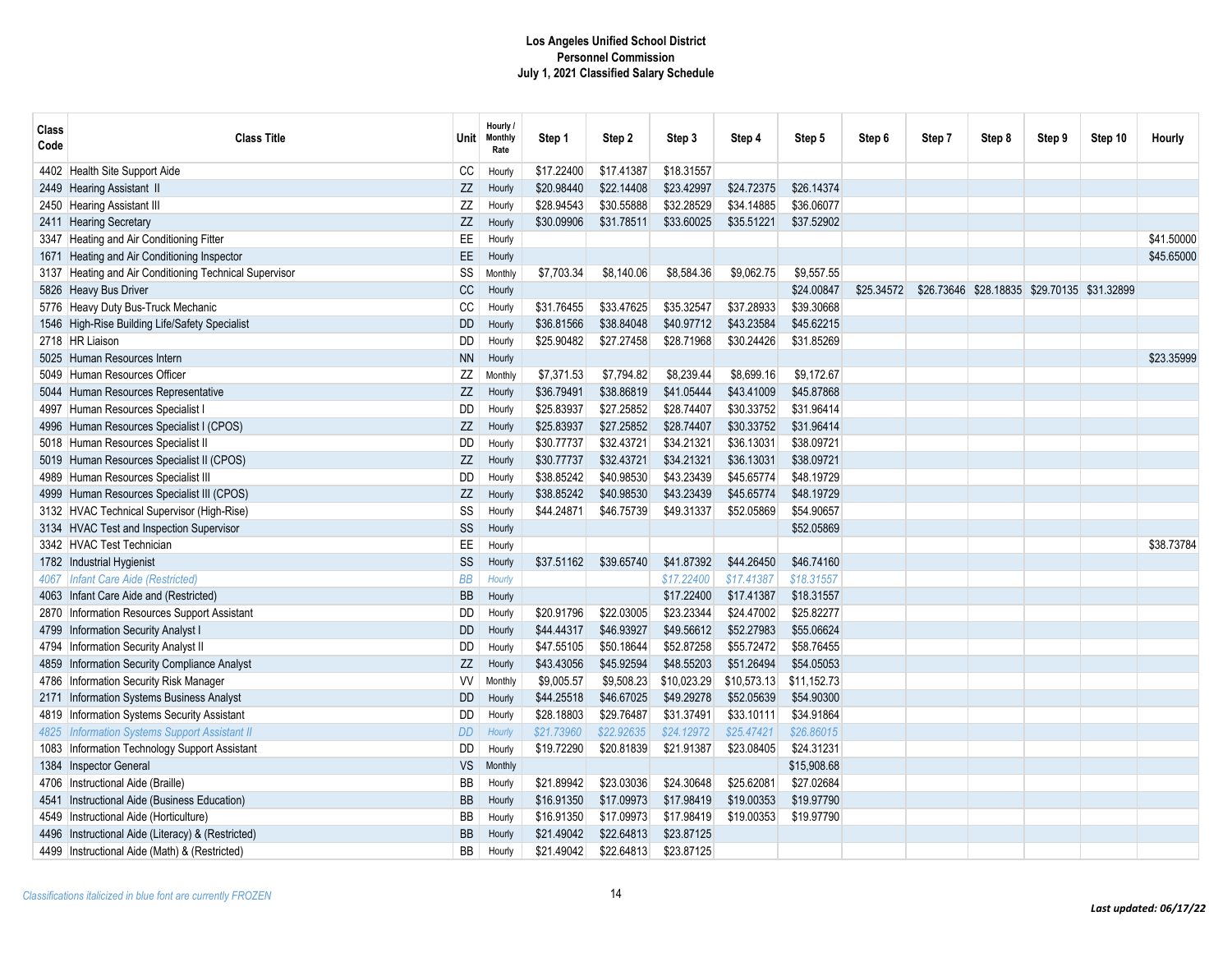| Class<br>Code | <b>Class Title</b>                                                       | Unit⊣     | Hourly /<br><b>Monthly</b><br>Rate | Step 1      | Step 2      | Step 3      | Step 4      | Step 5      | Step 6     | Step 7 | Step 8                | Step 9 | Step 10 | Hourly     |
|---------------|--------------------------------------------------------------------------|-----------|------------------------------------|-------------|-------------|-------------|-------------|-------------|------------|--------|-----------------------|--------|---------|------------|
| 4550          | Instructional Aide (Metalworking)                                        | <b>BB</b> | Hourly                             | \$16.91350  | \$17.09973  | \$17.98419  | \$19.00353  | \$19.97790  |            |        |                       |        |         |            |
| 4572          | Instructional Aide (Music)                                               | <b>BB</b> | Hourly                             | \$16.91350  | \$17.09973  | \$17.98419  | \$19.00353  | \$19.97790  |            |        |                       |        |         |            |
| 4477          | Instructional Aide (Transitional Kindergarten) & (Restricted)            | BB        | Hourly                             | \$17.22400  | \$17.41387  | \$18.31557  |             |             |            |        |                       |        |         |            |
| 4969          | Instructional Aide for Students Who Are Deaf and Hard-of-Hearing-Oral    | BB        | Hourly                             | \$21.89942  | \$23.03036  | \$24.30648  | \$25.62081  | \$27.02684  |            |        |                       |        |         |            |
| 4569          | Instructional Aide for Students Who Are Deaf and Hard-of-Hearing-Signing | BB        | Hourly                             | \$21.89942  | \$23.03036  | \$24.30648  | \$25.62081  | \$27.02684  |            |        |                       |        |         |            |
| 4991          | Instructional Aide I & (Restricted)                                      | <b>BB</b> | Hourly                             |             |             |             |             |             |            |        |                       |        |         | \$16.91350 |
| 4592          | Instructional Aide II & (Restricted)                                     | BB        | Hourly                             |             |             |             |             |             |            |        |                       |        |         | \$16.91350 |
| 4495          | Instructional Aide-Computer Lab                                          | BB        | Hourly                             | \$20.56980  | \$21.69310  | \$22.83167  | \$24.10017  | \$25.40686  |            |        |                       |        |         |            |
| 4620          | Instructional Media Technician-Adviser                                   | SS        | Hourly                             | \$34.38761  | \$36.35984  | \$38,40306  | \$40.57248  | \$42.89183  |            |        |                       |        |         |            |
| 2362          | Insurance Coordinator                                                    | LL        | Monthly                            | \$7,519.75  | \$7,951.84  | \$8,406.50  | \$8,876.25  | \$9,358.57  |            |        |                       |        |         |            |
| 2775          | Insurance Technician                                                     | <b>DD</b> | Hourly                             | \$19.60222  | \$20.62681  | \$21,70649  | \$22.85162  | \$24.07657  | \$25.35980 |        | \$26.76489 \$28.22017 |        |         |            |
| 4156          | Integrated Pest Management Program Coordinator                           | SS        | Hourly                             | \$35.44472  | \$37.46429  | \$39.56272  | \$41.80318  | \$44.16193  |            |        |                       |        |         |            |
| 1456          | Interior Designer                                                        | SS        | Hourly                             | \$37.17239  | \$39.27873  | \$41.47183  | \$43.84637  | \$46.30770  |            |        |                       |        |         |            |
| 1151          | Intermediate Accountant                                                  | SS        | Hourly                             | \$27.43751  | \$29.00740  | \$30.66406  | \$32.35229  | \$34.19040  |            |        |                       |        |         |            |
| 2925          | Interpreter (Cantonese Language)                                         | <b>DD</b> | Hourly                             | \$28.61127  | \$30.16323  | \$31.80645  | \$33.54927  | \$35.38341  |            |        |                       |        |         |            |
| 2927          | Interpreter (Korean Language)                                            | DD        | Hourly                             | \$28.61127  | \$30.16323  | \$31.80645  | \$33.54927  | \$35.38341  |            |        |                       |        |         |            |
| 2930          | Interpreter (Spanish Language)                                           | <b>DD</b> | Hourly                             | \$28.61127  | \$30.16323  | \$31.80645  | \$33.54927  | \$35.38341  |            |        |                       |        |         |            |
| 4676          | Interpreter Aide (Cantonese Language)                                    | BB        | Hourly                             | \$17.22400  | \$17.56671  | \$18.52189  | \$19.45416  | \$20.50867  |            |        |                       |        |         |            |
| 4677          | Interpreter Aide (Korean Language)                                       | BB        | Hourly                             | \$17.22400  | \$17.56671  | \$18.52189  | \$19.45416  | \$20.50867  |            |        |                       |        |         |            |
| 4666          | Interpreter Aide (Laotian Language)                                      | BB        | Hourly                             | \$17.22400  | \$17.56671  | \$18.52189  | \$19.45416  | \$20.50867  |            |        |                       |        |         |            |
| 4668          | Interpreter Aide (Spanish Language)                                      | BB        | Hourly                             | \$17.22400  | \$17.56671  | \$18.52189  | \$19.45416  | \$20.50867  |            |        |                       |        |         |            |
| 4679          | Interpreter Aide (Tagalog Language)                                      | BB        | Hourly                             | \$17.22400  | \$17.56671  | \$18.52189  | \$19.45416  | \$20.50867  |            |        |                       |        |         |            |
|               | Interpreter Aide (Vietnamese Language)                                   | BB        | Hourly                             | \$17.22400  | \$17.56671  | \$18.52189  | \$19.45416  | \$20.50867  |            |        |                       |        |         |            |
|               | 4617 Interpreting Equipment Technician                                   | CC        | Hourly                             | \$17.64313  | \$18.56774  | \$19.55348  | \$20.59272  | \$21.70073  |            |        |                       |        |         |            |
| 5078          | <b>Inventory Control Analyst</b>                                         | <b>DD</b> | Hourly                             | \$25.59869  | \$26.97635  | \$28,46191  | \$29.99722  | \$31.61560  |            |        |                       |        |         |            |
| 2634          | <b>Inventory Control Clerk</b>                                           | <b>DD</b> | Hourly                             | \$19.39093  | \$20.42831  | \$21.51552  | \$22.69396  | \$23.89735  |            |        |                       |        |         |            |
| 1389          | <b>Investigative Assistant</b>                                           | <b>DD</b> | Hourly                             | \$34.81039  | \$36.73204  | \$38.72290  | \$40.86961  | \$43.09420  |            |        |                       |        |         |            |
|               | 1387 Investigator                                                        | DD        | Hourly                             | \$39.19335  | \$41.36999  | \$43.64435  | \$46.03423  | \$48.59286  |            |        |                       |        |         |            |
|               | 4801 IT Administrator, Shared Technical Services                         | <b>VV</b> | Monthly                            | \$11,631.78 | \$12,289.58 | \$12,984.62 | \$13,718.12 | \$14,493.82 |            |        |                       |        |         |            |
|               | 3862 IT Business Efficiency Analyst                                      | <b>DD</b> | Hourly                             | \$37.86484  | \$39.97281  | \$42.14720  | \$44.49585  | \$46.94409  |            |        |                       |        |         |            |
| 3861          | IT Customer Support Representative                                       | <b>DD</b> | Hourly                             | \$26.74397  | \$28.18803  | \$29.76487  | \$31.37491  | \$33.10111  |            |        |                       |        |         |            |
| 3840          | IT Customer Support Representative (Spanish Language)                    | <b>DD</b> | Hourly                             | \$27.03147  | \$28.47553  | \$30.05237  | \$31.66241  | \$33.38861  |            |        |                       |        |         |            |
| 3860          | IT Customer Support Supervisor                                           | SS        | Hourly                             | \$28.60614  | \$30.27374  | \$31.94961  | \$33.79143  | \$35.64153  |            |        |                       |        |         |            |
|               | 3031 IT Electronics Communications Supervisor                            | SS        | Hourly                             | \$37.66939  | \$39.79938  | \$42.07926  | \$44.43014  | \$46.93094  |            |        |                       |        |         |            |
|               | 3534 IT Electronics Communications Technician                            | EE.       | Hourly                             |             |             |             |             |             |            |        |                       |        |         | \$40,24000 |
|               | 4850 IT Enterprise Release Manager                                       | <b>VV</b> | Monthly                            | \$10,159.83 | \$10,720.80 | \$11,304.14 | \$11,933.38 | \$12,584.98 |            |        |                       |        |         |            |
|               | 3543   IT Field Services Supervisor                                      | SS        | Hourly                             | \$33.61451  | \$35.51572  | \$37.55105  | \$39.65740  | \$41.92148  |            |        |                       |        |         |            |
|               | 4880   IT Infrastructure Project Network Engineer                        | SS        | Hourly                             | \$37.86660  | \$40.00449  | \$42.26070  | \$44.65105  | \$47.17547  |            |        |                       |        |         |            |
|               | 1172   IT Infrastructure Project/Program Manager                         | JJ        | Monthly                            | \$8,157.83  | \$8,616.26  | \$9,084.75  | \$9,590.93  | \$10,118.45 |            |        |                       |        |         |            |
|               | 1235   IT Infrastructure Security Manager                                | W         | Monthly                            | \$10,159.83 | \$10,720.80 | \$11,304.14 | \$11,933.38 | \$12,584.98 |            |        |                       |        |         |            |
|               | 3866 IT Intern I                                                         | <b>NN</b> | Hourly                             |             |             |             |             |             |            |        |                       |        |         | \$20.29505 |
|               |                                                                          |           |                                    |             |             |             |             |             |            |        |                       |        |         |            |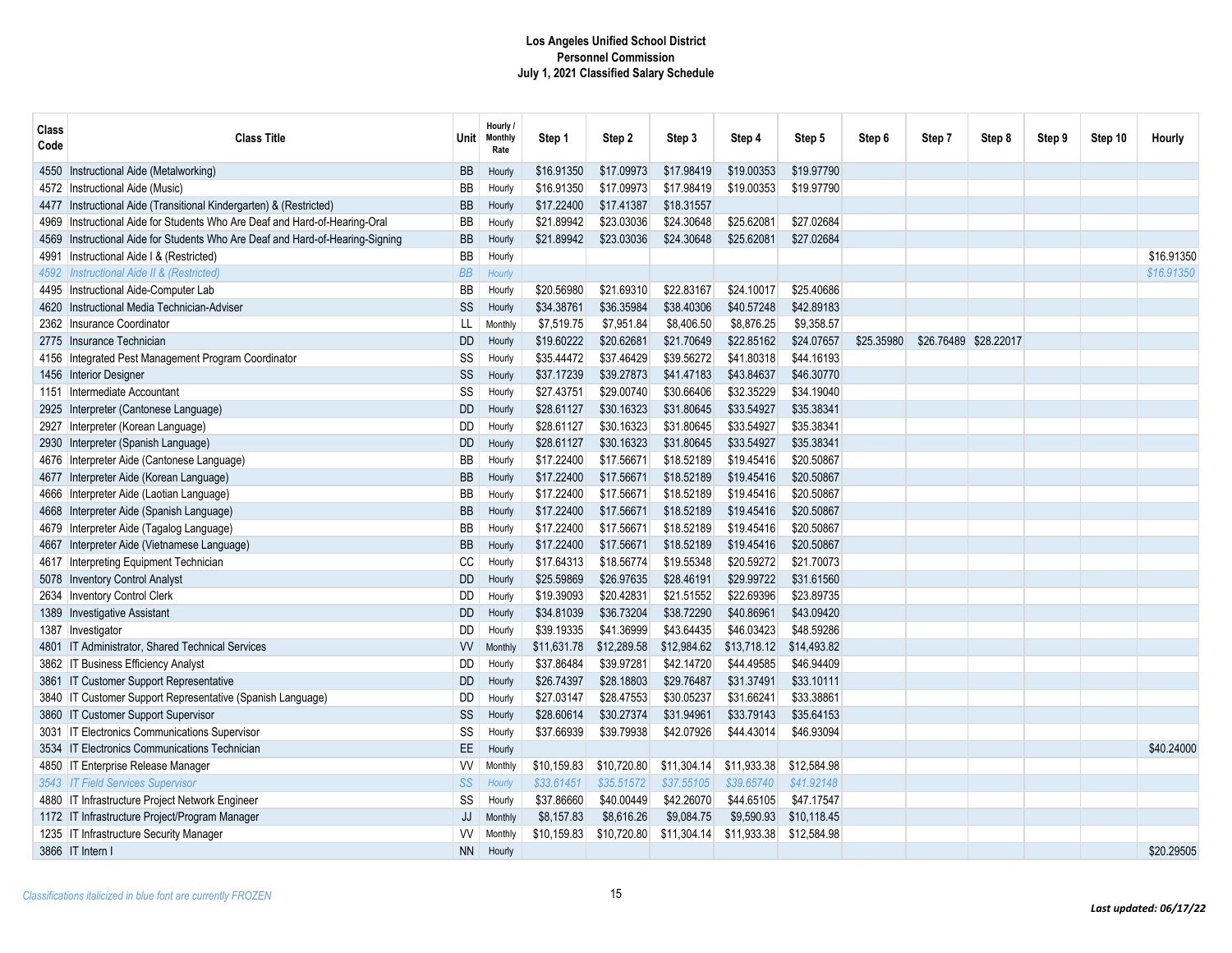| <b>Class</b><br>Code | <b>Class Title</b>                          | <b>Unit</b> | Hourly /<br><b>Monthly</b><br>Rate | Step 1      | Step 2      | Step 3      | Step 4      | Step 5      | Step 6     | Step 7 | Step 8 | Step 9 | Step 10 | Hourly     |
|----------------------|---------------------------------------------|-------------|------------------------------------|-------------|-------------|-------------|-------------|-------------|------------|--------|--------|--------|---------|------------|
|                      | 3850   IT Intern II                         | <b>NN</b>   | Hourly                             |             |             |             |             |             |            |        |        |        |         | \$23.35999 |
|                      | 3593 IT LAN Technician                      | CC          | Hourly                             | \$31.56587  | \$33.28521  | \$35.10388  | \$37.02189  | \$39.07744  |            |        |        |        |         |            |
|                      | 1234   IT Operations Manager                | JJ          | Monthly                            | \$7,498.42  | \$7,922.94  | \$8,373.84  | \$8,846.12  | \$9,333.44  |            |        |        |        |         |            |
|                      | 1193 IT Project Manager                     | SS          | Monthly                            | \$7,556.91  | \$7,991.11  | \$8,448.05  | \$8,920.10  | \$9,404.80  |            |        |        |        |         |            |
| 4858                 | IT Release Manager                          | LL          | Monthly                            | \$8,097.53  | \$8,555.95  | \$9,023.21  | \$9,519.34  | \$10,048.11 |            |        |        |        |         |            |
|                      | 4855 IT Release Manager II                  | <b>VV</b>   | Monthly                            | \$8,942.27  | \$9,437.49  | \$9,945.10  | \$10,497.40 | \$11,069.56 |            |        |        |        |         |            |
| 3863                 | <b>IT Solution Technician</b>               | CC          | Hourly                             | \$30.40437  | \$32.08549  | \$33.81246  | \$35.67698  | \$37.62556  |            |        |        |        |         |            |
|                      | 2210 IT Support Technician                  | CC          | Hourly                             | \$23.09912  | \$24.38289  | \$25.69721  | \$27.05741  | \$28.53222  |            |        |        |        |         |            |
|                      | 3591   IT Support Technician II             | CC          | Hourly                             | \$28.41960  | \$29.96880  | \$31.63465  | \$33.32341  | \$35.17264  | \$37.07536 |        |        |        |         |            |
|                      | 2211 IT Support Technician Supervisor       | SS          | Hourly                             | \$33.61451  | \$35.51572  | \$37.55105  | \$39.65740  | \$41.92148  |            |        |        |        |         |            |
|                      | 4729   IT Technical Systems Specialist      | ZZ          | Monthly                            | \$8,097.53  | \$8,555.95  | \$9,023.21  | \$9,519.34  | \$10,048.11 |            |        |        |        |         |            |
|                      | 3875 IT Trainee                             | EE.         | Hourly                             | \$21.87975  | \$23.15157  | \$24.46260  | \$25.81294  | \$27.27315  |            |        |        |        |         |            |
|                      | 4860 IT Trainer I                           | DD          | Hourly                             | \$27.52410  | \$28.98474  | \$30.59477  | \$32.28780  | \$34.04721  |            |        |        |        |         |            |
|                      | 4861 IT Trainer II                          | <b>DD</b>   | Hourly                             | \$35.03483  | \$36.96853  | \$38.92712  | \$41.13471  | \$43.39207  |            |        |        |        |         |            |
|                      | 4812   IT Training Project Manager          | SS          | Hourly                             | \$43.41250  | \$45.90538  | \$48.53236  | \$51.23827  | \$54.02304  |            |        |        |        |         |            |
|                      | 4863 IT Training Supervisor                 | SS          | Hourly                             | \$38.15060  | \$40.29639  | \$42.55261  | \$44.99815  | \$47.56204  |            |        |        |        |         |            |
|                      | 4869   IT Warehouse Manager                 | JJ          | Monthly                            | \$8,495.69  | \$8,965.43  | \$9,461.55  | \$9,975.27  | \$10,526.60 |            |        |        |        |         |            |
|                      | 4748 Job Cost Data Entry Operator           | <b>DD</b>   | Hourly                             | \$18.28713  | \$19.21664  | \$20.24575  | \$21.34953  | \$22.49480  |            |        |        |        |         |            |
|                      | 2368 Job Order Contracting Specialist I     | DD          | Hourly                             | \$37.54946  | \$39.62425  | \$41.80695  | \$44.08090  | \$46.56235  |            |        |        |        |         |            |
| 2369                 | Job Order Contracting Specialist II         | <b>DD</b>   | Hourly                             | \$39.62425  | \$41.80695  | \$44.08090  | \$46.56235  | \$49.09358  |            |        |        |        |         |            |
| 5110                 | Labor and Contract Compliance Administrator | JJ          | Monthly                            | \$9,349.37  | \$9,856.99  | \$10,401.83 | \$10,970.27 | \$11,574.70 |            |        |        |        |         |            |
|                      | 2186 Labor Compliance Manager               | <b>VV</b>   | <b>Monthly</b>                     | \$8,514.56  | \$8,977.05  | \$9,477.02  | \$9,998.05  | \$10,544.84 |            |        |        |        |         |            |
|                      | 2052 Labor Compliance Officer               | SS          | Hourly                             | \$33.98932  | \$35.92042  | \$37.87640  | \$40.08101  | \$42.33536  |            |        |        |        |         |            |
| 5097                 | Labor Compliance Technician                 | <b>DD</b>   | Hourly                             | \$29.28351  | \$30.86867  | \$32.53677  | \$34.34599  | \$36.23820  |            |        |        |        |         |            |
| 4977                 | Labor Relations Administrator               | W           | <b>Monthly</b>                     | \$10,159.83 | \$10,720.80 | \$11,304.14 | \$11,933.38 | \$12,584.98 |            |        |        |        |         |            |
| 2049                 | Labor Relations Representative              | ZZ          | Hourl <sub>)</sub>                 | \$44.81618  | \$47.35175  | \$49.98153  | \$52.70551  | \$55.62575  |            |        |        |        |         |            |
|                      | 1876 Land Surveying Aide                    | EE          | Hourly                             | \$26.16619  | \$27.61073  | \$29.18086  | \$30.84381  | \$32.58194  |            |        |        |        |         |            |
|                      | 1871 Land Surveying Assistant               | EE          | Hourly                             | \$27.61073  | \$29.18086  | \$30.84521  | \$32.58194  | \$34.41665  |            |        |        |        |         |            |
|                      | 1465 Landscape Architect                    | SS          | Monthly                            |             |             | \$7,110.02  | \$7,506.38  | \$7,925.89  |            |        |        |        |         |            |
| 1741                 | Landscape Architectural Associate           | <b>DD</b>   | Hourly                             | \$41.19227  | \$43.45785  | \$45.84803  | \$48.36967  | \$51.03000  |            |        |        |        |         |            |
| 4115                 | Landscape Technical Supervisor              | SS          | Monthly                            | \$7,703.34  | \$8,140.06  | \$8,584.36  | \$9,062.75  | \$9,557.55  |            |        |        |        |         |            |
|                      | 4116 Landscaping Supervisor                 | SS          | Hourly                             | \$35.72084  | \$37.75615  | \$39.87827  | \$42.13449  | \$44.50904  |            |        |        |        |         |            |
|                      | 5660 Law Clerk                              | DD          | Hourly                             |             |             |             |             |             |            |        |        |        |         | \$25.69076 |
| 2444                 | Legal Secretary                             | ZZ          | Hourly                             | \$23.95984  | \$25.28288  | \$26.73499  | \$28,20324  | \$29.84090  |            |        |        |        |         |            |
|                      | 5148 Legislative Advocate                   | ZZ          | <b>Monthly</b>                     | \$10,252.85 | \$10,851.97 | \$11,462.39 | \$12,090.40 | \$12,782.46 |            |        |        |        |         |            |
|                      | 5075 Legislative Analyst                    | ZZ          | Hourly                             | \$37.71457  | \$39.86047  | \$42.07898  | \$44.47497  | \$46.98387  |            |        |        |        |         |            |
|                      | 5150 Legislative Assistant                  | ZZ          | Hourly                             | \$29.57468  | \$31.26075  | \$32.98715  | \$34.85068  | \$36.82717  |            |        |        |        |         |            |
|                      | 2010 Legislative Liaison                    | LL          | Monthly                            | \$7,613.99  | \$8,049.79  | \$8,491.92  | \$9,068.31  | \$9,457.78  |            |        |        |        |         |            |
|                      | 4519 Liaison Aide & (Restricted)            | BB          | Hourly                             | \$16.91350  | \$17.09973  | \$17.98419  | \$19.00353  | \$19.97790  |            |        |        |        |         |            |
|                      | 2680 Library Aide                           | DD          | Hourly                             | \$17.47381  | \$18.41162  | \$19.39093  | \$20.42831  | \$21.51552  |            |        |        |        |         |            |
|                      | 2623 Library Media Clerk                    | DD          | Hourly                             | \$18.41162  | \$19.39093  | \$20.42831  | \$21.51552  | \$22.69396  |            |        |        |        |         |            |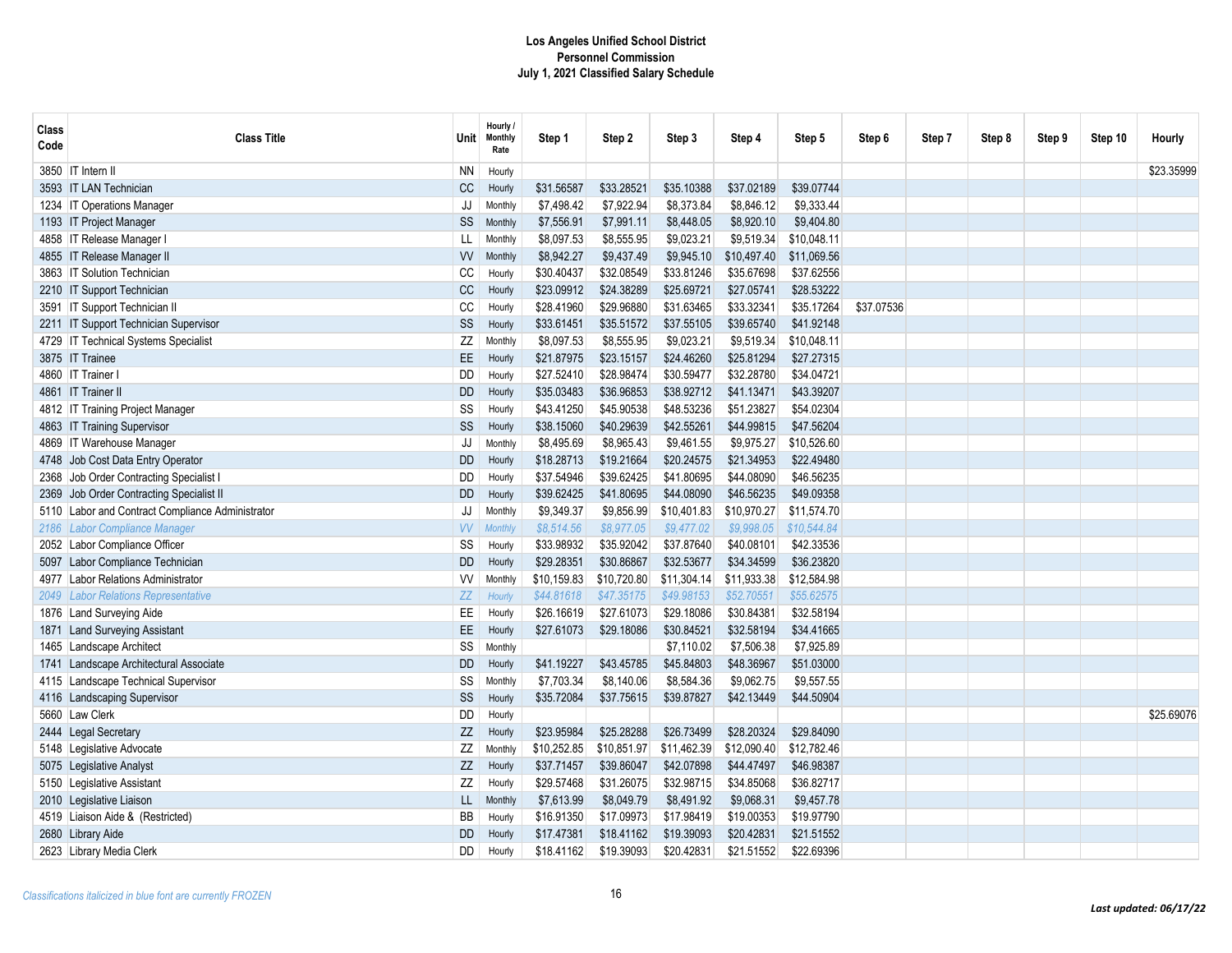| Class<br>Code | <b>Class Title</b>                                    | <b>Unit</b>   | Hourly /<br><b>Monthly</b><br>Rate | Step 1     | Step 2      | Step 3      | Step 4      | Step 5      | Step 6     | Step 7 | Step 8                                      | Step 9 | Step 10 | Hourly     |
|---------------|-------------------------------------------------------|---------------|------------------------------------|------------|-------------|-------------|-------------|-------------|------------|--------|---------------------------------------------|--------|---------|------------|
|               | 4400 Licensed Vocational Nurse                        | <b>DD</b>     | Hourly                             | \$25.12564 | \$26.45351  | \$27.88925  | \$29.37480  | \$30.98485  |            |        |                                             |        |         |            |
|               | 4223 Lieutenant                                       | HH            | Hourly                             | \$43.89940 | \$46.31389  | \$48.86115  | \$51.54851  | \$54.38369  |            |        |                                             |        |         |            |
|               | 4643 Life Science Laboratory Technician               | <b>DD</b>     | Hourly                             | \$27.76476 | \$29.28351  | \$30.86867  | \$32.53677  | \$34.34599  |            |        |                                             |        |         |            |
|               | 5861 Light Bus Driver                                 | СC            | Hourly                             |            |             |             |             | \$22.78583  | \$24.00847 |        | \$25.34572 \$26.73646 \$28.18835 \$29.70135 |        |         |            |
|               | 3383 Light Gauge Metal Inspector                      | $\mathsf{EE}$ | Hourly                             |            |             |             |             |             |            |        |                                             |        |         | \$46,18928 |
|               | 5866 Light Truck Driver                               | <b>CC</b>     | Hourly                             | \$23.68752 | \$24.90251  | \$26,29327  | \$27.71456  | \$29.25051  |            |        |                                             |        |         |            |
|               | 5657 Litigation Research Coordinator                  | W             | Monthly                            | \$8,592.29 | \$9,063.92  | \$9,560.37  | \$10,090.31 | \$10,642.61 |            |        |                                             |        |         |            |
|               | 2197 Local Control Accountability Plan Administrator  | <b>VV</b>     | Monthly                            |            |             |             | \$11.933.38 | \$12,584.98 |            |        |                                             |        |         |            |
|               | 2204 Local Control Accountability Plan Cooridntator   | JJ            | Monthly                            | \$8,783.30 | \$9,264.38  | \$9,771.79  | \$10,314.40 | \$10,875.83 |            |        |                                             |        |         |            |
|               | 2396 Local District Administrative Assistant          | ZZ            | Hourly                             | \$30.75873 | \$32.47061  | \$34.30873  | \$36.24151  | \$38.26894  |            |        |                                             |        |         |            |
|               | 1240 Local District Support Coordinator               | JJ            | Monthly                            | \$9,894.83 | \$10,442.79 | \$11,036.66 | \$11,681.84 | \$12,339.13 |            |        |                                             |        |         |            |
|               | 3446 Locksmith                                        | EE            | Hourly                             |            |             |             |             |             |            |        |                                             |        |         | \$37.78000 |
|               | 5135 Logistics Supervisor                             | SS            | Hourly                             | \$32.78629 | \$34.62400  | \$36.56508  | \$38.67122  | \$40.81720  |            |        |                                             |        |         |            |
|               | 3521 Machinist                                        | EE            | Hourly                             |            |             |             |             |             |            |        |                                             |        |         | \$38.20000 |
|               | 3056 Machinist Supervisor                             | SS            | Hourly                             |            |             |             |             | \$43.55450  |            |        |                                             |        |         |            |
|               | 2090 Magnet Program Liaison Assistant                 | DD            | Hourly                             | \$29.55809 | \$31.14964  | \$32.83952  | \$34.62775  | \$36.50539  |            |        |                                             |        |         |            |
|               | 2226 Mail Clerk                                       | <b>DD</b>     | Hourly                             | \$24.53641 | \$25.88915  | \$27.26684  | \$28.76066  | \$30.32920  |            |        |                                             |        |         |            |
| 2202          | <b>Mail Operations Manager</b>                        | JJ            | <b>Monthly</b>                     | \$6,140.65 | \$6,489.82  | \$6,857.84  | \$7,245.95  | \$7,657.92  |            |        |                                             |        |         |            |
|               | 2214 Mail Operations Supervisor                       | SS            | Hourly                             | \$32.64417 | \$34.48228  | \$36.44661  | \$38.49771  | \$40.68295  |            |        |                                             |        |         |            |
| 3118          | Maintenance Manager                                   | JJ            | <b>Monthly</b>                     | \$7,819.95 | \$8,264.58  | \$8,716.76  | \$9,201.57  | \$9,705.23  |            |        |                                             |        |         |            |
| 3158          | <b>Maintenance Materiel Coordinator</b>               | SS            | Hourly                             | \$31.46086 | \$33.24371  | \$35.13706  | \$37.10139  | \$39.20772  |            |        |                                             |        |         |            |
| 3020          | Maintenance Planner                                   | SS            | Hourly                             | \$44.24871 | \$46.75739  | \$49.31337  | \$52.05869  | \$54.90657  |            |        |                                             |        |         |            |
| 3780          | Maintenance Worker                                    | EE            | Hourly                             |            |             |             |             |             |            |        |                                             |        |         | \$27.95000 |
|               | 3775 Maintenance Worker (Restricted)                  | EE            | Hourly                             | \$20.58801 | \$21.75594  | \$22.94195  | \$24.26717  | \$25.62208  |            |        |                                             |        |         |            |
|               | 1175 Manager of Customer Support Services             | JJ            | <b>Monthl</b>                      | \$7,037.45 | \$7,435.60  | \$7,857.64  | \$8,303.52  | \$8.754.42  |            |        |                                             |        |         |            |
| 2108          | Manager of IT, Communication Systems                  | JJ            | <b>Monthly</b>                     | \$7,018.61 | \$7,419.29  | \$7,840.05  | \$8,280.91  | \$8,730.56  |            |        |                                             |        |         |            |
| 1063          | Manager of IT, Technical Support                      | JJ            | Monthly                            | \$7,037.45 | \$7,435.60  | \$7,857.64  | \$8,303.52  | \$8,754.42  |            |        |                                             |        |         |            |
| 4362          | <b>Manufacturing Kitchen Assistant</b>                | CC            | Hourly                             | \$17.22400 | \$18.11689  | \$19.07207  | \$20.09603  | \$21.15821  |            |        |                                             |        |         |            |
|               | 1135 Marketing Director                               | <b>VV</b>     | Monthly                            | \$8,394.94 | \$8,859.13  | \$9,349.37  | \$9,856.99  | \$10,401.83 |            |        |                                             |        |         |            |
|               | 2183 Marketing Representative                         | SS            | Hourly                             | \$32.48640 | \$34.30873  | \$36.24940  | \$38.28472  | \$40.44627  |            |        |                                             |        |         |            |
| 1959          | Masterplan Coordinator                                | SS            | Hourly                             | \$44.24871 | \$46.75739  | \$49.31337  | \$52.05869  | \$54,90657  |            |        |                                             |        |         |            |
|               | 5409 MAXIMO Business Analyst                          | DD            | Hourly                             | \$44.25518 | \$46.67025  | \$49.29278  | \$52.05639  | \$54,90300  |            |        |                                             |        |         |            |
| 3821          | MAXIMO Data Management Analyst                        | <b>DD</b>     | Hourly                             | \$37.86484 | \$39.97281  | \$42.14720  | \$44.49585  | \$46.94409  |            |        |                                             |        |         |            |
|               | 2691 Meal Compliance Audit Clerk                      | DD            | Hourly                             | \$19.39093 | \$20.42831  | \$21.51552  | \$22.69396  | \$23.89735  |            |        |                                             |        |         |            |
|               | 2596 Meal Compliance Audit Supervisor                 | SS            | Hourly                             | \$25.58142 | \$26.99068  | \$28.55313  | \$30.15389  | \$31.89250  |            |        |                                             |        |         |            |
|               | 1757 Mechanical Engineer                              | SS            | Hourly                             | \$43.52294 | \$45.93694  | \$48.54025  | \$51.23038  | \$54.00725  |            |        |                                             |        |         |            |
|               | 4636 Media Technical Assistant                        | DD            | Hourly                             | \$33.59076 | \$35.43318  | \$37.37519  | \$39.43338  | \$41.63265  |            |        |                                             |        |         |            |
| 2385          | Medical Administrative Assistant                      | SS            | Hourly                             | \$29.44918 | \$31.09008  | \$32.88083  | \$34.74261  | \$36.72272  |            |        |                                             |        |         |            |
|               | 2638 Medical Assistant                                | <b>DD</b>     | Hourly                             | \$19.98188 | \$21.05434  | \$22.18743  | \$23.38452  | \$24.64925  |            |        |                                             |        |         |            |
|               | 2300 Medical Director of Employee Health Services     | VS            | Monthly                            |            |             | \$18,717.76 | \$19,747.24 | \$20,833.33 |            |        |                                             |        |         |            |
|               | 1988 Medi-Cal Reimbursement and Cost Recovery Manager | JJ            | Monthly                            | \$8,978.28 | \$9,485.88  | \$10,023.29 | \$10,588.00 | \$11,186.22 |            |        |                                             |        |         |            |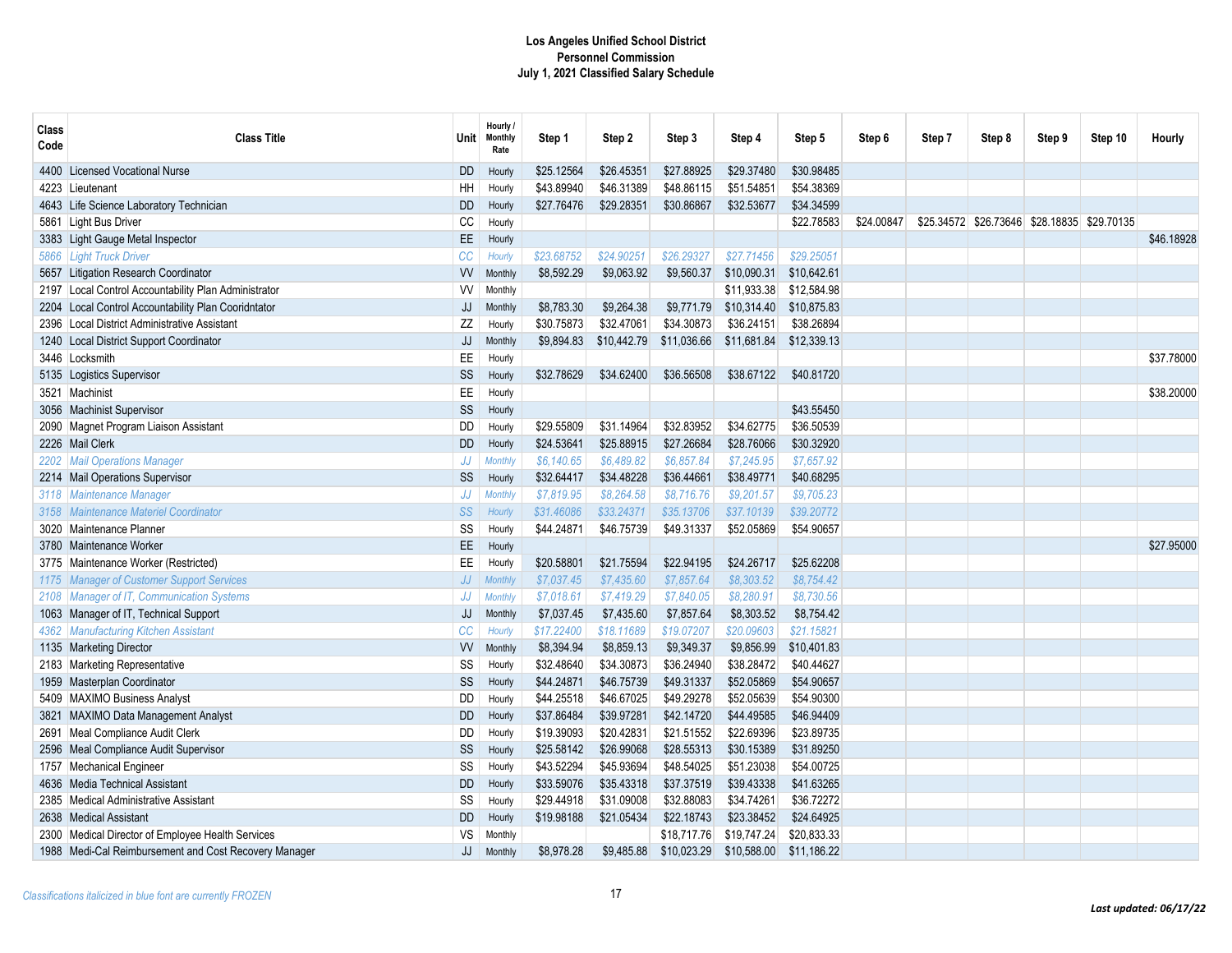| Class<br>Code | <b>Class Title</b>                               | <b>Unit</b> | Hourly /<br><b>Monthly</b><br>Rate | Step 1     | Step 2     | Step 3     | Step 4      | Step 5      | Step 6     | Step 7     | Step 8 | Step 9 | Step 10 | Hourly     |
|---------------|--------------------------------------------------|-------------|------------------------------------|------------|------------|------------|-------------|-------------|------------|------------|--------|--------|---------|------------|
| 5206          | Medical Supply Clerk                             | CC          | Hourly                             | \$22.64828 | \$23.84800 | \$25.13175 | \$26.50723  | \$27.97439  |            |            |        |        |         |            |
|               | 3140 Metal Technical Supervisor                  | SS          | <b>Monthly</b>                     | \$7,703.34 | \$8,140.06 | \$8,584.36 | \$9,062.75  | \$9,557.55  |            |            |        |        |         |            |
| 2661          | <b>Microfilm Operator</b>                        | DD          | Hourly                             | \$16.62730 | \$17.47381 | \$18.41162 | \$19.39093  | \$20.42831  |            |            |        |        |         |            |
| 2561          | <b>Microfilm Supervisor</b>                      | SS          | Hourly                             | \$21.61551 | \$22.81463 | \$24.13997 | \$25.49685  | \$26.90106  |            |            |        |        |         |            |
| 4919          | Migrant Program Technician                       | BB          | Hourly                             | \$18.56774 | \$19.55348 | \$20.59272 | \$21.70073  | \$22.86989  |            |            |        |        |         |            |
|               | 5185 Military Property Custodian and Logistician | CC          | Hourly                             | \$28.50166 | \$30.03758 | \$31.70342 | \$33.44568  | \$35.28727  |            |            |        |        |         |            |
|               | 3456 Mill Carpenter                              | EE          | Hourly                             |            |            |            |             |             |            |            |        |        |         | \$37.78000 |
|               | 3431 Mill Filer                                  | EE          | Hourly                             |            |            |            |             |             |            |            |        |        |         | \$37.78000 |
|               | 4831 Mobile Applications Developer               | DD          | Hourly                             | \$47.21797 | \$49.84881 | \$52.62072 | \$55.52542  | \$58.52973  |            |            |        |        |         |            |
| 4843          | Mobile Device Management Administrator           | JJ          | Monthly                            | \$8,942.27 | \$9,437.49 | \$9,945.10 | \$10,497.40 | \$11,069.56 |            |            |        |        |         |            |
| 4844          | Mobile Device Management Specialist              | SS          | Monthly                            |            |            | \$8,889.80 | \$9,378.29  | \$9,898.32  |            |            |        |        |         |            |
|               | 3453 Moulder Operator                            | EE.         | Hourly                             |            |            |            |             |             |            |            |        |        |         | \$37,78000 |
| 2129          | Multicast Traffic Coordinator                    | DD          | Hourly                             | \$26.25431 | \$27.68178 | \$29.19222 | \$30.86867  | \$32.43721  |            |            |        |        |         |            |
| 4862          | Multimedia Designer                              | <b>DD</b>   | Hourly                             | \$36.96853 | \$38.92712 | \$41.13471 | \$43.39207  | \$45.76563  |            |            |        |        |         |            |
|               | 3081 Musical Instrument Repair Supervisor        | SS          | Hourly                             |            |            |            |             | \$43.14427  |            |            |        |        |         |            |
|               | 4595 Naturalist                                  | <b>BB</b>   | Hourly                             | \$23.79450 | \$25.11647 | \$26.45373 | \$27.91326  | \$29.42626  |            |            |        |        |         |            |
|               | 4867 NET Developer                               | DD          | Hourly                             | \$47.21797 | \$49.84881 | \$52.62072 | \$55.52542  | \$58.52973  |            |            |        |        |         |            |
|               | 4872 Network Configuration Administrator         | <b>DD</b>   | Hourly                             | \$44.17218 | \$46.61214 | \$49,20975 | \$51,93189  | \$54.72042  |            |            |        |        |         |            |
|               | 4873 Network Operations Center Analyst           | <b>DD</b>   | Hourly                             | \$29.85615 | \$31.51598 | \$33.20902 | \$35.45808  | \$36.94364  |            |            |        |        |         |            |
|               | 4875 Network Operations Center Engineer          | CC          | Hourly                             | \$37.08186 | \$39.11985 | \$41.26212 | \$43.54083  | \$45.93987  |            |            |        |        |         |            |
| 4870          | <b>Network Operations Manager</b>                | JJ          | <b>Monthly</b>                     | \$7,498.42 | \$7.922.94 | \$8,373.84 | \$8,846.12  | \$9.333.44  |            |            |        |        |         |            |
|               | 3588 Network Operations Supervisor               | SS          | Hourly                             | \$39.82304 | \$42.07138 | \$44.45382 | \$46.98614  | \$49.53426  |            |            |        |        |         |            |
| 3526          | Network Systems Engineer                         | DD          | Monthly                            | \$8,097.53 | \$8,555.95 | \$9,023.21 | \$9,519.34  | \$10,048.11 |            |            |        |        |         |            |
| 3590          | <b>Network Technician</b>                        | CC          | Hourly                             | \$31.78747 | \$33.56029 | \$35,40190 | \$37.37338  | \$39,41367  |            |            |        |        |         |            |
|               | 4317 Nutrition Specialist                        | SS          | Hourly                             | \$34.60852 | \$36.56495 | \$38.62394 | \$40.80918  | \$43.10482  |            |            |        |        |         |            |
| 1267          | Occupational Center Financial Manager            | <b>DD</b>   | Hourly                             | \$31.74836 | \$33.49948 | \$35.29209 | \$37.17601  | \$39.26738  |            |            |        |        |         |            |
| 2361          | <b>OCIP Coordinator</b>                          | LL          | Monthly                            | \$7,519.75 | \$7,951.84 | \$8,406.50 | \$8,876.25  | \$9,358.57  |            |            |        |        |         |            |
| 2093          | <b>Office Management Assistant</b>               | DD          | Hourly                             | \$30.86867 | \$32.53677 | \$34.34599 | \$36.23820  | \$38.23830  |            |            |        |        |         |            |
| 2828          | <b>Office Technician</b>                         | DD          | Hourly                             | \$15.77250 | \$16.62730 | \$17.47381 | \$18.41162  | \$19.39093  | \$20.42831 | \$21.51552 |        |        |         |            |
| 2831          | Office Technician (Cantonese Language)           | DD          | Hourly                             | \$16.13264 | \$16.98746 | \$17.83398 | \$18.77177  | \$19.75108  | \$20.78847 | \$21.87566 |        |        |         |            |
| 2829          | Office Technician (CPOS)                         | ZZ          | Hourly                             | \$15.90029 | \$16.76347 | \$17.61055 | \$18.56249  | \$19.55476  | \$20.58738 | \$21.67648 |        |        |         |            |
| 2830          | Office Technician (Korean Language)              | <b>DD</b>   | Hourly                             | \$16.13264 | \$16.98746 | \$17.83398 | \$18.77177  | \$19.75108  | \$20.78847 | \$21.87566 |        |        |         |            |
| 2846          | <b>Office Technician (Restricted/Disabled)</b>   | DD          | Hourly                             | \$15.77250 | \$16.62730 | \$17.47381 | \$18.41162  | \$19.39093  | \$20.42831 | \$21.51552 |        |        |         |            |
| 2167          | <b>On-Air Promotions Producer</b>                | DD          | Hourly                             | \$36.09713 | \$38.08061 | \$40.17200 | \$42.38786  | \$44.71164  |            |            |        |        |         |            |
|               | 3802 Open Data Officer                           | JJ          | Monthly                            | \$8,772.58 | \$9,268.02 | \$9,792.11 | \$10,345.90 | \$10,930.11 |            |            |        |        |         |            |
|               | 4827 Operating Systems Administrator             | JJ          | Monthly                            | \$8,942.27 | \$9,437.49 | \$9,945.10 | \$10,497.40 | \$11,069.56 |            |            |        |        |         |            |
|               | 1074 Operating Systems Specialist                | JJ          | Monthly                            |            |            | \$9,023.21 | \$9,519.34  | \$10,048.11 |            |            |        |        |         |            |
| 5387          | Operations Compliance Manager (LA's BEST)        | SS          | Hourly                             | \$44.54060 | \$46.98614 | \$49.56582 | \$52.30325  | \$55.18269  | \$56.79204 | \$58.38559 |        |        |         |            |
|               | 1909 Operations Program Manager                  | JJ          | Monthly                            | \$8,157.83 | \$8,616.26 | \$9,084.75 | \$9,590.93  | \$10,118.45 |            |            |        |        |         |            |
|               | 4009 Operations Training Specialist              | SS          | Monthly                            | \$7,510.21 | \$7,934.32 | \$8,379.88 | \$8,843.11  | \$9,322.78  |            |            |        |        |         |            |
|               | 2626 Optical Scanning Equipment Operator         | DD          | Hourly                             | \$18.41162 | \$19.39093 | \$20.42831 | \$21.51552  | \$22.69396  |            |            |        |        |         |            |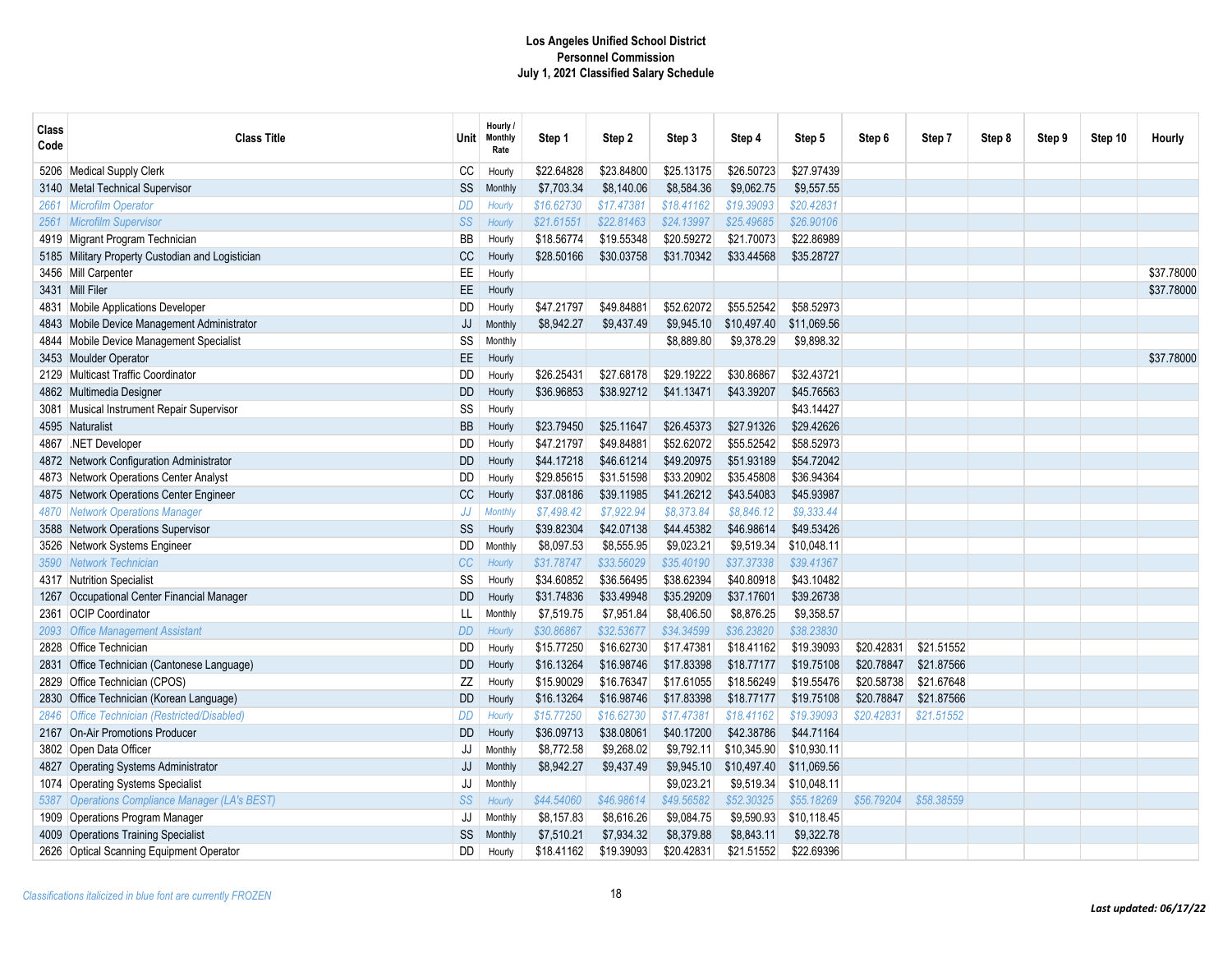| <b>Class</b><br>Code | <b>Class Title</b>                                                  |           | Hourly /<br>Unit Monthly<br>Rate | Step 1      | Step 2      | Step 3      | Step 4      | Step 5      | Step 6     | Step 7     | Step 8 | Step 9 | Step 10 | Hourly     |
|----------------------|---------------------------------------------------------------------|-----------|----------------------------------|-------------|-------------|-------------|-------------|-------------|------------|------------|--------|--------|---------|------------|
| 3800                 | <b>Oracle Developer</b>                                             | JJ        | Monthly                          | \$8,801.51  | \$9,299.83  | \$9,807.78  | \$10,346.98 | \$10,921.86 |            |            |        |        |         |            |
| 4597                 | Outdoor Education Assistant (Female)                                | <b>NN</b> | Hourly                           |             |             |             |             |             |            |            |        |        |         | \$15.00000 |
| 4598                 | Outdoor Education Assistant (Male)                                  | <b>NN</b> | Hourly                           |             |             |             |             |             |            |            |        |        |         | \$15,00000 |
| 3711                 | <b>Outdoor Education Center Maintenance Worker</b>                  | EE        | Hourly                           |             |             |             |             |             |            |            |        |        |         | \$28.95000 |
| 4591                 | Outdoor Education Center Manager                                    | SS        | Monthly                          | \$5,156.18  | \$5,441.42  | \$5,748.15  | \$6,072.53  | \$6,417.13  |            |            |        |        |         |            |
|                      | 5307 Outdoor Education Programs Coordinator                         | SS        | Hourly                           | \$23.74552  | \$25.10239  | \$26.49084  | \$28.01340  | \$29.62275  |            |            |        |        |         |            |
| 5371                 | Out-of-School Area Program Supervisor                               | <b>NN</b> | Hourly                           |             |             |             |             |             |            |            |        |        |         | \$25.51805 |
| 5370                 | Out-of-School Program Coordinator                                   | SS        | Hourly                           | \$24.00584  | \$25.36274  | \$26.79853  | \$28.30529  | \$29.88306  |            |            |        |        |         |            |
|                      | 5377 Out-of-School Program Specialist (Seasonal)                    | <b>NN</b> | Hourly                           |             |             |             |             |             |            |            |        |        |         | \$20.70830 |
|                      | 5375 Out-of-School Program Supervisor                               | <b>NN</b> | Hourly                           |             |             |             |             |             |            |            |        |        |         | \$18.19439 |
| 5367                 | Out-of-School Program Supervisor and (Restricted)                   | GG        | Hourly                           |             |             |             |             |             |            |            |        |        |         | \$18.37692 |
|                      | 5342 Out-of-School Program Support Worker                           | BB        | Hourly                           | \$17.22400  | \$17.84945  | \$18.83519  | \$19.80565  | \$20.87546  |            |            |        |        |         |            |
|                      | 5376 Out-of-School Program Worker                                   | <b>NN</b> | Hourly                           |             |             |             |             |             |            |            |        |        |         | \$15.65750 |
| 5369                 | Out-of-School Program Worker and (Restricted)                       | GG        | Hourly                           |             |             |             |             |             |            |            |        |        |         | \$16.91350 |
|                      | 5305 Out-of-School Regional Director                                | SS        | Hourly                           | \$32.64417  | \$34.47514  | \$36.44661  | \$38.49771  | \$40.68295  |            |            |        |        |         |            |
|                      | 5303 Out-of-School Senior Director                                  | SS        | Hourly                           | \$34.60852  | \$36.56734  | \$38.62394  | \$40.80918  | \$43.10482  |            |            |        |        |         |            |
|                      | 5373 Out-of-School Senior Program Supervisor                        | <b>NN</b> | Hourly                           |             |             |             |             |             |            |            |        |        |         | \$20.70830 |
|                      | 5372 Out-of-School Traveling Program Supervisor                     | <b>NN</b> | Hourly                           |             |             |             |             |             |            |            |        |        |         | \$22,98117 |
|                      | 4335 Packaging Services Technician                                  | <b>CC</b> | Hourly                           | \$28,55513  | \$30.13692  | \$31.76455  | \$33.47625  | \$35.32547  |            |            |        |        |         |            |
|                      | 3476 Painter                                                        | EE        | Hourly                           |             |             |             |             |             |            |            |        |        |         | \$29.29542 |
|                      | 1696 Painter Inspector                                              | <b>EE</b> | Hourly                           |             |             |             |             |             |            |            |        |        |         | \$34.10282 |
|                      | 3147 Painting Technical Supervisor                                  | SS        | Monthly                          | \$7,703.34  | \$8,140.06  | \$8,584.36  | \$9,062.75  | \$9,557.55  |            |            |        |        |         |            |
|                      | 2482 Paralegal                                                      | ZZ        | Hourly                           | \$29.57468  | \$31.26075  | \$32.98715  | \$34.85068  | \$36.82717  |            |            |        |        |         |            |
| 5520                 | <b>Parent Community Facilitator</b>                                 | DD        | Hourly                           | \$23.73968  | \$25.03433  | \$26.40371  | \$27.83946  | \$29.34991  |            |            |        |        |         |            |
|                      | 5522 Parent Community Facilitator (Armenian Language)               | DD        | Hourly                           | \$24.07085  | \$25.36554  | \$26.73501  | \$28.17063  | \$29.68108  |            |            |        |        |         |            |
|                      | 5523 Parent Community Facilitator (MCD)                             | DD        | Hourly                           | \$23.73968  | \$25.03433  | \$26.40371  | \$27.83946  | \$29.34991  |            |            |        |        |         |            |
|                      | 5478 Parent Education Support Assistant                             | <b>DD</b> | Hourly                           | \$15.77250  | \$16.62730  | \$17.47381  | \$18.41162  | \$19.39093  | \$20.42831 | \$21.51552 |        |        |         |            |
| 5480                 | Parent Education Support Assistant (Spanish Language)               | DD        | Hourly                           | \$16.13264  | \$16.98746  | \$17.83398  | \$18.77177  | \$19.75108  | \$20.78847 | \$21.87566 |        |        |         |            |
|                      | 5553 Parent Resource Assistant (Armenian Language) and (Restricted) | <b>DD</b> | Hourly                           | \$16.13264  | \$16.98746  | \$17.83398  | \$18.77177  | \$19.75108  | \$20.78847 | \$21.87566 |        |        |         |            |
| 5554                 | Parent Resource Assistant (Korean Language) and (Restricted)        | DD        | Hourly                           | \$16.13264  | \$16.98746  | \$17.83398  | \$18,77177  | \$19,75108  | \$20.78847 | \$21.87566 |        |        |         |            |
| 5555                 | Parent Resource Assistant (Spanish Language) and Restricted         | DD        | Hourly                           | \$16.13264  | \$16.98746  | \$17.83398  | \$18,77177  | \$19.75108  | \$20.78847 | \$21.87566 |        |        |         |            |
|                      | 5552 Parent Resource Assistant and (Restricted)                     | <b>DD</b> | Hourly                           | \$15.77250  | \$16.62730  | \$17.47381  | \$18,41162  | \$19.39093  | \$20.42831 | \$21.51552 |        |        |         |            |
|                      | 5515 Parent Resource Liaison                                        | <b>DD</b> | Hourly                           | \$17.88876  | \$18.83488  | \$19.84739  | \$20.91796  | \$22.03005  | \$23.23344 | \$24.47002 |        |        |         |            |
|                      | 3114 Paving Supervisor                                              | SS        | Hourly                           |             |             |             |             | \$49.60526  |            |            |        |        |         |            |
|                      | 1156 Payroll Administration Manager                                 | LL.       | Monthly                          | \$8,097.53  | \$8,555.95  | \$9,023.21  | \$9,519.34  | \$10,048.11 |            |            |        |        |         |            |
|                      | 1341 Payroll Distribution Assistant                                 | DD        | Hourly                           | \$18.67719  | \$19.70628  | \$20.76029  | \$21.84746  | \$23.05915  |            |            |        |        |         |            |
|                      | 1338 Payroll Distribution Supervisor                                | SS        | Hourly                           | \$21.61551  | \$22.81463  | \$24.13997  | \$25.49685  | \$26.90106  |            |            |        |        |         |            |
|                      | 1336 Payroll Specialist I                                           | DD        | Hourly                           |             |             | \$22.27902  | \$23.48241  | \$24.80197  |            |            |        |        |         |            |
|                      | 1340 Payroll Specialist II                                          | <b>DD</b> | Hourly                           | \$25.74505  | \$27.14297  | \$28.62004  | \$30.18052  | \$31.82917  |            |            |        |        |         |            |
|                      | 5066 Payroll Specialist III                                         | DD        | Hourly                           | \$34.76926  | \$36.67805  | \$38.64495  | \$40.81932  | \$43.06011  |            |            |        |        |         |            |
|                      | 5002 Personnel Director                                             | VE        | Monthly                          | \$15,284.41 | \$16,148.24 | \$17,060.45 | \$18,024.80 | \$19,042.52 |            |            |        |        |         |            |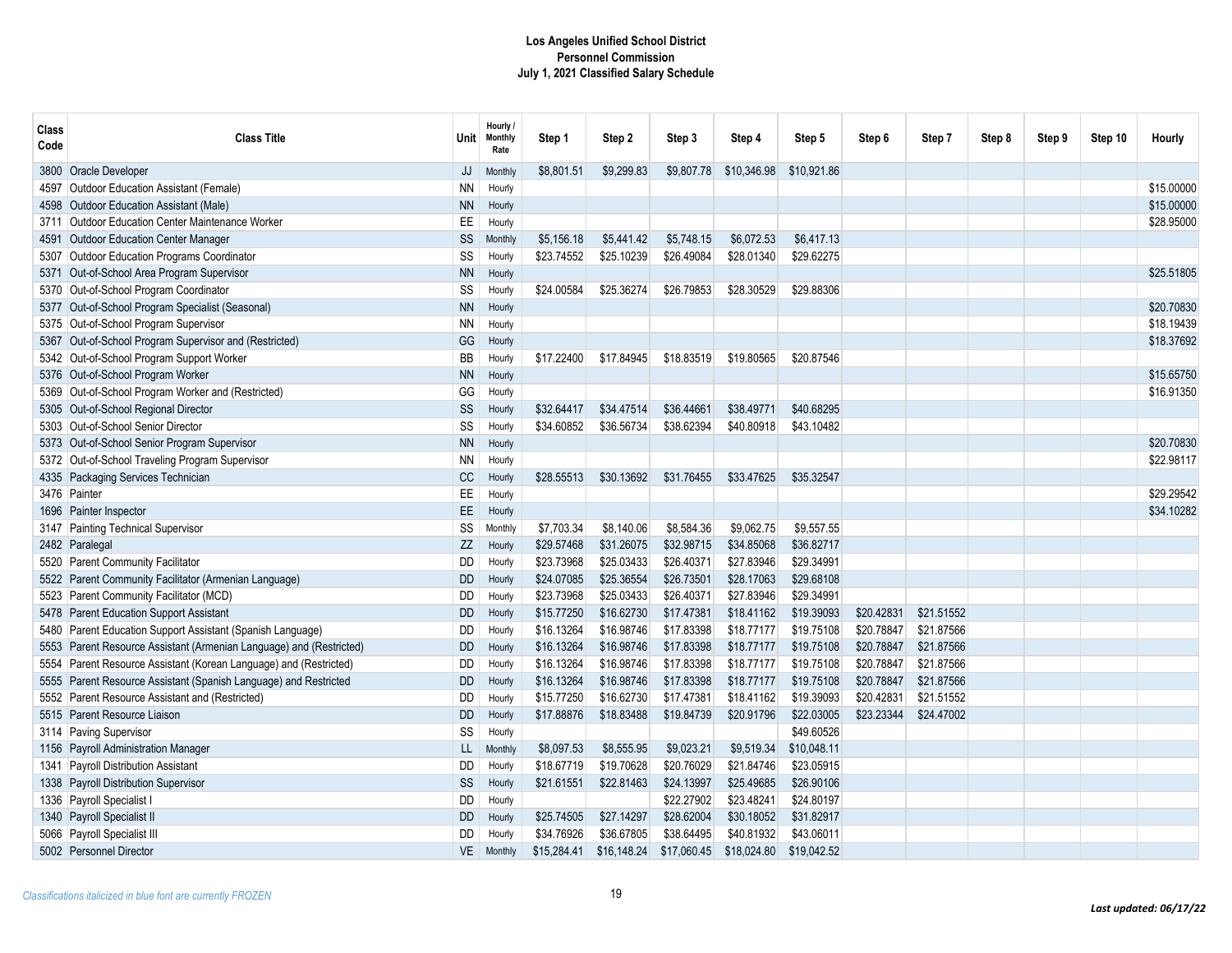| Class<br>Code | <b>Class Title</b>                                                           | Unit      | Hourly /<br><b>Monthly</b><br>Rate | Step 1      | Step 2      | Step 3      | Step 4      | Step 5      | Step 6 | Step 7 | Step 8 | Step 9 | Step 10 | Hourly     |
|---------------|------------------------------------------------------------------------------|-----------|------------------------------------|-------------|-------------|-------------|-------------|-------------|--------|--------|--------|--------|---------|------------|
| 4980          | Personnel Manager                                                            | W         | Monthly                            | \$8,514.08  | \$8,993.17  | \$9,503.26  | \$10,038.18 | \$10,606.61 |        |        |        |        |         |            |
|               | 4158 Pest Management Technician                                              | CC        | Hourly                             | \$25.13175  | \$26.50723  | \$27.97439  | \$29.47211  | \$31.07682  |        |        |        |        |         |            |
| 4797          | <b>Photocopy Technician</b>                                                  | CC        | Hourly                             | \$21.33394  | \$22.49546  | \$23.74865  | \$25.00949  | \$26.33911  |        |        |        |        |         |            |
|               | 3586 Piano Technician                                                        | CC        | Hourly                             |             |             |             |             |             |        |        |        |        |         | \$35.57764 |
| 2287          | <b>Placement Coordinator for the Deaf</b>                                    | DD        | Hourly                             | \$26.54480  | \$27.96393  | \$29.55739  | \$31.14251  | \$32.86048  |        |        |        |        |         |            |
|               | 4054 Plant Manager I                                                         | SS        | Hourly                             | \$18.57832  | \$19.64331  | \$20.70040  | \$21.90743  | \$23.15386  |        |        |        |        |         |            |
|               | 4047 Plant Manager II                                                        | SS        | Hourly                             | \$21.90743  | \$23.15386  | \$24.46341  | \$25.82818  | \$27.27974  |        |        |        |        |         |            |
|               | 4037 Plant Manager III                                                       | SS        | Hourly                             | \$24.46341  | \$25.82818  | \$27.27974  | \$28.86540  | \$30.42739  |        |        |        |        |         |            |
|               | 4021 Plant Manager IV                                                        | SS        | Hourly                             | \$27.27974  | \$28.86540  | \$30.42739  | \$32.17082  | \$34.00105  |        |        |        |        |         |            |
|               | 3331 Plasterer and Concrete Finisher                                         | EE.       | Hourly                             |             |             |             |             |             |        |        |        |        |         | \$35.07000 |
| 1590          | Playground Facilities Designer                                               | EE        | Hourly                             |             |             |             |             |             |        |        |        |        |         | \$27.39000 |
|               | 3344 Plumber                                                                 | EE        | Hourly                             |             |             |             |             |             |        |        |        |        |         | \$41.50000 |
|               | 1676 Plumbing Inspector                                                      | EE        | Hourly                             |             |             |             |             |             |        |        |        |        |         | \$45.65000 |
|               | 3152 Plumbing Technical Supervisor                                           | <b>SS</b> | Monthly                            | \$7,703.34  | \$8,140.06  | \$8,584.36  | \$9,062.75  | \$9,557.55  |        |        |        |        |         |            |
|               | 4215 Police Detective                                                        | AA        | Hourly                             | \$32.16723  | \$34.00020  | \$35.90200  | \$37.92429  | \$40.01542  |        |        |        |        |         |            |
|               | 4853 Police Dispatcher                                                       | <b>DD</b> | Hourly                             | \$23.13384  | \$24.36211  | \$25.69827  | \$27.10083  | \$28.57808  |        |        |        |        |         |            |
|               | 4240 Police Intern                                                           | <b>NN</b> | Hourly                             |             |             |             |             |             |        |        |        |        |         | \$20.29505 |
| 4221          | Police Officer                                                               | AA        | Hourly                             | \$28.88855  | \$30.48917  | \$32.22747  | \$34.03463  | \$35.94504  |        |        |        |        |         |            |
|               | 4057 Pool Custodian                                                          | CC        | Hourly                             | \$17.22400  | \$17.88001  | \$18.86575  | \$19.87443  | \$20.92131  |        |        |        |        |         |            |
| 5331          | Pool Supervisor                                                              | <b>NN</b> | Hourly                             |             |             |             |             |             |        |        |        |        |         | \$20.97232 |
| 5780          | Power Equipment Mechanic                                                     | CC        | Hourly                             | \$28.55513  | \$30.13692  | \$31.76455  | \$33.47625  | \$35.32547  |        |        |        |        |         |            |
| 1121          | <b>Principal Accountant</b>                                                  | SS        | Hourly                             | \$36.05217  | \$38.15060  | \$40.29639  | \$42.55261  | \$44.99815  |        |        |        |        |         |            |
|               | 5101 Principal Administrative Analyst                                        | SS        | Monthly                            | \$7,158.05  | \$7,556.91  | \$7,991.11  | \$8,448.05  | \$8,920.10  |        |        |        |        |         |            |
| 5065          | Principal Administrative Analyst (CPOS)                                      | ZZ        | Monthly                            | \$7,158.05  | \$7,556.91  | \$7,991.11  | \$8,448.05  | \$8,920.10  |        |        |        |        |         |            |
| 2054          | <b>Principal Administrative Assistant</b>                                    | LL        | Monthly                            | \$6,584.03  | \$6,955.82  | \$7,338.89  | \$7,762.17  | \$8,198.01  |        |        |        |        |         |            |
|               | 2388 Principal Administrative Assistant, Office of the Superintendent        | LL        | Monthly                            |             |             |             |             | \$8,198.01  |        |        |        |        |         |            |
|               | 2716 Principal Assignment Technician                                         | SS        | Hourly                             | \$25.45741  | \$26.89319  | \$28.37628  | \$30.01719  | \$31.72118  |        |        |        |        |         |            |
|               | 1220 Principal Auditor, Inspector General's Office                           | SS        | Hourly                             | \$43.73130  | \$46.20236  | \$48.81262  | \$51.57054  | \$54.48418  |        |        |        |        |         |            |
|               | 2551 Principal Clerk                                                         | SS        | Hourly                             | \$22.81463  | \$24.13997  | \$25.49685  | \$26.90106  | \$28.42362  |        |        |        |        |         |            |
|               | 1412 Principal Facilities Project Manager                                    | JJ        | Monthly                            | \$10,045.65 | \$10,614.06 | \$11,216.02 | \$11,847.74 | \$12,516.70 |        |        |        |        |         |            |
| 1116          | <b>Principal Financial Analyst</b>                                           | SS        | Monthly                            | \$7,158.05  | \$7.556.91  | \$7.991.11  | \$8.448.05  | \$8.920.10  |        |        |        |        |         |            |
| 1104          | Principal Financial Analyst (CPOS)                                           | ZZ        | Monthly                            | \$7,158.05  | \$7,556.91  | \$7,991.11  | \$8,448.05  | \$8,920.10  |        |        |        |        |         |            |
|               | 5047 Principal Human Resources Specialist                                    | LL        | Monthly                            | \$7,801.11  | \$8,243.22  | \$8,700.41  | \$9,175.18  | \$9,683.87  |        |        |        |        |         |            |
| 2251          | <b>Principal Personnel Clerk</b>                                             | SS        | Hourly                             | \$24.13997  | \$25.49685  | \$26.90106  | \$28.42362  | \$30.06451  |        |        |        |        |         |            |
|               | 2141 Principal Realty Agent                                                  | SS        | Monthly                            | \$8,049.17  | \$8,501.05  | \$8,975.65  | \$9,459.09  | \$9,984.16  |        |        |        |        |         |            |
|               | 5288 Principal Stock Clerk                                                   | SS        | Hourly                             | \$22.71996  | \$24.00584  | \$25.36274  | \$26.79853  | \$28.30529  |        |        |        |        |         |            |
|               | 5107 Procurement Policy Officer                                              | JJ        | Monthly                            | \$7,951.84  | \$8,406.50  | \$8,876.25  | \$9,358.57  | \$9,871.02  |        |        |        |        |         |            |
| 1935          | <b>Program and Policy Development Advisor</b>                                | <b>VV</b> | <b>Monthly</b>                     | \$10,159.83 | \$10,720.80 | \$11,304.14 | \$11,933.38 | \$12,584.98 |        |        |        |        |         |            |
| 4987          | Program and Policy Development Advisor, Budget                               | W         | Monthly                            | \$10,159.83 | \$10,720.80 | \$11,304.14 | \$11,933.38 | \$12,584.98 |        |        |        |        |         |            |
|               | 5451 Program and Policy Development Advisor, Construction Programs           | <b>VV</b> | Monthly                            | \$10,159.83 | \$10,720.80 | \$11,304.14 | \$11,933.38 | \$12,584.98 |        |        |        |        |         |            |
|               | 4988 Program and Policy Development Advisor, Employee Performance Management | W         | Monthly                            | \$10,159.83 | \$10,720.80 | \$11,304.14 | \$11,933.38 | \$12,584.98 |        |        |        |        |         |            |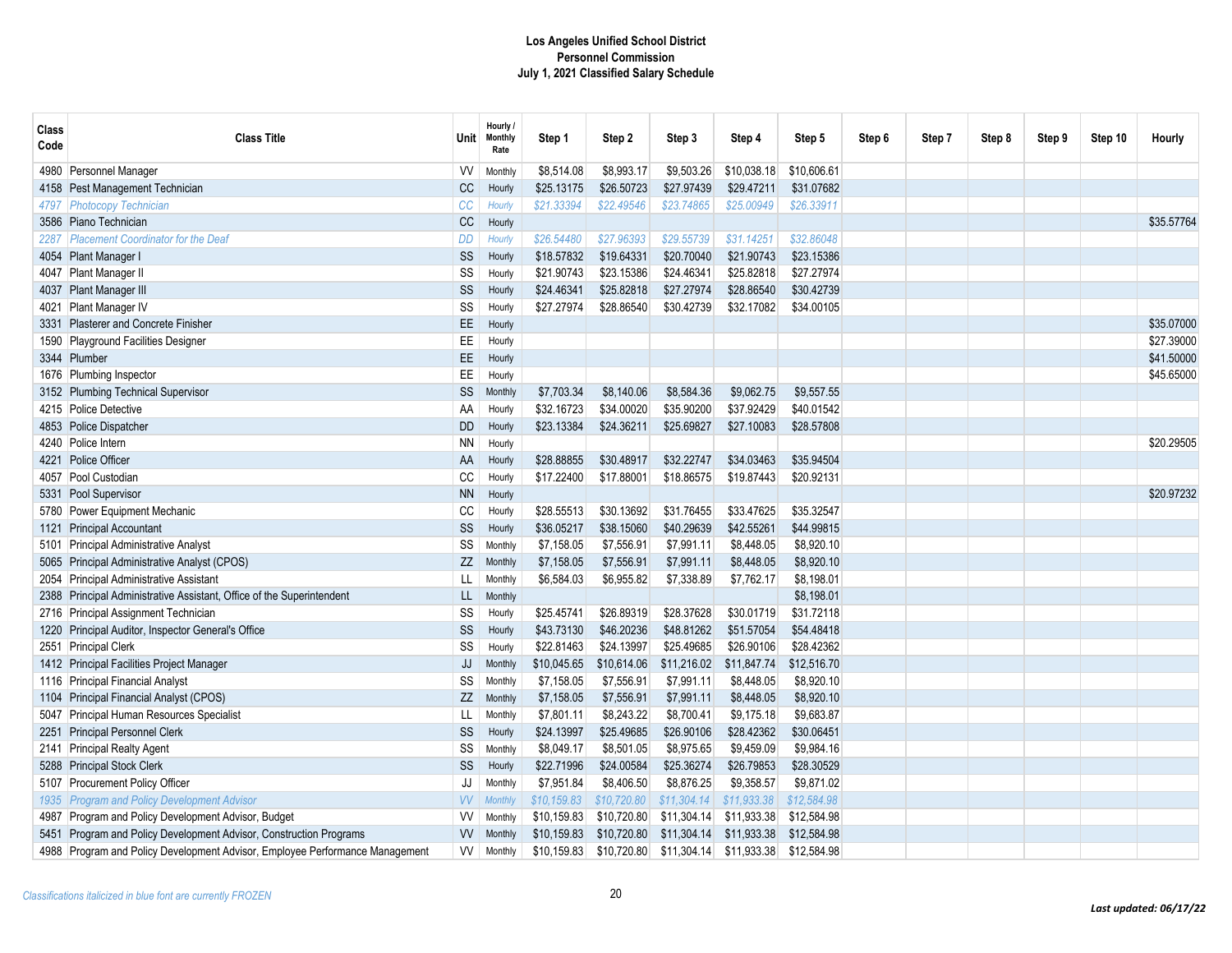| Class<br>Code | <b>Class Title</b>                                                               | Unit      | Hourly /<br><b>Monthly</b><br>Rate | Step 1      | Step 2      | Step 3      | Step 4      | Step 5      | Step 6 | Step 7 | Step 8 | Step 9 | Step 10 | Hourly     |
|---------------|----------------------------------------------------------------------------------|-----------|------------------------------------|-------------|-------------|-------------|-------------|-------------|--------|--------|--------|--------|---------|------------|
|               | 5440 Program and Policy Development Advisor, Enterprise Project Management       | W         | <b>Monthly</b>                     | \$10,159.83 | \$10,720.80 | \$11,304.14 | \$11,933.38 | \$12,584.98 |        |        |        |        |         |            |
|               | 5450 Program and Policy Development Advisor, Innovation and Improvement Sciences | W         | <b>Monthly</b>                     | \$10,159.83 | \$10,720.80 | \$11,304.14 | \$11,933.38 | \$12,584.98 |        |        |        |        |         |            |
|               | 4983 Program and Policy Development Coordinator                                  | ZZ        | Hourly                             | \$50.73105  | \$53.50955  | \$56.43856  | \$59.57292  | \$62.81671  |        |        |        |        |         |            |
|               | 1947 Program and Policy Development Specialist                                   | ZZ        | Hourly                             | \$40.91467  | \$43.19905  | \$45.67968  | \$48.45863  | \$50.98635  |        |        |        |        |         |            |
|               | 1425 Program and Project Controls Manager                                        | SS        | <b>Monthly</b>                     | \$9,794.24  | \$10,332.53 | \$10,903.07 | \$11,496.30 | \$12,136.26 |        |        |        |        |         |            |
|               | 5600 Program Associate A                                                         | <b>DD</b> | Hourly                             | \$30.86867  | \$32.53677  | \$34.34599  | \$36.23820  | \$38.23830  |        |        |        |        |         |            |
|               | 5605 Program Associate F                                                         | CC        | Hourly                             |             |             |             |             |             |        |        |        |        |         | \$25.84454 |
|               | 5610 Program Associate L                                                         | LL        | Monthly                            | \$7,951.80  | \$8,406.42  | \$8,876.23  | \$9,358.50  | \$9,870.97  |        |        |        |        |         |            |
|               | 5611 Program Associate M                                                         | ZZ        | Hourly                             |             |             |             |             | \$25.53705  |        |        |        |        |         |            |
|               | 4005 Program Development and Training Manager                                    | LL        | Monthly                            | \$8,274.30  | \$8,731.67  | \$9,205.65  | \$9,724.62  | \$10,272.07 |        |        |        |        |         |            |
|               | 5090 Program Evaluation and Research Coordinator                                 | SS        | Monthly                            | \$7,503.89  | \$7,944.41  | \$8,368.51  | \$8,829.22  | \$9,320.23  |        |        |        |        |         |            |
|               | 1905 Program Scheduler                                                           | DD        | Hourly                             | \$45.26754  | \$47.96373  | \$50.33034  | \$53.07945  | \$55.92278  |        |        |        |        |         |            |
|               | 3812 Programmer Analyst (COBOL)                                                  | <b>DD</b> | Hourly                             | \$39.89813  | \$42.12231  | \$44.41287  | \$46.89430  | \$49.45877  |        |        |        |        |         |            |
|               | 3813 Programmer Analyst (Oracle)                                                 | DD        | Hourly                             | \$39.89813  | \$42.12231  | \$44.41287  | \$46.89430  | \$49.45877  |        |        |        |        |         |            |
|               | 4893 Programmer Analyst (SAP)                                                    | <b>DD</b> | Hourly                             | \$39.89813  | \$42.12231  | \$44.41287  | \$46.89430  | \$49,45877  |        |        |        |        |         |            |
|               | 3814   Programmer Analyst (Visual Basic)                                         | DD        | Hourly                             | \$39.89813  | \$42.12231  | \$44.41287  | \$46.89430  | \$49.45877  |        |        |        |        |         |            |
|               | 3806 Programmer Analyst, JAVA                                                    | <b>DD</b> | Hourly                             | \$39.89813  | \$42.12231  | \$44.41287  | \$46.89430  | \$49.45877  |        |        |        |        |         |            |
|               | 1430 Project Engineer                                                            | JJ        | Monthly                            | \$8,406.50  | \$8,876.25  | \$9,358.57  | \$9,871.02  | \$10,416.13 |        |        |        |        |         |            |
|               | 1427 Project Labor Administrator                                                 | ZZ        | <b>Monthly</b>                     | \$9,461.55  | \$9,975.27  | \$10,526.66 | \$11,101.92 | \$11,713.60 |        |        |        |        |         |            |
| 1941          | Project Management Administrator                                                 | W         | Monthly                            | \$8,306.83  | \$8,771.01  | \$9,247.60  | \$9,753.98  | \$10,292.60 |        |        |        |        |         |            |
|               | 5244 Property Management Assistant                                               | DD        | Hourly                             | \$23.67620  | \$24.99432  | \$26.35309  | \$27.75255  | \$29.26593  |        |        |        |        |         |            |
|               | 1530 Property Management Coordinator                                             | DD        | Hourly                             | \$39.62425  | \$41.80695  | \$44.08090  | \$46.56235  | \$49.09358  |        |        |        |        |         |            |
|               | 1525 Property Manager                                                            | JJ        | Monthly                            | \$9,475.85  | \$10,010.93 | \$10,576.46 | \$11,173.59 | \$11,804.71 |        |        |        |        |         |            |
|               | 2200 Psychometrician                                                             | JJ        | Monthly                            | \$8,783.81  | \$9,264.89  | \$9,772.03  | \$10,314.73 | \$10,876.38 |        |        |        |        |         |            |
|               | 2104 Public Information Officer I                                                | ΖZ        | Hourly                             | \$32.72092  | \$34.54412  | \$36.46414  | \$38.56163  | \$40.75593  |        |        |        |        |         |            |
|               | 2142 Public Information Officer II                                               | ZZ        | Hourly                             | \$42.73591  | \$45.15372  | \$47.72071  | \$50.42114  | \$53.19222  |        |        |        |        |         |            |
|               | 4660 Pupil Services and Attendance Aide                                          | <b>BB</b> | Hourly                             |             | \$17.22400  | \$17.41387  | \$18.31557  | \$19.35481  |        |        |        |        |         |            |
|               | 4663 Pupil Services and Attendance Aide (Spanish Language)                       | BB        | Hourly                             |             | \$17.22400  | \$17.41387  | \$18.31557  | \$19.35481  |        |        |        |        |         |            |
|               | 2199 Purchasing Services Manager                                                 | JJ        | Monthly                            | \$8,394.94  | \$8,859.13  | \$9,349.37  | \$9,856.99  | \$10,401.83 |        |        |        |        |         |            |
|               | 1381 Quality Control and Assurance Audit Specialist                              | SS        | Hourly                             | \$43.73130  | \$46.20236  | \$48.81262  | \$51.57054  | \$54.48421  |        |        |        |        |         |            |
|               | 3557 Radio Communication Technician                                              | EE.       | Hourly                             |             |             |             |             |             |        |        |        |        |         | \$39,24000 |
|               | 3523 Radio Communications Supervisor                                             | SS        | Hourly                             |             |             |             |             | \$45.10910  |        |        |        |        |         |            |
|               | 4854 Radiotelephone Operator                                                     | <b>DD</b> | Hourly                             | \$18.26224  | \$19.22496  | \$20.25404  | \$21.31633  | \$22.47821  |        |        |        |        |         |            |
|               | 1954 Real Estate Project Director                                                | W         | Monthly                            | \$9,005.57  | \$9,508.23  | \$10,023.29 | \$10,573.13 | \$11,152.73 |        |        |        |        |         |            |
|               | 2146 Realty Agent                                                                | DD        | Hourly                             | \$38.23830  | \$40.35457  | \$42.58705  | \$44.94402  | \$47.37568  |        |        |        |        |         |            |
|               | 5211 Receiving Inspector                                                         | SS        | Hourly                             | \$24.00584  | \$25.36274  | \$26.79853  | \$28.30529  | \$29.88306  |        |        |        |        |         |            |
|               | 2198 Records Manager                                                             | SS        | Monthly                            | \$8,176.16  | \$8,630.57  | \$9,124.33  | \$9,642.36  | \$10,181.59 |        |        |        |        |         |            |
|               | 3361 Refrigeration Fitter                                                        | EE        | Hourly                             |             |             |             |             |             |        |        |        |        |         | \$41.50000 |
|               | 3226 Refrigeration Supervisor                                                    | SS        | Hourly                             |             |             |             |             | \$53.24991  |        |        |        |        |         |            |
|               | 1626 Regional Construction Director                                              | VS        | Monthly                            | \$11,768.32 | \$12,432.31 | \$13,134.78 | \$13,878.22 | \$14,662.61 |        |        |        |        |         |            |
|               | 1899 Regional Facilities Director                                                | <b>VV</b> | Monthly                            | \$11,071.74 | \$11,696.99 | \$12,363.21 | \$13,055.19 | \$13,792.82 |        |        |        |        |         |            |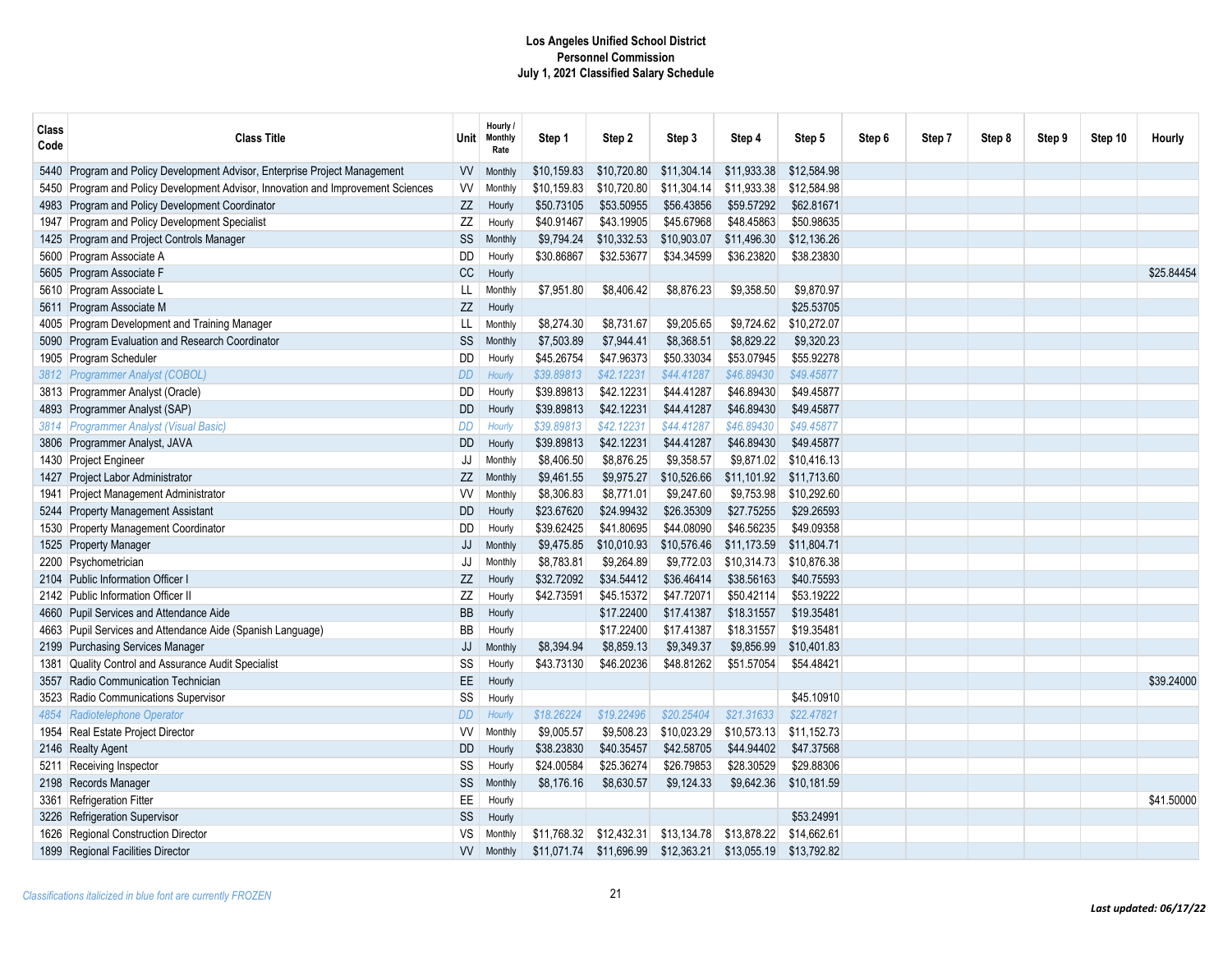| Class<br>Code | <b>Class Title</b>                                            | Unit      | Hourly /<br>Monthly<br>Rate | Step 1     | Step 2      | Step 3      | Step 4      | Step 5      | Step 6     | Step 7     | Step 8 | Step 9 | Step 10 | Hourly     |
|---------------|---------------------------------------------------------------|-----------|-----------------------------|------------|-------------|-------------|-------------|-------------|------------|------------|--------|--------|---------|------------|
|               | 4290 Regional Food Services Manager                           | JJ        | Monthly                     | \$7,617.73 | \$8,053.57  | \$8,495.69  | \$8,965.43  | \$9,461.55  |            |            |        |        |         |            |
|               | 5711 Regional Transportation Manager                          | JJ        | <b>Monthly</b>              | \$7,983.98 | \$8,435.45  | \$8,911.78  | \$9,415.37  | \$9,947.40  |            |            |        |        |         |            |
|               | 1623 Relocatable Housing Coordinator                          | EE        | Hourly                      | \$29.53414 | \$31.18277  | \$32.94916  | \$34.83509  | \$36.81462  |            |            |        |        |         |            |
|               | 1663 Relocatable Housing Manufacturing Inspector              | SS        | Hourly                      |            |             |             |             | \$57.53358  |            |            |        |        |         |            |
|               | 1620 Relocatable Housing Program Manager                      | JJ        | Monthly                     | \$8,514.08 | \$8,977.03  | \$9,477.22  | \$9,998.47  | \$10,544.57 |            |            |        |        |         |            |
|               | 2363 Relocation Services Coordinator                          | <b>DD</b> | Hourly                      | \$28.84750 | \$30.40198  | \$32.06750  | \$33.84573  | \$35.71221  |            |            |        |        |         |            |
|               | 2318 Relocation Services Supervisor                           | SS        | Hourly                      | \$36.39758 | \$38.45784  | \$40.62061  | \$42.91898  | \$45.33308  |            |            |        |        |         |            |
|               | 4759 Reprographic Services Coordinator                        | SS        | Hourly                      | \$26.52241 | \$28.03707  | \$29.62275  | \$31.31097  | \$33.08594  |            |            |        |        |         |            |
|               | 4750 Reprographic Services Manager                            | JJ        | Monthly                     | \$6,140.65 | \$6,489.82  | \$6,857.84  | \$7,245.95  | \$7,657.92  |            |            |        |        |         |            |
|               | 2570 Research and File Technician (CPOS)                      | ZZ        | Hourly                      | \$25.83609 | \$27.28764  | \$28.83385  | \$30.46685  | \$32.19450  |            |            |        |        |         |            |
|               | 1628 Resident Construction Engineer                           | JJ        | Monthly                     | \$9,462.31 | \$9,984.82  | \$10,530.92 | \$11.110.51 | \$11.722.39 |            |            |        |        |         |            |
|               | 4577 Resource Assistant for Students with Visual Disabilities | <b>BB</b> | Hourly                      | \$20.87546 | \$22.00640  | \$23.21376  | \$24.43639  | \$25.75835  |            |            |        |        |         |            |
|               | 5063 Retirement and Deductions Analyst                        | DD        | Hourly                      | \$34.76926 | \$36.67805  | \$38.64495  | \$40.81932  | \$43.06011  |            |            |        |        |         |            |
|               | 1048 Retirement Systems Supervisor                            | SS        | Hourly                      | \$38,90772 | \$41.11705  | \$43.41250  | \$45.90525  | \$48,53257  |            |            |        |        |         |            |
|               | 2042 Return to Work Specialist                                | DD        | Hourly                      | \$26.54480 | \$27.96393  | \$29.55739  | \$31.14251  | \$32.86048  |            |            |        |        |         |            |
|               | 3491 Roofer                                                   | EE        | Hourly                      |            |             |             |             |             |            |            |        |        |         | \$31.39946 |
|               | 3280 Roofing Inspection Supervisor                            | SS        | Hourly                      |            |             |             |             | \$46.53648  |            |            |        |        |         |            |
|               | 3282 Roofing Inspector                                        | EE.       | Hourly                      |            |             |             |             |             |            |            |        |        |         | \$34.89946 |
|               | 3281 Roofing Supervisor                                       | SS        | Hourly                      |            |             |             |             | \$46.53648  |            |            |        |        |         |            |
|               | 3482 Roofing Technical Supervisor                             | SS        | Monthly                     | \$7,703.34 | \$8,140.06  | \$8,584.36  | \$9,062.75  | \$9,557.55  |            |            |        |        |         |            |
|               | 4225 Safety Officer Sergeant                                  | HH        | Hourly                      | \$22.75380 | \$24.03959  | \$25.34168  | \$26.77395  | \$28.29575  |            |            |        |        |         |            |
|               | 2248 Salary Credits Assistant                                 | <b>DD</b> | Hourly                      | \$25.21692 | \$26.54480  | \$27.96393  | \$29.55739  | \$31.14251  |            |            |        |        |         |            |
|               | 2247 Salary Credits Supervisor                                | ZZ        | Hourly                      | \$26.69594 | \$28.20273  | \$29.81994  | \$31.50815  | \$33.29105  |            |            |        |        |         |            |
|               | 4890 SAP ABAP Developer                                       | JJ        | Monthly                     | \$8,801.51 | \$9,299.83  | \$9,807.78  | \$10,346.98 | \$10,921.86 |            |            |        |        |         |            |
|               | 4847 SAP Applications Assistant                               | DD        | Hourly                      | \$26.74338 | \$28.18748  | \$29.80735  | \$31.37444  | \$33.10109  |            |            |        |        |         |            |
|               | 4891 SAP Basis Administrator                                  | JJ        | Monthly                     | \$9,836.38 | \$10,381.13 | \$10,939.53 | \$11,547.03 | \$12,176.36 |            |            |        |        |         |            |
|               | 4846   SAP Enterprise Portal Specialist                       | JJ        | Monthly                     | \$8,097.45 | \$8,555.90  | \$9,023.17  | \$9,519.25  | \$10.048.11 |            |            |        |        |         |            |
|               | 4836 SAP Functional Analyst (BN, BW, Security)                | JJ        | Monthly                     | \$8,801.51 | \$9,299.83  | \$9,807.78  | \$10,346.98 | \$10,921.86 |            |            |        |        |         |            |
|               | 4837 SAP Functional Analyst (eRC, ESS, MSS, PA/OM)            | JJ        | Monthly                     | \$8,801.51 | \$9,299.83  | \$9,807.78  | \$10,346.98 | \$10,921.86 |            |            |        |        |         |            |
|               | 4839 SAP Functional Analyst (FI/CO, Budget)                   | JJ        | Monthly                     | \$8,801.51 | \$9,299.83  | \$9,807.78  | \$10,346.98 | \$10,921.86 |            |            |        |        |         |            |
|               | 4877   SAP Functional Analyst (Procurement)                   | JJ        | Monthly                     | \$8,801.51 | \$9,299.83  | \$9,807.78  | \$10,346.98 | \$10,921.86 |            |            |        |        |         |            |
|               | 4838 SAP Functional Analyst (TM/PY)                           | JJ        | <b>Monthly</b>              | \$8,801.51 | \$9,299.83  | \$9,807.78  | \$10,346.98 | \$10,921.86 |            |            |        |        |         |            |
|               | 4876   SAP Schema Architect (Payroll/Time)                    | JJ        | Monthly                     | \$9,836.38 | \$10,381.13 | \$10,939.53 | \$11,547.03 | \$12,176.36 |            |            |        |        |         |            |
|               | 4879 SAP Technical Test Coordinator                           | JJ        | Monthly                     | \$8,801.51 | \$9,299.83  | \$9,807.78  | \$10,346.98 | \$10,921.86 |            |            |        |        |         |            |
|               | 4889 SAP Workflow Analyst                                     | SS        | Hourly                      | \$43.93315 | \$46.43392  | \$49.06881  | \$51.82992  | \$54.68571  |            |            |        |        |         |            |
|               | 1347 School Accounting Clerk                                  | <b>DD</b> | Hourly                      | \$21.15865 | \$22.27902  | \$23.48241  | \$24.80197  | \$26.10492  |            |            |        |        |         |            |
|               | 2500 School Administrative Assistant                          | SS        | Hourly                      | \$20.44008 | \$21.61551  | \$22.81463  | \$24.13997  | \$25.49685  | \$26.90106 | \$28.42362 |        |        |         |            |
|               | 2028 School Business and Operations Manager                   | JJ        | <b>Monthl</b>               | \$7,122.55 | \$7,519.50  | \$7,951.99  | \$8,407.00  | \$8,876.23  |            |            |        |        |         |            |
|               | 2358 School Climate Advocate & (Restricted)                   | BB        | Hourly                      | \$22.00640 | \$23.21376  | \$24.43639  |             |             |            |            |        |        |         |            |
|               | 4098 School Facilities Attendant (Female) (Restricted)        | CC        | Hourly                      |            |             |             |             |             |            |            |        |        |         | \$16.91350 |
|               | 4099 School Facilities Attendant (Male) (Restricted)          | CC        | Hourly                      |            |             |             |             |             |            |            |        |        |         | \$16.91350 |
|               |                                                               |           |                             |            |             |             |             |             |            |            |        |        |         |            |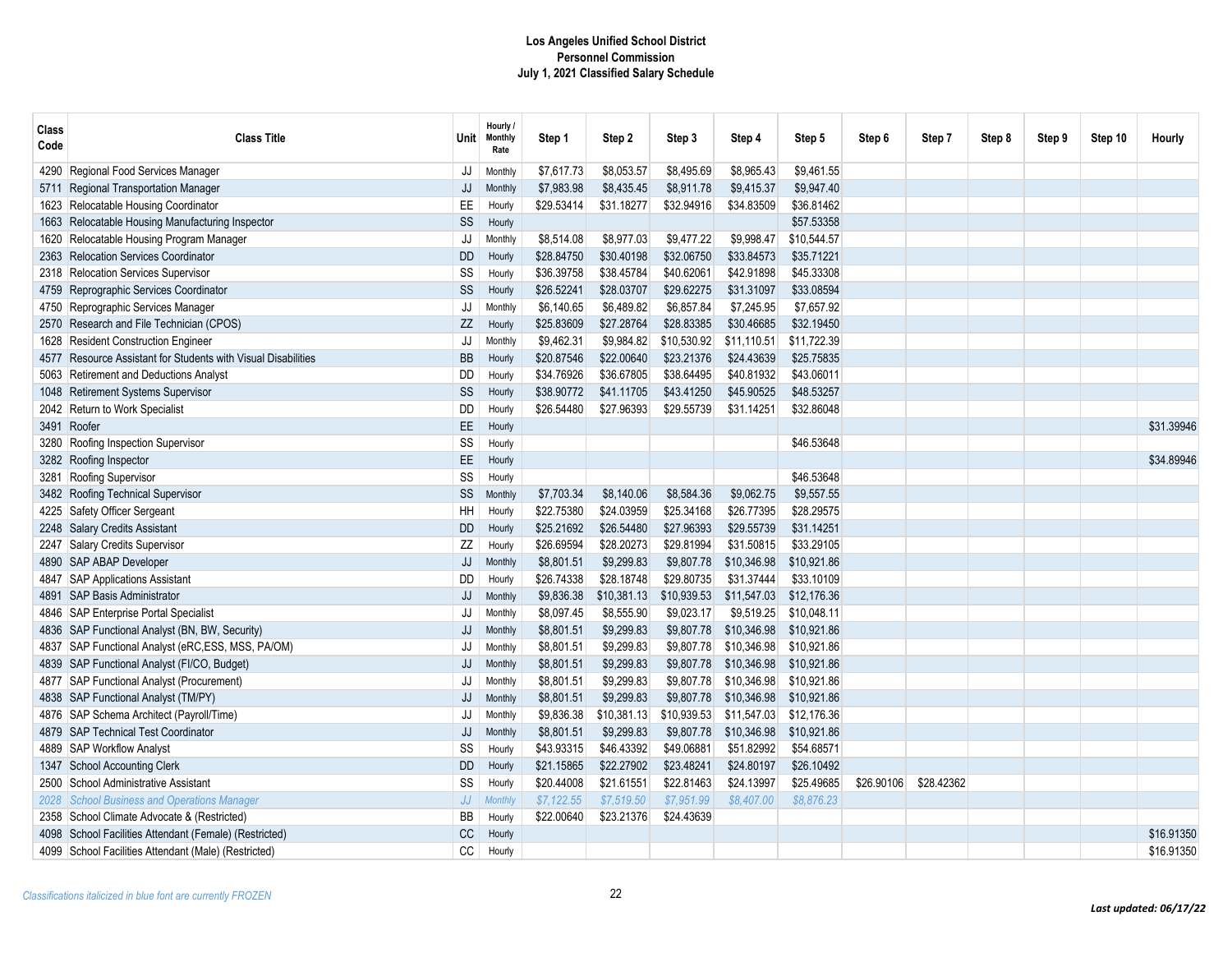| Class<br>Code | <b>Class Title</b>                                                    | Unit⊹     | Hourly /<br><b>Monthly</b><br>Rate | Step 1      | Step 2      | Step 3      | Step 4                  | Step 5      | Step 6 | Step 7 | Step 8 | Step 9 | Step 10 | Hourly     |
|---------------|-----------------------------------------------------------------------|-----------|------------------------------------|-------------|-------------|-------------|-------------------------|-------------|--------|--------|--------|--------|---------|------------|
|               | 4097 School Facilities Attendant (Restricted)                         | CC        | Hourly                             |             |             |             |                         |             |        |        |        |        |         | \$16,91350 |
|               | 4511 School Helper & (Restricted)                                     | BB        | Hourly                             |             |             |             |                         |             |        |        |        |        |         | \$16.91350 |
|               | 4906 School Occupational Therapy Assistant                            | <b>BB</b> | Hourly                             | \$29.27889  | \$32.02265  | \$32.47468  | \$34,20549              | \$36.03178  |        |        |        |        |         |            |
|               | 2878 School Office Computer Coordinator (Adult)                       | <b>DD</b> | Hourly                             | \$20.42831  | \$21.51552  | \$22.69396  | \$23.89735              | \$25.21692  |        |        |        |        |         |            |
|               | 2874 School Office Computer Coordinator (Elementary)                  | <b>DD</b> | Hourly                             | \$20.42831  | \$21.51552  | \$22.69396  | \$23.89735              | \$25.21692  |        |        |        |        |         |            |
|               | 2876 School Office Computer Coordinator (Secondary)                   | <b>DD</b> | Hourly                             | \$20.42831  | \$21.51552  | \$22.69396  | \$23.89735              | \$25.21692  |        |        |        |        |         |            |
|               | 4233 School Safety Officer                                            | AA        | Hourly                             | \$15.43371  | \$16.26158  | \$17.19926  | \$18.14538              | \$19.15064  |        |        |        |        |         |            |
|               | 5360 School Supervision Aide and (Restricted)                         | GX        | Hourly                             |             |             |             |                         |             |        |        |        |        |         | \$16,91350 |
|               | 4888 School Systems Manager                                           | JJ        | Monthly                            | \$10,608.07 | \$11,208.73 | \$11,842.17 | \$12,510.74             | \$13,217.95 |        |        |        |        |         |            |
|               | 2094 School Volunteer Programs Director                               | JJ        | Monthly                            | \$6,116.80  | \$6,462.20  | \$6,827.69  | \$7,212.03              | \$7,617.73  |        |        |        |        |         |            |
|               | 4510 Science, Technology, Engineering & Math (STEM) Center Technician | <b>BB</b> | Hourly                             | \$22.00640  | \$23.21376  | \$24.43639  | \$25.75835              | \$27.12618  |        |        |        |        |         |            |
|               | 2800 Secretary & (Restricted)                                         | DD        | Hourly                             | \$19.39093  | \$20.42831  | \$21.51552  | \$22.69396              | \$23.89735  |        |        |        |        |         |            |
|               | 2801 Secretary (Restricted) (CPOS)                                    | ZZ        | Hourly                             | \$18.55476  | \$19.58738  | \$20.67648  | \$21.85429              | \$23.06438  |        |        |        |        |         |            |
|               | 4239 Security Officer                                                 | <b>NN</b> | Hourly                             |             |             |             |                         |             |        |        |        |        |         | \$26.67743 |
|               | 2963 Selection Technician                                             | <b>DD</b> | Hourly                             | \$20.43660  | \$21.51552  | \$22.69396  | \$23.89735              | \$25.21692  |        |        |        |        |         |            |
|               | 1100 Senior Accounting Analyst                                        | SS        | Hourly                             | \$36.05217  | \$38.15060  | \$40.29639  | \$42.55261              | \$44.99815  |        |        |        |        |         |            |
|               | 5070 Senior Administrative Analyst                                    | SS        | Hourly                             | \$38.15060  | \$40.29639  | \$42.55261  | \$44.99815              | \$47.56204  |        |        |        |        |         |            |
|               | 5071 Senior Administrative Analyst (CPOS)                             | ZZ        | Hourly                             | \$38.15060  | \$40.29639  | \$42.55261  | \$44.99815              | \$47.56204  |        |        |        |        |         |            |
|               | 2062 Senior Administrative Assistant                                  | SS        | Hourly                             | \$32.35229  | \$34.19040  | \$36.05217  | \$38.15060              | \$40.29639  |        |        |        |        |         |            |
|               | 2061 Senior Administrative Assistant (CPOS)                           | ZZ        | Hourly                             | \$32.35229  | \$34.19040  | \$36.05217  | \$38.15060              | \$40.29639  |        |        |        |        |         |            |
|               | 2175 Senior Administrative Assistant, Office of the Superintendent    | ZZ        | Hourly                             | \$32.82564  | \$34.68127  | \$36.59321  | \$38.70684              | \$40.88502  |        |        |        |        |         |            |
|               | 1208 Senior Administrator, Enterprise Applications                    | VS        | Monthly                            | \$13,371.85 | \$14,127.68 | \$14,925.72 | \$15,769.67             | \$16,660.81 |        |        |        |        |         |            |
|               | 1214 Senior Administrator, IT Customer Support                        | <b>VS</b> | Monthly                            | \$13,371.85 | \$14,127.68 | \$14,925.72 | \$15,769.67             | \$16,660.81 |        |        |        |        |         |            |
|               | 1210 Senior Administrator, IT Infrastructure                          | VS        | Monthly                            | \$13,371.85 | \$14,127.68 | \$14,925.72 | \$15,769.67             | \$16,660.81 |        |        |        |        |         |            |
|               | 1898 Senior Advisor to the Superintendent                             | <b>VS</b> | Monthly                            | \$19,995.97 | \$21,225.85 | \$22,393.28 | \$23,624.93             | \$24,924.30 |        |        |        |        |         |            |
|               | 2313 Senior Advisor, Office of Communications                         | VE        | Monthly                            |             |             | \$12,692.00 | \$13,409.00 \$14,167.66 |             |        |        |        |        |         |            |
|               | 3783 Senior Asbestos Abatement Worker                                 | EE        | Hourly                             |             |             |             |                         |             |        |        |        |        |         | \$39.93000 |
|               | 2725 Senior Assignment Technician                                     | <b>DD</b> | Hourly                             | \$21.51552  | \$22.69396  | \$23.89735  | \$25.21692              | \$26.54480  |        |        |        |        |         |            |
|               | 1400 Senior Auditor, Inspector General's Office                       | <b>DD</b> | Hourly                             | \$38.85242  | \$40.98530  | \$43.23439  | \$45.65774              | \$48.19729  |        |        |        |        |         |            |
|               | 2544 Senior Budget Technician                                         | SS        | Hourly                             | \$22.71996  | \$24.05318  | \$25.39430  | \$26,80640              | \$28.35261  |        |        |        |        |         |            |
|               | 1472 Senior Building Project Estimator                                | SS        | Hourly                             | \$41.25094  | \$43.59394  | \$46.07103  | \$48.65071              | \$51.41182  |        |        |        |        |         |            |
|               | 5721 Senior Bus Dispatcher                                            | SS        | Hourly                             | \$36.24940  | \$38.28472  | \$40.44627  | \$42.74981              | \$45.20326  |        |        |        |        |         |            |
|               | 3401 Senior Carpenter                                                 | EE        | Hourly                             |             |             |             |                         |             |        |        |        |        |         | \$41,56000 |
|               | 5653 Senior Classified Training Representative                        | DD        | Hourly                             | \$32.23802  | \$34.01402  | \$35.84816  | \$37.82335              | \$39.91471  |        |        |        |        |         |            |
|               | 2192 Senior Community Outreach Organizer                              | SS        | Hourly                             | \$38.15060  | \$40.29639  | \$42.55261  | \$44.99815              | \$47.56204  |        |        |        |        |         |            |
|               | 1475 Senior Construction Claims Manager                               | <b>VE</b> | Monthly                            | \$10,045.65 | \$10,614.06 | \$11,216.02 | \$11,847.74             | \$12,516.70 |        |        |        |        |         |            |
|               | 1967 Senior Contract Administration Manager                           | JJ        | Monthly                            | \$9,349.37  | \$9,856.99  | \$10,401.83 | \$10,970.27             | \$11,574.70 |        |        |        |        |         |            |
|               | 2180 Senior Data Strategist                                           | W         | Monthly                            | \$10,159.83 | \$10,720.80 | \$11,304.14 | \$11,933.38             | \$12,584.98 |        |        |        |        |         |            |
|               | 4882 Senior Design Network Engineer                                   | JJ        | Monthly                            | \$9,631.09  | \$10,159.83 | \$10,720.80 | \$11,304.14             | \$11,933.38 |        |        |        |        |         |            |
|               | 3804 Senior Developer                                                 | DD        | Monthly                            | \$8,597.01  | \$9,082.74  | \$9,595.91  | \$10,138.08             | \$10,710.89 |        |        |        |        |         |            |
|               | 1168 Senior Director, Information Systems                             | JJ        | Monthly                            | \$12,200.23 | \$12,874.15 | \$13,577.87 | \$14,333.72             | \$15,120.58 |        |        |        |        |         |            |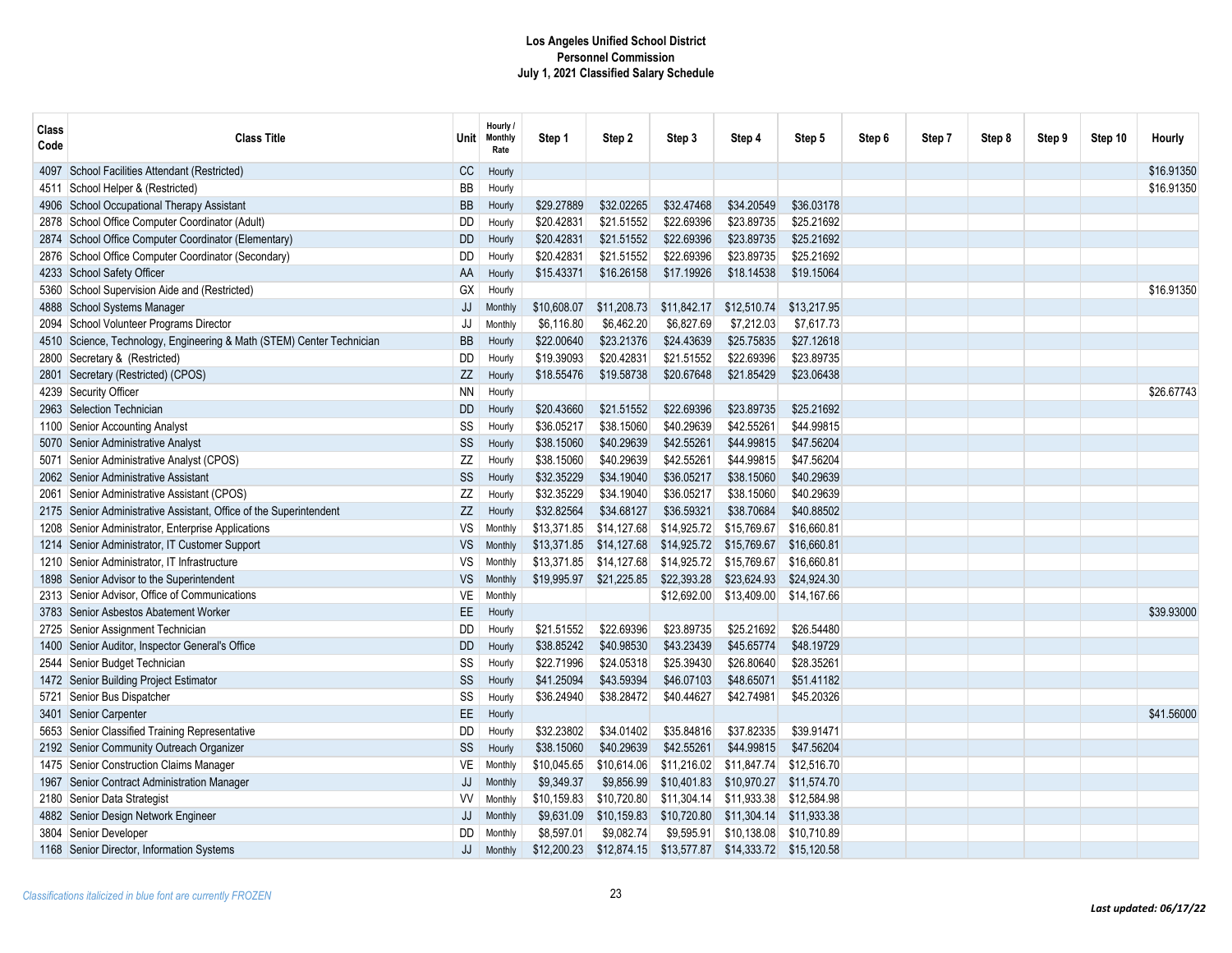| Class<br>Code | <b>Class Title</b>                                               | Unit      | Hourly /<br><b>Monthly</b><br>Rate | Step 1      | Step 2      | Step 3      | Step 4      | Step 5      | Step 6     | Step 7                | Step 8 | Step 9 | Step 10 | <b>Hourly</b> |
|---------------|------------------------------------------------------------------|-----------|------------------------------------|-------------|-------------|-------------|-------------|-------------|------------|-----------------------|--------|--------|---------|---------------|
|               | 1164 Senior Director, Information Technology                     | JJ        | Monthly                            | \$12,200.23 | \$12,874.15 | \$13,577.87 | \$14,333.72 | \$15,120.58 |            |                       |        |        |         |               |
|               | 1163 Senior Director, Systems Data Analytics                     | VE        | Monthly                            | \$12,200.23 | \$12,874.15 | \$13,577.87 | \$14,333.72 | \$15,120.58 |            |                       |        |        |         |               |
|               | 2615 Senior Early Childhood Education Division Fiscal Technician | SS        | Hourly                             | \$21.22139  | \$22.38869  | \$23.69021  | \$25.02377  | \$26.45163  |            |                       |        |        |         |               |
|               | 5089 Senior Educational Research Analyst                         | <b>DD</b> | Hourly                             | \$38.69063  | \$40.86501  | \$43.17218  | \$45.63704  | \$48.24297  |            |                       |        |        |         |               |
|               | 1665 Senior Electrical Inspector                                 | SS        | Hourly                             |             |             |             |             | \$46.82048  |            |                       |        |        |         |               |
|               | 3306 Senior Electrician                                          | EE        | Hourly                             |             |             |             |             |             |            |                       |        |        |         | \$45,65000    |
|               | 5033 Senior Employment Services Manager                          | SS        | Monthly                            | \$7,341.00  | \$7,753.88  | \$8,198.79  | \$8,665.31  | \$9,140.43  |            |                       |        |        |         |               |
|               | 2281 Senior Employment Test Proctor                              | <b>NN</b> | Hourly                             |             |             |             |             |             |            |                       |        |        |         | \$18.72243    |
|               | 1773 Senior Energy Specialist                                    | SS        | Hourly                             | \$37.65992  | \$39.78827  | \$42.03300  | \$44.40763  | \$46.91923  |            |                       |        |        |         |               |
|               | 1166 Senior ERP Director, Business Systems                       | <b>VE</b> | Monthly                            | \$12,504.30 | \$13,210.49 | \$13,957.64 | \$14,745.76 | \$15.578.55 |            |                       |        |        |         |               |
|               | 1167 Senior ERP Project Director, School Management Systems      | VE        | Monthly                            | \$12,504.30 | \$13,210.49 | \$13,957.64 | \$14,745.76 | \$15.578.55 |            |                       |        |        |         |               |
|               | 1157 Senior Executive Director of Finance Policy                 | <b>VS</b> | Monthly                            | \$13,796.36 | \$14,577.32 | \$15,399.26 | \$16,268.07 | \$17,170.94 |            |                       |        |        |         |               |
|               | 1639 Senior Facilities Development Manager                       | VE        | Monthly                            | \$11,017.43 | \$11,624.33 | \$12,287.10 | \$12,979.65 | \$13,712.03 |            |                       |        |        |         |               |
|               | 1413 Senior Facilities Project Manager                           | JJ        | <b>Monthly</b>                     | \$9,005.57  | \$9,508.23  | \$10,023.29 | \$10,573.13 | \$11,152.73 |            |                       |        |        |         |               |
|               | 1114 Senior Financial Analyst                                    | SS        | Hourly                             | \$38.15060  | \$40.29639  | \$42.55261  | \$44.99815  | \$47.56204  |            |                       |        |        |         |               |
|               | 1105 Senior Financial Analyst (CPOS)                             | ZZ        | Hourly                             | \$38.15060  | \$40.29639  | \$42.55261  | \$44.99815  | \$47.56204  |            |                       |        |        |         |               |
|               | 1265 Senior Financial Manager                                    | <b>DD</b> | Hourly                             | \$30.10513  | \$31.74836  | \$33.46628  | \$35.29209  | \$37.17601  |            |                       |        |        |         |               |
|               | 3656 Senior Fire Equipment Servicer                              | EE        | Hourly                             | \$20.24682  | \$21.39303  | \$22.61771  | \$23.88324  | \$25.21098  |            |                       |        |        |         |               |
|               | 1128 Senior Fiscal Specialist                                    | SS        | Hourly                             | \$38.15060  | \$40.29639  | \$42.55261  | \$44.99815  | \$47.56204  |            |                       |        |        |         |               |
|               | 3406 Senior Floor Covering Installer                             | EE        | Hourly                             |             |             |             |             |             |            |                       |        |        |         | \$36.99248    |
|               | 4332 Senior Food Production Assistant                            | CC        | Hourly                             |             |             |             | \$17.22400  | \$18.00991  |            |                       |        |        |         |               |
|               | 4321 Senior Food Service Training Specialist                     | SS        | Hourly                             | \$29.69375  | \$31.38196  | \$33.12540  | \$35.00294  | \$36.99096  |            |                       |        |        |         |               |
|               | 4395 Senior Food Service Worker                                  | CC        | Hourly                             |             |             | \$17.22400  | \$18.00991  | \$18.95745  |            |                       |        |        |         |               |
|               | 4174 Senior Gardener                                             | SS        | Hourly                             | \$21.48929  | \$22.71996  | \$24.00584  | \$25,36274  | \$26.79853  |            |                       |        |        |         |               |
|               | 3426   Senior Glazier                                            | EE        | Hourly                             |             |             |             |             |             |            |                       |        |        |         | \$40,41000    |
|               | 5906 Senior Grant and Funding Specialist                         | SS        | Hourly                             | \$38,15060  | \$40,29639  | \$42.55261  | \$44,99815  | \$47.56204  |            |                       |        |        |         |               |
|               | 3737 Senior Hand Grader                                          | EE        | Hourly                             |             |             |             |             |             |            |                       |        |        |         | \$34,13000    |
|               | 2350 Senior Health Care Advocate                                 | <b>DD</b> | Hourly                             | \$25.56549  | \$26.41200  | \$27.84775  | \$29.36650  | \$31.01803  |            |                       |        |        |         |               |
|               | 3329 Senior Heating and Air Conditioning Fitter                  | EE        | Hourly                             |             |             |             |             |             |            |                       |        |        |         | \$45.65000    |
|               | 5059 Senior Human Resources Representative                       | ZZ        | Hourly                             | \$37.82174  | \$39,94913  | \$42.24136  | \$44,64347  | \$47.09269  |            |                       |        |        |         |               |
|               | 4998 Senior Human Resources Specialist                           | SS        | Hourly                             | \$42.55261  | \$44.99815  | \$47.56204  | \$50.22059  | \$52.95015  |            |                       |        |        |         |               |
|               | 4995 Senior Human Resources Specialist                           | ZZ        | Hourly                             | \$42.55261  | \$44.99815  | \$47.56204  | \$50.22059  | \$52.95015  |            |                       |        |        |         |               |
|               | 3340 Senior HVAC Test Technician                                 | EE        | Hourly                             |             |             |             |             |             |            |                       |        |        |         | \$41,66690    |
|               | 2781 Senior Insurance Technician                                 | <b>DD</b> | Hourly                             | \$20.29057  | \$21.36461  | \$22.47711  | \$23.64580  | \$24.98828  | \$26.32218 | \$27.78280 \$29.29559 |        |        |         |               |
|               | 4615 Senior Interpreting Equipment Technician                    | DD        | Hourly                             | \$19.72290  | \$20.81839  | \$21.91387  | \$23.08405  | \$24.31231  |            |                       |        |        |         |               |
|               | 5190 Senior Inventory Control Analyst                            | <b>DD</b> | Hourly                             | \$30.86867  | \$32.53677  | \$34.34599  | \$36.23820  | \$38.23830  |            |                       |        |        |         |               |
|               | 1396 Senior Investigator                                         | DD        | Hourly                             | \$43.67097  | \$46.06241  | \$48.63228  | \$51.34496  | \$54.14686  |            |                       |        |        |         |               |
|               | 3532 Senior IT Electronics Communications Technician             | EE        | Hourly                             |             |             |             |             |             |            |                       |        |        |         | \$44,26000    |
|               | 1173 Senior IT Infrastructure Project/Program Manager            | JJ        | Monthly                            | \$9,005.57  | \$9,508.23  | \$10,023.29 | \$10,573.13 | \$11,152.73 |            |                       |        |        |         |               |
|               | 3594 Senior IT LAN Technician                                    | <b>CC</b> | Hourly                             | \$38.07527  | \$40.15793  | \$42.38122  | \$44.70997  | \$47.17990  |            |                       |        |        |         |               |
|               | 3539 Senior IT Support Technician                                | CC        | Hourly                             | \$31.56587  | \$33.28521  | \$35.10388  | \$37.02189  | \$39.07744  |            |                       |        |        |         |               |
|               |                                                                  |           |                                    |             |             |             |             |             |            |                       |        |        |         |               |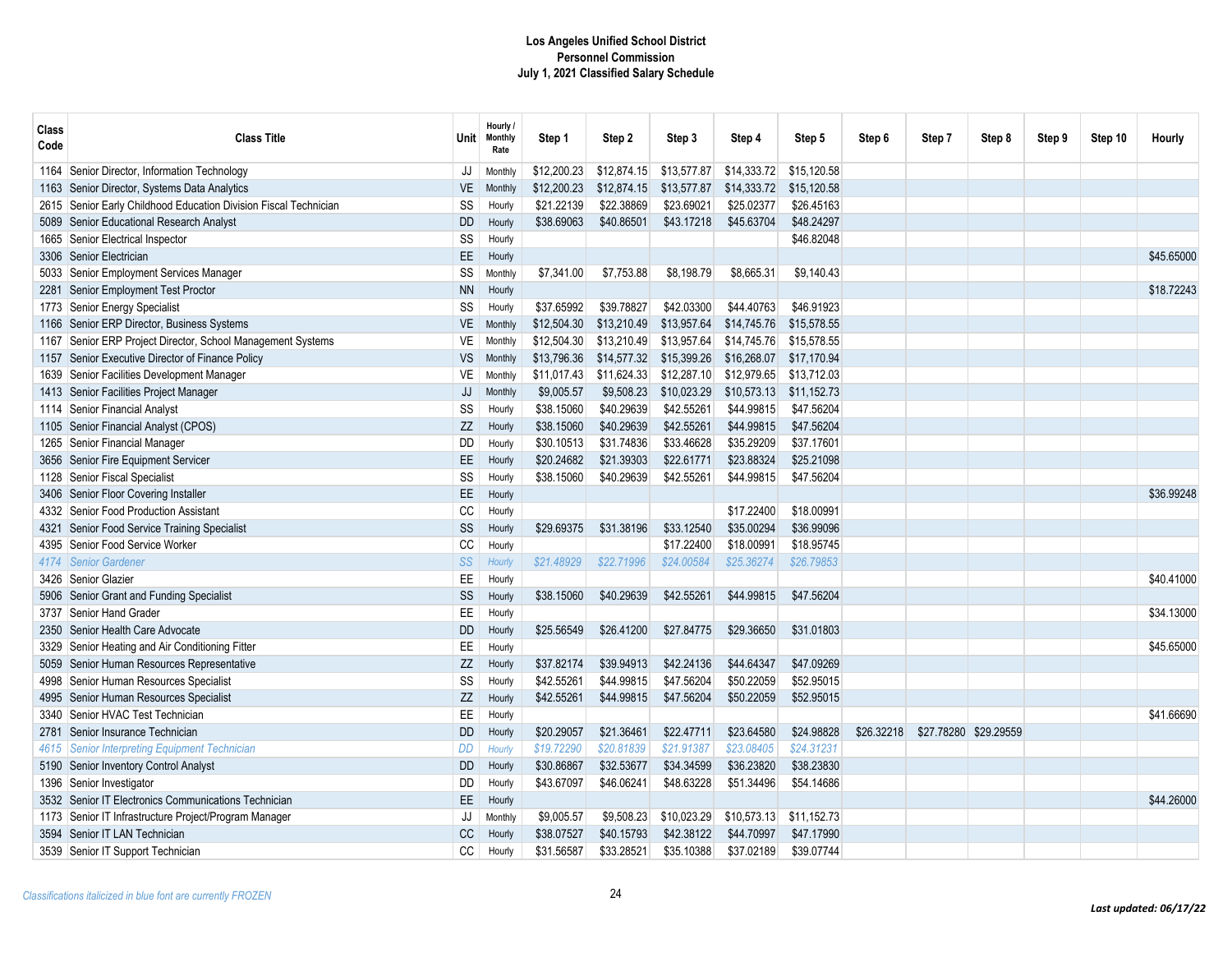| <b>Class</b><br>Code | <b>Class Title</b>                              | <b>Unit</b> | Hourly /<br><b>Monthly</b><br>Rate | Step 1     | Step 2     | Step 3     | Step 4     | Step 5      | Step 6 | Step 7 | Step 8 | Step 9 | Step 10 | Hourly     |
|----------------------|-------------------------------------------------|-------------|------------------------------------|------------|------------|------------|------------|-------------|--------|--------|--------|--------|---------|------------|
| 4743                 | Senior Job Cost Data Entry Operator             | <b>DD</b>   | Hourly                             | \$20.43660 | \$21.57360 | \$22.71888 | \$23,94716 | \$25.47421  |        |        |        |        |         |            |
| 1365                 | Senior Labor Compliance Officer                 | SS          | Hourly                             | \$37.87291 | \$40.07417 | \$42.32812 | \$44,70213 | \$47.27492  |        |        |        |        |         |            |
| 2439                 | Senior Legal Secretary                          | ZZ          | Hourly                             | \$26.14374 | \$27.57952 | \$29.18097 | \$30,82186 | \$32.58896  |        |        |        |        |         |            |
| 5068                 | Senior Legislative Analyst                      | ZZ          | Hourly                             | \$41.87238 | \$44.25881 | \$46.76301 | \$49.37708 | \$52.18741  |        |        |        |        |         |            |
|                      | 4650 Senior Liaison Aide                        | <b>BB</b>   | Hourly                             | \$17.41387 | \$18.31557 | \$19.35481 | \$20.34819 | \$21.44094  |        |        |        |        |         |            |
|                      | 3411 Senior Locksmith                           | EE          | Hourly                             |            |            |            |            |             |        |        |        |        |         | \$41.56000 |
| 2221                 | <b>Senior Mail Clerk</b>                        | <b>DD</b>   | Hourly                             | \$25.88916 | \$27.26683 | \$28.76067 | \$30.32920 | \$32.02223  |        |        |        |        |         |            |
| 3021                 | Senior Maintenance Planner                      | JJ          | Monthly                            | \$8,157.83 | \$8,616.26 | \$9,084.75 | \$9,590.93 | \$10,118.45 |        |        |        |        |         |            |
|                      | 2182 Senior Marketing Representative            | SS          | Hourly                             | \$38.15060 | \$40.29639 | \$42.55261 | \$44.99815 | \$47.56204  |        |        |        |        |         |            |
| 2690                 | Senior Meal Compliance Audit Clerk              | <b>DD</b>   | Hourly                             | \$21.51552 | \$22.69396 | \$23.89735 | \$25.21692 | \$26.54480  |        |        |        |        |         |            |
| 2383                 | Senior Medical Administrative Assistant         | SS          | Hourly                             | \$38.00862 | \$40.15437 | \$42.36327 | \$44.80882 | \$47.32538  |        |        |        |        |         |            |
| 3351                 | Senior Metal Worker                             | EE          | Hourly                             |            |            |            |            |             |        |        |        |        |         | \$45.21000 |
|                      | 4918 Senior Migrant Program Technician          | <b>BB</b>   | Hourly                             | \$19.33953 | \$20.35585 | \$21.47913 | \$22.60243 | \$23.84800  |        |        |        |        |         |            |
| 3569                 | Senior Musical Instrument Technician            | CC          | Hourly                             |            |            |            |            |             |        |        |        |        |         | \$38.35149 |
| 4309                 | Senior Nutrition Specialist                     | SS          | Hourly                             | \$38.62394 | \$40.80918 | \$43.10482 | \$45.55826 | \$48.07481  |        |        |        |        |         |            |
|                      | 2838 Senior Office Technician                   | DD          | Hourly                             | \$18.41162 | \$19.39093 | \$20.42831 | \$21.51552 | \$22.69396  |        |        |        |        |         |            |
| 2839                 | Senior Office Technician (CPOS)                 | ZZ          | Hourly                             | \$17.56249 | \$18.55476 | \$19.58738 | \$20.67648 | \$21.85429  |        |        |        |        |         |            |
| 4761                 | Senior Offset Machine Operator                  | CC          | Hourly                             | \$20.20301 | \$21.26517 | \$22.44196 | \$23.65695 | \$24.90251  |        |        |        |        |         |            |
|                      | 4765 Senior Offset Press Operator               | CC          | Hourly                             | \$23.65695 | \$24.90251 | \$26.26270 | \$27,69929 | \$29.22759  |        |        |        |        |         |            |
| 2628                 | Senior Optical Scanning Equipment Operator      | DD          | Hourly                             | \$20.42831 | \$21.51552 | \$22.69396 | \$23.89735 | \$25.21692  |        |        |        |        |         |            |
| 3421                 | Senior Painter                                  | EE.         | Hourly                             |            |            |            |            |             |        |        |        |        |         | \$32,22000 |
|                      | 1686 Senior Painting Inspector                  | SS          | Hourly                             |            |            |            |            | \$42.39483  |        |        |        |        |         |            |
|                      | 2483 Senior Paralegal                           | ZZ          | Hourly                             | \$35.54523 | \$37.57055 | \$39.68222 | \$41.92734 | \$44.29021  |        |        |        |        |         |            |
| 5519                 | Senior Parent Community Facilitator             | DD          | Hourly                             | \$25.11735 | \$26.41200 | \$27.84775 | \$29.36650 | \$31.01803  |        |        |        |        |         |            |
|                      | 5476 Senior Parent Education Support Assistant  | <b>DD</b>   | Hourly                             | \$18.56385 | \$19.58609 | \$20.66782 | \$21.81500 | \$23.02382  |        |        |        |        |         |            |
|                      | 5085 Senior Payroll Specialist (CPOS)           | ZZ          | Hourly                             | \$39.78786 | \$42.04670 | \$44.39431 | \$46.94355 | \$49.62995  |        |        |        |        |         |            |
| 2271                 | Senior Personnel Clerk                          | <b>DD</b>   | Hourly                             | \$20.42831 | \$21.51552 | \$22,69396 | \$23,89735 | \$25.21692  |        |        |        |        |         |            |
| 2272                 | Senior Personnel Clerk (CPOS)                   | ZZ          | Hourly                             | \$19.58738 | \$20.67648 | \$21.85429 | \$23.06438 | \$24.40355  |        |        |        |        |         |            |
|                      | 4143 Senior Pest Management Technician          | SS          | Hourly                             | \$26.34886 | \$27.80040 | \$29.40972 | \$31.05851 | \$32.84928  |        |        |        |        |         |            |
| 3311                 | Senior Plumber                                  | EE          | Hourly                             |            |            |            |            |             |        |        |        |        |         | \$45,65000 |
| 4851                 | Senior Police Dispatcher                        | <b>DD</b>   | Hourly                             | \$24.36211 | \$25.69827 | \$27.10083 | \$28.57808 | \$30.13833  |        |        |        |        |         |            |
| 4224                 | Senior Police Officer                           | AA          | Hourly                             | \$30.48917 | \$32.22747 | \$34.03463 | \$35.94504 | \$37.93289  |        |        |        |        |         |            |
| 5330                 | Senior Pool Supervisor                          | <b>NN</b>   | Hourly                             |            |            |            |            |             |        |        |        |        |         | \$22.13171 |
| 5779                 | Senior Power Equipment Mechanic                 | SS          | Hourly                             | \$30.24594 | \$31.96573 | \$33.75650 | \$35.65771 | \$37.66150  |        |        |        |        |         |            |
| 5198                 | Senior Procurement Customer Services Supervisor | SS          | Hourly                             | \$32.48640 | \$34.19040 | \$36.05217 | \$38.15060 | \$40.29639  |        |        |        |        |         |            |
| 3809                 | <b>Senior Programmer Analyst (COBOL)</b>        | SS          | Hourly                             | \$43.93315 | \$46.43392 | \$49.06881 | \$51.82992 | \$54.68571  |        |        |        |        |         |            |
|                      | 3810 Senior Programmer Analyst (Oracle)         | SS          | Hourly                             | \$43.93315 | \$46.43392 | \$49.06881 | \$51.82992 | \$54.68571  |        |        |        |        |         |            |
|                      | 4892 Senior Programmer Analyst (SAP)            | SS          | Hourly                             | \$48.32646 | \$51.07733 | \$53.97570 | \$57.01291 | \$60.15428  |        |        |        |        |         |            |
| 3811                 | Senior Programmer Analyst (Visual Basic)        | SS          | Hourly                             | \$43.93315 | \$46.43392 | \$49.06881 | \$51.82992 | \$54.68571  |        |        |        |        |         |            |
| 3807                 | Senior Programmer Analyst, JAVA                 | SS          | Hourly                             | \$43.93315 | \$46.43392 | \$49.06881 | \$51.82992 | \$54.68571  |        |        |        |        |         |            |
|                      | 4436 Senior Radiologic Technologist             | SS          | Hourly                             | \$23.90328 | \$25.23653 | \$26.68807 | \$28.21852 | \$29.74896  |        |        |        |        |         |            |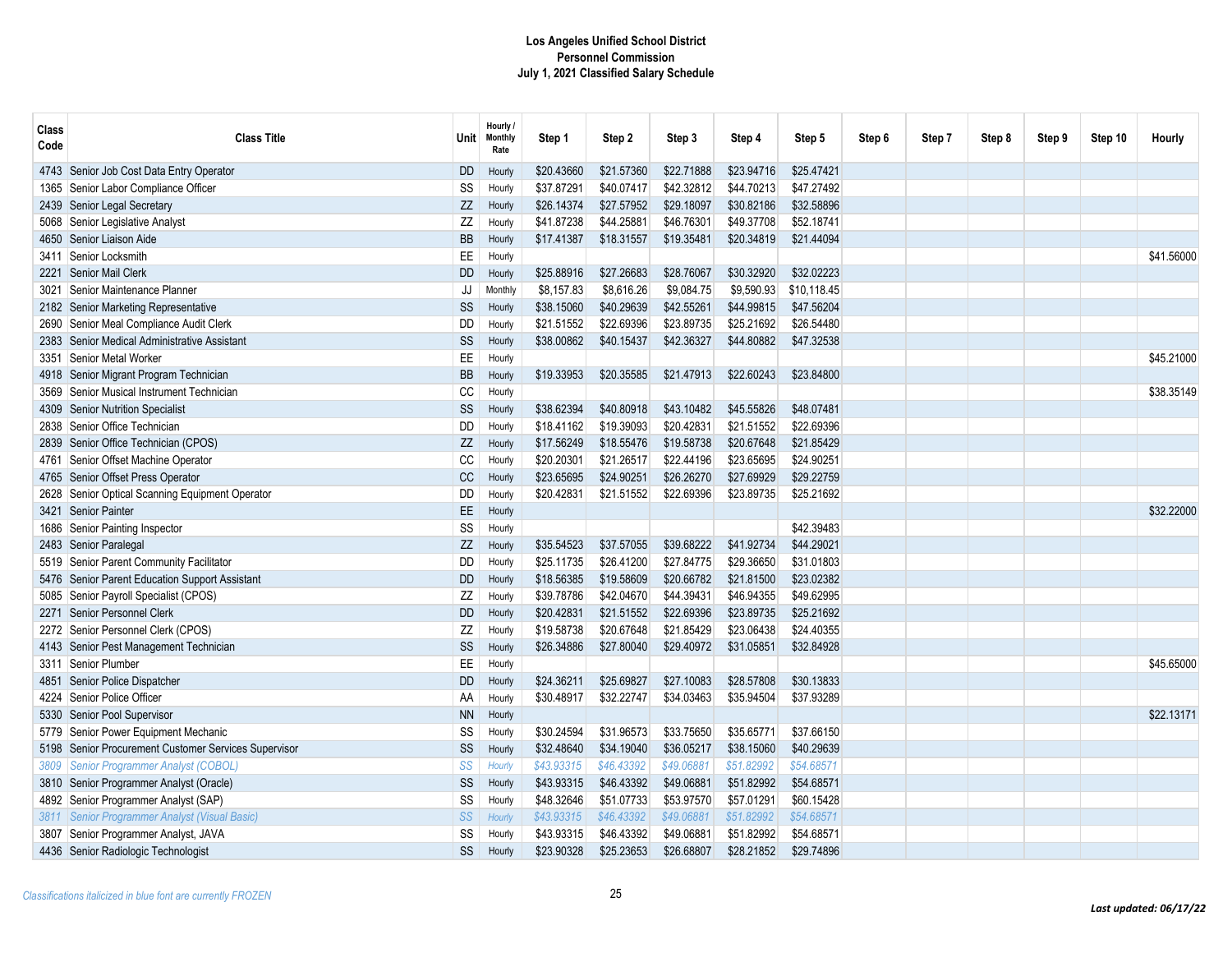| \$40.72237<br>\$43.06539<br>\$45.40836<br>\$47.93282<br>\$50.58348<br>Senior Realty Agent<br>SS<br>2144<br>Hourly<br>\$10,045.65<br>Senior Resident Construction Engineer<br><b>VV</b><br>\$10,614.06<br>\$11,216.02<br>\$11,847.74<br>\$12,516.70<br><b>Monthly</b><br>1635<br>Senior Roofer<br>EE<br>3484<br>Hourly<br>\$32.86048<br>Senior Salary Credits Assistant<br>\$26.54480<br>\$27.96393<br>\$29.55739<br>\$31.14251<br><b>DD</b><br>2250<br>Hourly<br>\$22.69396<br>\$23.89735<br>\$26.54480<br>\$27.96393<br>\$25.21692<br>2865 Senior Secretary<br>DD<br>Hourly<br>\$22.89495<br>\$24.22607<br>\$25.55715<br>\$26.97702<br>Senior Secretary (CPOS)<br>ZZ<br>\$21.69295<br>2866<br>Hourly<br>\$23.88907<br>\$26.54480<br>Senior Selection Technician<br>DD<br>\$21.51552<br>\$22.68569<br>\$25.21692<br>2960<br>Hourly<br>Senior Stores Supervisor<br>SS<br>\$35.26329<br>\$37.21970<br>\$39.34183<br>\$41.58228<br>\$43.92526<br>5164<br>Hourly<br>\$47.11563<br>\$49.76339<br>\$52.46919<br>\$55.39262<br>\$58.43934<br>1806 Senior Sustainability Specialist<br>SS<br>Hourly<br><b>NN</b><br>5332 Senior Swimming Instructor (Recreation)<br>Hourly<br>\$8,942.27<br>\$9,437.49<br>\$10,497.40<br>\$11,069.56<br>Senior Systems Specialist<br>\$9,945.10<br>1087<br>JJ<br>Monthly<br>\$11.152.73<br>1202 Senior Technical Project Manager<br>JJ<br>\$9,005.57<br>\$9,508.23<br>\$10,023.29<br>\$10,573.13<br>Monthly<br>1956 Senior Technical Project Manager - Facilities<br>JJ<br>\$9,005.57<br>\$9,508.23<br>\$10,023.29<br>\$10,573.13 \$11,152.73<br>Monthly<br>3302 Senior Tile Layer<br>EE.<br>Hourly<br>5231 Senior Toolkeeper<br>CC<br>\$22.23397<br>\$26,01906<br>\$21.08719<br>\$23.41072<br>\$24.66992<br>Hourly<br>SS<br>3336 Senior Tractor and Roller Operator<br>\$43.47892<br>Hourly<br>\$41.21767<br>Senior Translator-Interpreter (Spanish)<br>DD<br>\$33.25881<br>\$35.08461<br>\$37.01001<br>\$39.05161<br>2902<br>Hourly | <b>Class</b><br>Code | <b>Class Title</b>       | <b>Unit</b> | Hourly /<br><b>Monthly</b><br>Rate | Step 1     | Step 2     | Step 3     | Step 4     | Step 5     | Step 6 | Step 7 | Step 8 | Step 9 | Step 10 | Hourly     |
|---------------------------------------------------------------------------------------------------------------------------------------------------------------------------------------------------------------------------------------------------------------------------------------------------------------------------------------------------------------------------------------------------------------------------------------------------------------------------------------------------------------------------------------------------------------------------------------------------------------------------------------------------------------------------------------------------------------------------------------------------------------------------------------------------------------------------------------------------------------------------------------------------------------------------------------------------------------------------------------------------------------------------------------------------------------------------------------------------------------------------------------------------------------------------------------------------------------------------------------------------------------------------------------------------------------------------------------------------------------------------------------------------------------------------------------------------------------------------------------------------------------------------------------------------------------------------------------------------------------------------------------------------------------------------------------------------------------------------------------------------------------------------------------------------------------------------------------------------------------------------------------------------------------------------------------------------------------|----------------------|--------------------------|-------------|------------------------------------|------------|------------|------------|------------|------------|--------|--------|--------|--------|---------|------------|
|                                                                                                                                                                                                                                                                                                                                                                                                                                                                                                                                                                                                                                                                                                                                                                                                                                                                                                                                                                                                                                                                                                                                                                                                                                                                                                                                                                                                                                                                                                                                                                                                                                                                                                                                                                                                                                                                                                                                                               |                      |                          |             |                                    |            |            |            |            |            |        |        |        |        |         |            |
|                                                                                                                                                                                                                                                                                                                                                                                                                                                                                                                                                                                                                                                                                                                                                                                                                                                                                                                                                                                                                                                                                                                                                                                                                                                                                                                                                                                                                                                                                                                                                                                                                                                                                                                                                                                                                                                                                                                                                               |                      |                          |             |                                    |            |            |            |            |            |        |        |        |        |         |            |
|                                                                                                                                                                                                                                                                                                                                                                                                                                                                                                                                                                                                                                                                                                                                                                                                                                                                                                                                                                                                                                                                                                                                                                                                                                                                                                                                                                                                                                                                                                                                                                                                                                                                                                                                                                                                                                                                                                                                                               |                      |                          |             |                                    |            |            |            |            |            |        |        |        |        |         | \$34,54000 |
|                                                                                                                                                                                                                                                                                                                                                                                                                                                                                                                                                                                                                                                                                                                                                                                                                                                                                                                                                                                                                                                                                                                                                                                                                                                                                                                                                                                                                                                                                                                                                                                                                                                                                                                                                                                                                                                                                                                                                               |                      |                          |             |                                    |            |            |            |            |            |        |        |        |        |         |            |
|                                                                                                                                                                                                                                                                                                                                                                                                                                                                                                                                                                                                                                                                                                                                                                                                                                                                                                                                                                                                                                                                                                                                                                                                                                                                                                                                                                                                                                                                                                                                                                                                                                                                                                                                                                                                                                                                                                                                                               |                      |                          |             |                                    |            |            |            |            |            |        |        |        |        |         |            |
|                                                                                                                                                                                                                                                                                                                                                                                                                                                                                                                                                                                                                                                                                                                                                                                                                                                                                                                                                                                                                                                                                                                                                                                                                                                                                                                                                                                                                                                                                                                                                                                                                                                                                                                                                                                                                                                                                                                                                               |                      |                          |             |                                    |            |            |            |            |            |        |        |        |        |         |            |
|                                                                                                                                                                                                                                                                                                                                                                                                                                                                                                                                                                                                                                                                                                                                                                                                                                                                                                                                                                                                                                                                                                                                                                                                                                                                                                                                                                                                                                                                                                                                                                                                                                                                                                                                                                                                                                                                                                                                                               |                      |                          |             |                                    |            |            |            |            |            |        |        |        |        |         |            |
|                                                                                                                                                                                                                                                                                                                                                                                                                                                                                                                                                                                                                                                                                                                                                                                                                                                                                                                                                                                                                                                                                                                                                                                                                                                                                                                                                                                                                                                                                                                                                                                                                                                                                                                                                                                                                                                                                                                                                               |                      |                          |             |                                    |            |            |            |            |            |        |        |        |        |         |            |
|                                                                                                                                                                                                                                                                                                                                                                                                                                                                                                                                                                                                                                                                                                                                                                                                                                                                                                                                                                                                                                                                                                                                                                                                                                                                                                                                                                                                                                                                                                                                                                                                                                                                                                                                                                                                                                                                                                                                                               |                      |                          |             |                                    |            |            |            |            |            |        |        |        |        |         |            |
|                                                                                                                                                                                                                                                                                                                                                                                                                                                                                                                                                                                                                                                                                                                                                                                                                                                                                                                                                                                                                                                                                                                                                                                                                                                                                                                                                                                                                                                                                                                                                                                                                                                                                                                                                                                                                                                                                                                                                               |                      |                          |             |                                    |            |            |            |            |            |        |        |        |        |         | \$18.86016 |
|                                                                                                                                                                                                                                                                                                                                                                                                                                                                                                                                                                                                                                                                                                                                                                                                                                                                                                                                                                                                                                                                                                                                                                                                                                                                                                                                                                                                                                                                                                                                                                                                                                                                                                                                                                                                                                                                                                                                                               |                      |                          |             |                                    |            |            |            |            |            |        |        |        |        |         |            |
|                                                                                                                                                                                                                                                                                                                                                                                                                                                                                                                                                                                                                                                                                                                                                                                                                                                                                                                                                                                                                                                                                                                                                                                                                                                                                                                                                                                                                                                                                                                                                                                                                                                                                                                                                                                                                                                                                                                                                               |                      |                          |             |                                    |            |            |            |            |            |        |        |        |        |         |            |
|                                                                                                                                                                                                                                                                                                                                                                                                                                                                                                                                                                                                                                                                                                                                                                                                                                                                                                                                                                                                                                                                                                                                                                                                                                                                                                                                                                                                                                                                                                                                                                                                                                                                                                                                                                                                                                                                                                                                                               |                      |                          |             |                                    |            |            |            |            |            |        |        |        |        |         |            |
|                                                                                                                                                                                                                                                                                                                                                                                                                                                                                                                                                                                                                                                                                                                                                                                                                                                                                                                                                                                                                                                                                                                                                                                                                                                                                                                                                                                                                                                                                                                                                                                                                                                                                                                                                                                                                                                                                                                                                               |                      |                          |             |                                    |            |            |            |            |            |        |        |        |        |         | \$37,85000 |
|                                                                                                                                                                                                                                                                                                                                                                                                                                                                                                                                                                                                                                                                                                                                                                                                                                                                                                                                                                                                                                                                                                                                                                                                                                                                                                                                                                                                                                                                                                                                                                                                                                                                                                                                                                                                                                                                                                                                                               |                      |                          |             |                                    |            |            |            |            |            |        |        |        |        |         |            |
|                                                                                                                                                                                                                                                                                                                                                                                                                                                                                                                                                                                                                                                                                                                                                                                                                                                                                                                                                                                                                                                                                                                                                                                                                                                                                                                                                                                                                                                                                                                                                                                                                                                                                                                                                                                                                                                                                                                                                               |                      |                          |             |                                    |            |            |            |            |            |        |        |        |        |         |            |
|                                                                                                                                                                                                                                                                                                                                                                                                                                                                                                                                                                                                                                                                                                                                                                                                                                                                                                                                                                                                                                                                                                                                                                                                                                                                                                                                                                                                                                                                                                                                                                                                                                                                                                                                                                                                                                                                                                                                                               |                      |                          |             |                                    |            |            |            |            |            |        |        |        |        |         |            |
|                                                                                                                                                                                                                                                                                                                                                                                                                                                                                                                                                                                                                                                                                                                                                                                                                                                                                                                                                                                                                                                                                                                                                                                                                                                                                                                                                                                                                                                                                                                                                                                                                                                                                                                                                                                                                                                                                                                                                               |                      | 4131 Senior Tree Surgeon | SS          | Hourly                             | \$26.79853 | \$28.30529 | \$29.88306 | \$31.57129 | \$33,39361 |        |        |        |        |         |            |
| 4045 Senior Window/Wall Washer<br>SS<br>\$24.57386<br>Hourly                                                                                                                                                                                                                                                                                                                                                                                                                                                                                                                                                                                                                                                                                                                                                                                                                                                                                                                                                                                                                                                                                                                                                                                                                                                                                                                                                                                                                                                                                                                                                                                                                                                                                                                                                                                                                                                                                                  |                      |                          |             |                                    |            |            |            |            |            |        |        |        |        |         |            |
| <b>BB</b><br>\$20.49508<br>\$21.60438<br>\$22.78862<br>\$23.98786<br>\$25.28453<br>4669<br>Senior Youth Relations Associate<br>Hourly                                                                                                                                                                                                                                                                                                                                                                                                                                                                                                                                                                                                                                                                                                                                                                                                                                                                                                                                                                                                                                                                                                                                                                                                                                                                                                                                                                                                                                                                                                                                                                                                                                                                                                                                                                                                                         |                      |                          |             |                                    |            |            |            |            |            |        |        |        |        |         |            |
| \$39.68080<br>\$41.90245<br>\$44.30316<br>\$46.83409<br>Sergeant<br>HH<br>4211<br>Hourly                                                                                                                                                                                                                                                                                                                                                                                                                                                                                                                                                                                                                                                                                                                                                                                                                                                                                                                                                                                                                                                                                                                                                                                                                                                                                                                                                                                                                                                                                                                                                                                                                                                                                                                                                                                                                                                                      |                      |                          |             |                                    |            |            |            |            |            |        |        |        |        |         |            |
| \$23.73084<br>\$25.04964<br>\$26.44697<br>\$29.55559<br>Sergeant-at-Arms<br>ZZ<br>\$27.97771<br>5841<br>Hourly                                                                                                                                                                                                                                                                                                                                                                                                                                                                                                                                                                                                                                                                                                                                                                                                                                                                                                                                                                                                                                                                                                                                                                                                                                                                                                                                                                                                                                                                                                                                                                                                                                                                                                                                                                                                                                                |                      |                          |             |                                    |            |            |            |            |            |        |        |        |        |         |            |
| Sharepoint Developer<br>\$49.84881<br>\$52.62072<br>\$55.52542<br>\$58.52973<br><b>DD</b><br>\$47.21797<br>4833<br>Hourly                                                                                                                                                                                                                                                                                                                                                                                                                                                                                                                                                                                                                                                                                                                                                                                                                                                                                                                                                                                                                                                                                                                                                                                                                                                                                                                                                                                                                                                                                                                                                                                                                                                                                                                                                                                                                                     |                      |                          |             |                                    |            |            |            |            |            |        |        |        |        |         |            |
| Sheet Metal Worker<br>EE<br>3386<br>Hourly                                                                                                                                                                                                                                                                                                                                                                                                                                                                                                                                                                                                                                                                                                                                                                                                                                                                                                                                                                                                                                                                                                                                                                                                                                                                                                                                                                                                                                                                                                                                                                                                                                                                                                                                                                                                                                                                                                                    |                      |                          |             |                                    |            |            |            |            |            |        |        |        |        |         | \$41,10000 |
| 3485 Sign Designer<br>EE<br>Hourly                                                                                                                                                                                                                                                                                                                                                                                                                                                                                                                                                                                                                                                                                                                                                                                                                                                                                                                                                                                                                                                                                                                                                                                                                                                                                                                                                                                                                                                                                                                                                                                                                                                                                                                                                                                                                                                                                                                            |                      |                          |             |                                    |            |            |            |            |            |        |        |        |        |         | \$32.22790 |
| \$42,90582<br>\$45,34498<br>Sign Language Interpreter<br><b>BB</b><br>\$36.64287<br>\$38.60519<br>\$40.74175<br>4954<br>Hourly                                                                                                                                                                                                                                                                                                                                                                                                                                                                                                                                                                                                                                                                                                                                                                                                                                                                                                                                                                                                                                                                                                                                                                                                                                                                                                                                                                                                                                                                                                                                                                                                                                                                                                                                                                                                                                |                      |                          |             |                                    |            |            |            |            |            |        |        |        |        |         |            |
| 3018 Site Assessment Program Administrator<br>JJ<br>\$7,819.95<br>\$8,264.58<br>\$8,716.76<br>\$9,201.57<br>\$9,705.23<br>Monthly                                                                                                                                                                                                                                                                                                                                                                                                                                                                                                                                                                                                                                                                                                                                                                                                                                                                                                                                                                                                                                                                                                                                                                                                                                                                                                                                                                                                                                                                                                                                                                                                                                                                                                                                                                                                                             |                      |                          |             |                                    |            |            |            |            |            |        |        |        |        |         |            |
| EE<br>Skip Load Operator<br>3370<br>Hourly                                                                                                                                                                                                                                                                                                                                                                                                                                                                                                                                                                                                                                                                                                                                                                                                                                                                                                                                                                                                                                                                                                                                                                                                                                                                                                                                                                                                                                                                                                                                                                                                                                                                                                                                                                                                                                                                                                                    |                      |                          |             |                                    |            |            |            |            |            |        |        |        |        |         | \$41,50000 |
| \$8,394.94<br>\$8,859.13<br>\$9,349.37<br>\$10,401.83<br>2195 Small Business Manager<br>JJ<br>\$9,856.99<br>Monthly                                                                                                                                                                                                                                                                                                                                                                                                                                                                                                                                                                                                                                                                                                                                                                                                                                                                                                                                                                                                                                                                                                                                                                                                                                                                                                                                                                                                                                                                                                                                                                                                                                                                                                                                                                                                                                           |                      |                          |             |                                    |            |            |            |            |            |        |        |        |        |         |            |
| \$37.40815<br>\$39.46899<br>\$41.63241<br>\$43.93144<br>\$46.34625<br>Small Business/We Build Coordinator<br>DD<br>4010<br>Hourly                                                                                                                                                                                                                                                                                                                                                                                                                                                                                                                                                                                                                                                                                                                                                                                                                                                                                                                                                                                                                                                                                                                                                                                                                                                                                                                                                                                                                                                                                                                                                                                                                                                                                                                                                                                                                             |                      |                          |             |                                    |            |            |            |            |            |        |        |        |        |         |            |
| 2172 Social Media Assistant<br>\$25.83937<br>\$27.25852<br>\$28.74407<br>\$30.33752<br>\$31.96414<br>DD<br>Hourly                                                                                                                                                                                                                                                                                                                                                                                                                                                                                                                                                                                                                                                                                                                                                                                                                                                                                                                                                                                                                                                                                                                                                                                                                                                                                                                                                                                                                                                                                                                                                                                                                                                                                                                                                                                                                                             |                      |                          |             |                                    |            |            |            |            |            |        |        |        |        |         |            |
| \$36.53696<br>\$38.51217<br>\$40.66995<br>\$42.92731<br>\$45.26768<br>Space Utilization Analyst<br>DD<br>1880<br>Hourly                                                                                                                                                                                                                                                                                                                                                                                                                                                                                                                                                                                                                                                                                                                                                                                                                                                                                                                                                                                                                                                                                                                                                                                                                                                                                                                                                                                                                                                                                                                                                                                                                                                                                                                                                                                                                                       |                      |                          |             |                                    |            |            |            |            |            |        |        |        |        |         |            |
| \$9.349.37<br>\$10.970.27<br>Special Assistant to the Chief Academic Officer<br>JJ<br>\$9.856.99<br>\$10,401.83<br>\$11.574.70<br>Monthly<br>1153                                                                                                                                                                                                                                                                                                                                                                                                                                                                                                                                                                                                                                                                                                                                                                                                                                                                                                                                                                                                                                                                                                                                                                                                                                                                                                                                                                                                                                                                                                                                                                                                                                                                                                                                                                                                             |                      |                          |             |                                    |            |            |            |            |            |        |        |        |        |         |            |
| \$9,349.37<br>\$11.574.70<br>Special Assistant to the Chief Executive Officer, Office of Educational Services<br>VV<br>\$9.856.99<br>\$10.401.83<br>\$10.970.27<br>Monthly<br>1131                                                                                                                                                                                                                                                                                                                                                                                                                                                                                                                                                                                                                                                                                                                                                                                                                                                                                                                                                                                                                                                                                                                                                                                                                                                                                                                                                                                                                                                                                                                                                                                                                                                                                                                                                                            |                      |                          |             |                                    |            |            |            |            |            |        |        |        |        |         |            |
| \$9,349.37<br>\$10,970.27<br>\$11,574.70<br>Special Assistant to the Chief Facilities Executive<br><b>VV</b><br>\$9,856.99<br>\$10,401.83<br>1957<br>Monthly                                                                                                                                                                                                                                                                                                                                                                                                                                                                                                                                                                                                                                                                                                                                                                                                                                                                                                                                                                                                                                                                                                                                                                                                                                                                                                                                                                                                                                                                                                                                                                                                                                                                                                                                                                                                  |                      |                          |             |                                    |            |            |            |            |            |        |        |        |        |         |            |
| \$9,349.37<br>\$10,970.27<br>1137 Special Assistant to the Chief Information Officer<br><b>VV</b><br>\$9,856.99<br>\$10,401.83<br>\$11,574.70<br>Monthly                                                                                                                                                                                                                                                                                                                                                                                                                                                                                                                                                                                                                                                                                                                                                                                                                                                                                                                                                                                                                                                                                                                                                                                                                                                                                                                                                                                                                                                                                                                                                                                                                                                                                                                                                                                                      |                      |                          |             |                                    |            |            |            |            |            |        |        |        |        |         |            |
| \$7,951.84<br>\$8,406.50<br>\$8,876.25<br>\$9,358.57<br>\$9,871.02<br>Special Assistant to the Inspector General<br>LL<br>Monthly<br>1379                                                                                                                                                                                                                                                                                                                                                                                                                                                                                                                                                                                                                                                                                                                                                                                                                                                                                                                                                                                                                                                                                                                                                                                                                                                                                                                                                                                                                                                                                                                                                                                                                                                                                                                                                                                                                     |                      |                          |             |                                    |            |            |            |            |            |        |        |        |        |         |            |
| Special Assistant, Facilities Services<br>JJ<br>\$7,951.84<br>\$8,406.50<br>\$8,876.25<br>\$9,358.57<br>\$9,871.02<br>1983<br>Monthly                                                                                                                                                                                                                                                                                                                                                                                                                                                                                                                                                                                                                                                                                                                                                                                                                                                                                                                                                                                                                                                                                                                                                                                                                                                                                                                                                                                                                                                                                                                                                                                                                                                                                                                                                                                                                         |                      |                          |             |                                    |            |            |            |            |            |        |        |        |        |         |            |
| 1903 Special Assistant, Facilities Services (CPOS)<br>ZZ<br>\$7,951.84<br>\$8,406.50<br>\$8,876.25<br>\$9,358.57<br>\$9,871.02<br>Monthly                                                                                                                                                                                                                                                                                                                                                                                                                                                                                                                                                                                                                                                                                                                                                                                                                                                                                                                                                                                                                                                                                                                                                                                                                                                                                                                                                                                                                                                                                                                                                                                                                                                                                                                                                                                                                     |                      |                          |             |                                    |            |            |            |            |            |        |        |        |        |         |            |
| \$12,584.98<br>1019 Special Assistant, Office of the Superintendent<br><b>VS</b><br>\$10,159.83<br>\$10,720.80<br>\$11,304.14<br>\$11,933.38<br>Monthly                                                                                                                                                                                                                                                                                                                                                                                                                                                                                                                                                                                                                                                                                                                                                                                                                                                                                                                                                                                                                                                                                                                                                                                                                                                                                                                                                                                                                                                                                                                                                                                                                                                                                                                                                                                                       |                      |                          |             |                                    |            |            |            |            |            |        |        |        |        |         |            |
| BB<br>\$20.87546<br>\$22.00640<br>\$23.21376<br>\$24.43639<br>\$25.75835<br>4571 Special Education Assistant<br>Hourly                                                                                                                                                                                                                                                                                                                                                                                                                                                                                                                                                                                                                                                                                                                                                                                                                                                                                                                                                                                                                                                                                                                                                                                                                                                                                                                                                                                                                                                                                                                                                                                                                                                                                                                                                                                                                                        |                      |                          |             |                                    |            |            |            |            |            |        |        |        |        |         |            |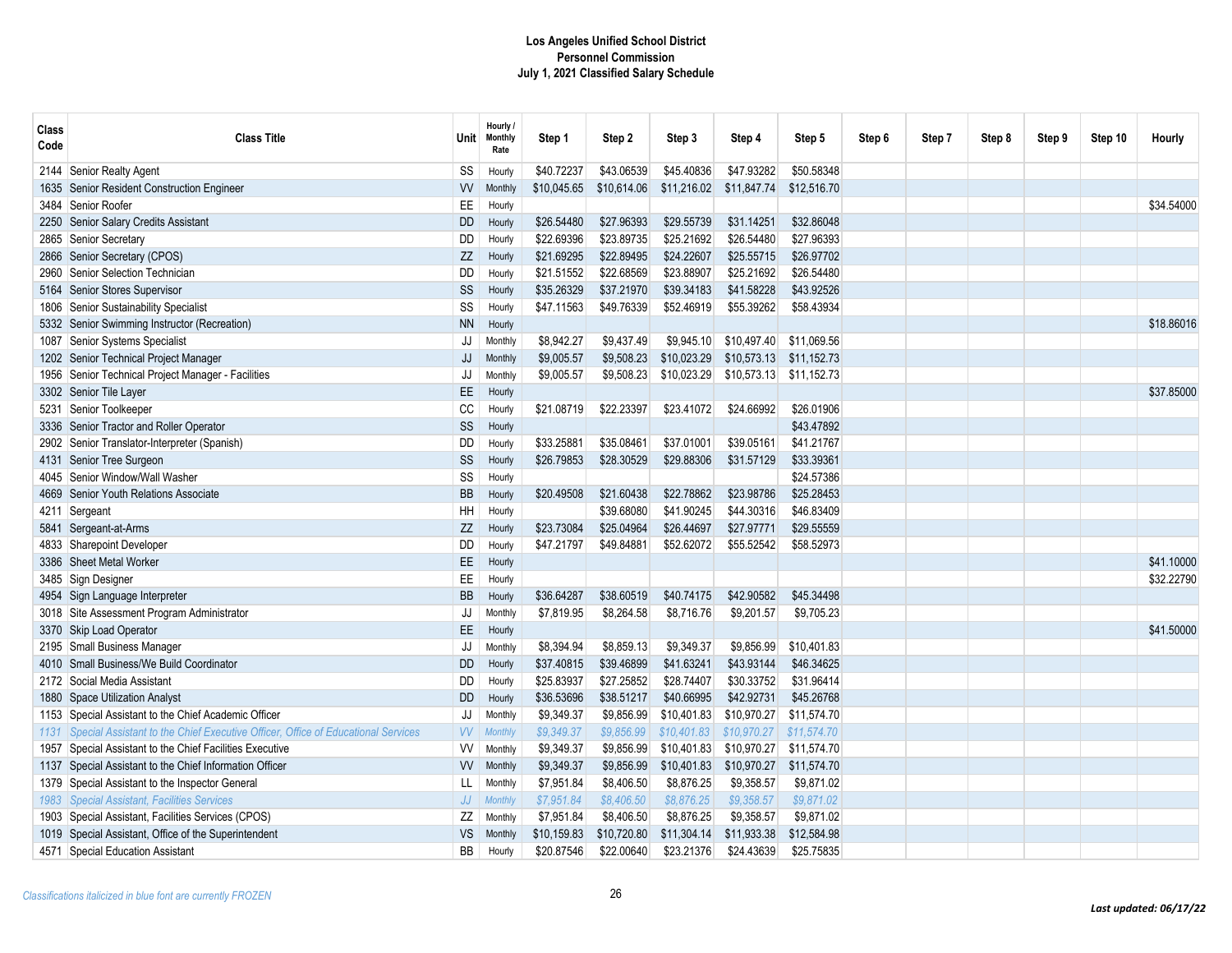| <b>Class</b><br>Code | <b>Class Title</b>                                                    | <b>Unit</b> | Hourly /<br><b>Monthly</b><br>Rate | Step 1      | Step 2      | Step 3      | Step 4      | Step 5      | Step 6 | Step 7 | Step 8 | Step 9 | Step 10 | Hourly     |
|----------------------|-----------------------------------------------------------------------|-------------|------------------------------------|-------------|-------------|-------------|-------------|-------------|--------|--------|--------|--------|---------|------------|
| 4578                 | Special Education Assistant (Deaf and Hard-of-Hearing)                | <b>BB</b>   | Hourly                             | \$20.87546  | \$22.00640  | \$23.21376  | \$24.43639  | \$25.75835  |        |        |        |        |         |            |
| 4566                 | Special Education Assistant (Male)                                    | BB          | Hourly                             | \$20.87546  | \$22.00640  | \$23.21376  | \$24.43639  | \$25.75835  |        |        |        |        |         |            |
|                      | 1126 Special Education Fiscal Analyst                                 | SS          | Monthly                            | \$7,158.05  | \$7,556.91  | \$7,991.11  | \$8,448.05  | \$8,920.09  |        |        |        |        |         |            |
| 4450                 | Special Education Resource Coordinator                                | SS          | Hourly                             | \$29.57584  | \$31.22758  | \$33.01907  | \$34.89272  | \$36.87322  |        |        |        |        |         |            |
|                      | 4575 Special Education Trainee                                        | <b>BB</b>   | Hourly                             | \$18.83519  | \$19.80565  | \$20.87546  | \$22.00640  | \$23.21376  |        |        |        |        |         |            |
| 4573                 | Special Education Trainee (Deaf and Hard-of-Hearing) and (Restricted) | <b>BB</b>   | Hourly                             | \$18.83519  | \$19.80565  | \$20.87546  | \$22.00640  | \$23.21376  |        |        |        |        |         |            |
|                      | 4562 Special Education Trainee (Male)                                 | <b>BB</b>   | Hourly                             | \$18.83519  | \$19.80565  | \$20.87546  | \$22.00640  | \$23.21376  |        |        |        |        |         |            |
| 4459                 | <b>Special Needs Attendant</b>                                        | <b>BB</b>   | Hourly                             |             |             |             | \$16.91350  | \$17.09973  |        |        |        |        |         |            |
|                      | 5143 Specifications Assistant                                         | <b>DD</b>   | Hourly                             | \$27.52410  | \$28.98474  | \$30.59477  | \$32.28780  | \$34.04721  |        |        |        |        |         |            |
| 4950                 | Speech Language Pathology Assistant                                   | BB          | Hourly                             | \$30.66527  | \$32.34684  | \$34.12558  | \$35.98208  | \$37.80944  |        |        |        |        |         |            |
|                      | 4868 SQL Developer                                                    | <b>DD</b>   | Hourly                             | \$47.21797  | \$49.84881  | \$52.62072  | \$55.52542  | \$58.52973  |        |        |        |        |         |            |
| 5980                 | Staff Assistant to Board Members                                      | ΖZ          | Hourly                             | \$16.63790  | \$17.55299  | \$18.51840  | \$19.53692  | \$20.61144  |        |        |        |        |         |            |
| 5979                 | Staff Assistant to Board Members II                                   | ZZ          | Hourly                             | \$21.28151  | \$22.46741  | \$23.75818  | \$25.04086  | \$26.50106  |        |        |        |        |         |            |
| 5981                 | Staff Assistant to Board Members III                                  | ΖZ          | Hourly                             | \$26.69466  | \$28.21937  | \$29.79250  | \$31.48664  | \$33.26949  |        |        |        |        |         |            |
| 5992                 | Staff Assistant to Board Members IV                                   | $Z\!Z$      | Hourly                             | \$30.98646  | \$32.72092  | \$34.54412  | \$36.46414  | \$38.56163  |        |        |        |        |         |            |
| 5983                 | Staff Assistant to Board Members V                                    | ZZ          | Hourly                             | \$35.93978  | \$37.94851  | \$40.07023  | \$42.33712  | \$44.72504  |        |        |        |        |         |            |
| 5984                 | <b>Staff Assistant to Board Members VI</b>                            | ZZ          | Hourly                             | \$40.88502  | \$43.17613  | \$45.65278  | \$48.25852  | \$50.96107  |        |        |        |        |         |            |
| 4981                 | Staff Relations Manager                                               | LL          | Monthly                            | \$8,097.53  | \$8,555.95  | \$9,023.21  | \$9,519.34  | \$10,048.11 |        |        |        |        |         |            |
|                      | 3566 Stage Rigger                                                     | CC          | Hourly                             |             |             |             |             |             |        |        |        |        |         | \$29.83891 |
| 1641                 | Steel Inspector                                                       | EE          | Hourly                             |             |             |             |             |             |        |        |        |        |         | \$53.24643 |
| 3327                 | Steeplejack                                                           | EE          | Hourly                             |             |             |             |             |             |        |        |        |        |         | \$30.43832 |
|                      | 5247 Stock Clerk                                                      | CC          | Hourly                             | \$21.47913  | \$22.64828  | \$23.84800  | \$25.13175  | \$26.50723  |        |        |        |        |         |            |
| 5255                 | Stock Clerk (Braille)                                                 | CC          | Hourly                             | \$21.47913  | \$22.64828  | \$23.84800  | \$25.13175  | \$26.50723  |        |        |        |        |         |            |
| 5265                 | Stock Clerk (Computer Repair)                                         | CC          | Hourly                             | \$21.47913  | \$22.64828  | \$23.84800  | \$25.13175  | \$26.50723  |        |        |        |        |         |            |
|                      | 5274 Stock Clerk (Infant and Preschool)                               | CC          | Hourly                             | \$21.47913  | \$22.64828  | \$23.84800  | \$25.13175  | \$26.50723  |        |        |        |        |         |            |
|                      | 5267 Stock Clerk (Music)                                              | CC          | Hourly                             | \$21.47913  | \$22.64828  | \$23.84800  | \$25.13175  | \$26.50723  |        |        |        |        |         |            |
| 5260                 | <b>Stock Worker</b>                                                   | CC          | Hourly                             | \$19.33189  | \$20.37876  | \$21.47913  | \$22.64828  | \$23.84800  |        |        |        |        |         |            |
| 5259                 | Stock Worker (Restricted)                                             | CC          | Hourly                             | \$19.33189  | \$20.37876  | \$21.47913  | \$22.64828  | \$23.84800  |        |        |        |        |         |            |
|                      | 5175 Stores Supervisor                                                | SS          | Hourly                             | \$31.57129  | \$33.39361  | \$35.26329  | \$37.21970  | \$39.34183  |        |        |        |        |         |            |
| 4974                 | Strategic Data Analyst                                                | SS          | Monthly                            | \$7,158.05  | \$7,556.91  | \$7,991.11  | \$8,448.05  | \$8,920.09  |        |        |        |        |         |            |
| 1238                 | Strategic Operations Administrator                                    | <b>VV</b>   | Monthly                            | \$10,159.83 | \$10,720.80 | \$11,304.14 | \$11.933.38 | \$12,584.98 |        |        |        |        |         |            |
| 1244                 | Strategic Operations Administrator-IT                                 | <b>VV</b>   | <b>Monthly</b>                     | \$10,159.83 | \$10,720.80 | \$11,304.14 | \$11,933.38 | \$12,584.98 |        |        |        |        |         |            |
| 1200                 | Strategic Planning Systems Engineer                                   | JJ          | <b>Monthly</b>                     | \$12,200.23 | \$12,874.15 | \$13,577.87 | \$14,333.72 | \$15,120.58 |        |        |        |        |         |            |
| 3581                 | Stringed Instrument Technician                                        | CC          | Hourly                             |             |             |             |             |             |        |        |        |        |         | \$35.57764 |
|                      | 1836 Structural Engineer                                              | SS          | Hourly                             | \$52.22752  | \$55.12432  | \$58.24830  | \$61.47645  | \$64.80869  |        |        |        |        |         |            |
| 2366                 | Student and Family Resource Ambassador                                | DD          | Hourly                             | \$20.18042  | \$21.29034  | \$22.46131  | \$23.69668  | \$25.00000  |        |        |        |        |         |            |
| 2356                 | Student and Family Resources Coordinator                              | SS          | Hourly                             | \$27.35860  | \$28.92062  | \$30.49051  | \$32.24972  | \$34.07207  |        |        |        |        |         |            |
| 2357                 | Student and Family Resources Navigator                                | DD          | Hourly                             | \$25.11735  | \$26.41200  | \$27.84775  | \$29.36650  | \$31.01803  |        |        |        |        |         |            |
| 2607                 | Student Integration Helper & (Restricted)                             | <b>DD</b>   | Hourly                             |             |             |             |             |             |        |        |        |        |         | \$15,00000 |
|                      | 4736 Student Records and Data Supervisor                              | SS          | Hourly                             | \$22.81463  | \$24.13997  | \$25.49685  | \$26.90106  | \$28.42362  |        |        |        |        |         |            |
|                      | 4369 Summer Food Service Supervisor                                   | SS          | Hourly                             |             |             |             |             | \$17.31766  |        |        |        |        |         |            |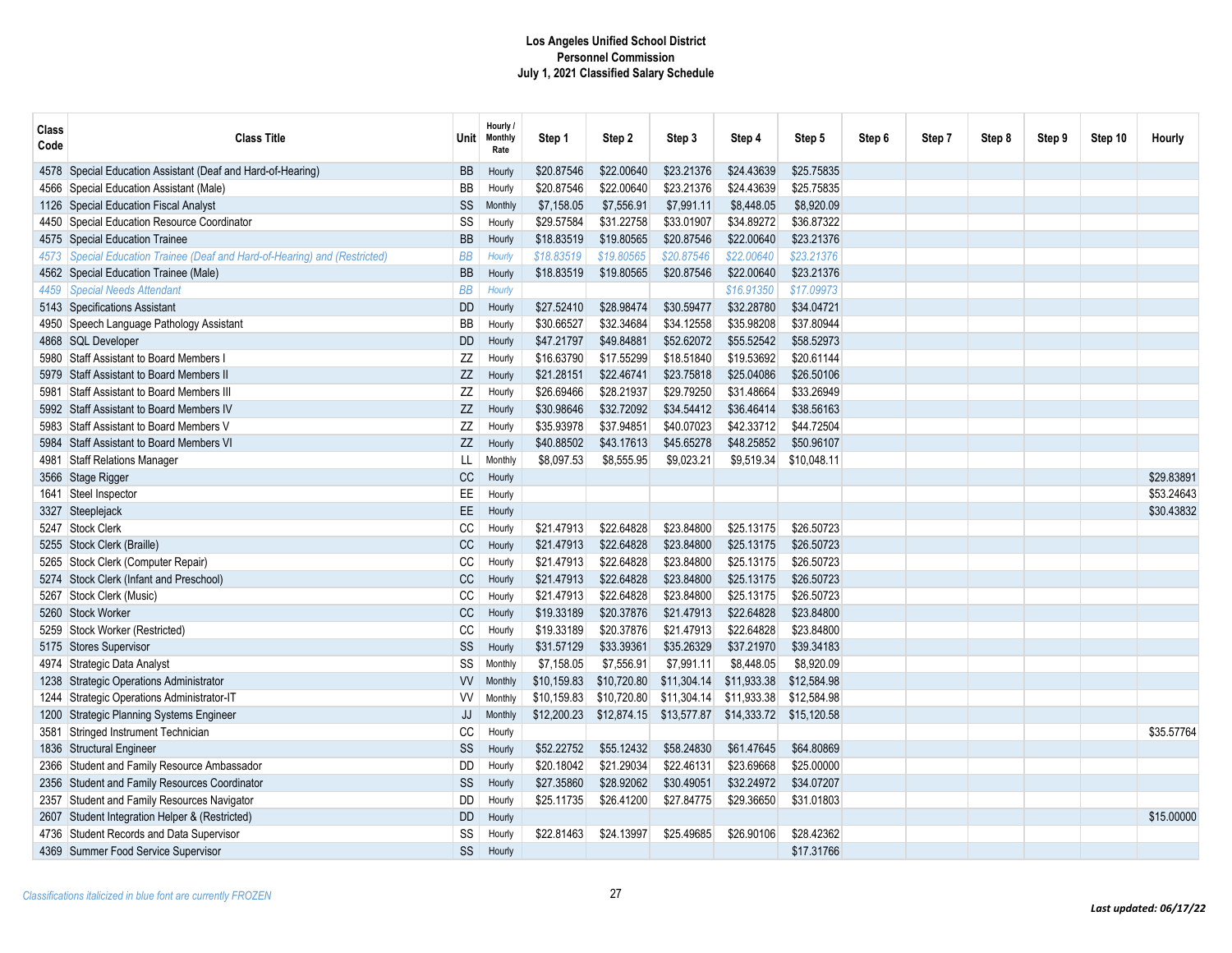| Class<br>Code | <b>Class Title</b>                                    | Unit∣       | Hourly /<br><b>Monthly</b><br>Rate | Step 1     | Step 2     | Step 3      | Step 4      | Step 5      | Step 6     | Step 7                | Step 8 | Step 9 | Step 10 | Hourly     |
|---------------|-------------------------------------------------------|-------------|------------------------------------|------------|------------|-------------|-------------|-------------|------------|-----------------------|--------|--------|---------|------------|
| 1434          | Supervising Access Compliance Specialist              | SS          | Hourly                             | \$48.72018 | \$51.47288 | \$54.38110  | \$57.38404  | \$60.52249  |            |                       |        |        |         |            |
| 1129          | Supervising Accountant                                | SS          | Hourly                             | \$30.66406 | \$32.35229 | \$34.19040  | \$36.05217  | \$38.15060  |            |                       |        |        |         |            |
| 1316          | Supervising Accounting Technician                     | SS          | Hourly                             | \$21.22107 | \$22.38863 | \$23.69030  | \$25.02351  | \$26.45141  |            |                       |        |        |         |            |
| 1440          | Supervising Architect                                 | SS          | Hourly                             | \$47.28591 | \$49.96813 | \$52.73713  | \$55.61659  | \$58,69323  |            |                       |        |        |         |            |
| 2720          | Supervising Assignment Technician                     | SS          | Hourly                             | \$24.05318 | \$25.39430 | \$26.80640  | \$28.35261  | \$29.95407  |            |                       |        |        |         |            |
| 2721          | Supervising Assignment Technician (CPOS)              | ZZ          | Hourly                             | \$24.05318 | \$25.39430 | \$26.80640  | \$28.35261  | \$29.95407  |            |                       |        |        |         |            |
| 5758          | Supervising Automotive Body Mechanic                  | SS          | Hourly                             | \$35.21595 | \$37.29861 | \$39.35762  | \$41.61383  | \$43.93315  |            |                       |        |        |         |            |
| 2543          | Supervising Budget Technician                         | ZZ          | Hourly                             | \$25.18920 | \$26.58552 | \$28.12385  | \$29.71743  | \$31.39773  |            |                       |        |        |         |            |
| 1631          | Supervising Building/Construction Inspector           | SS          | Monthly                            | \$8,760.52 | \$9,255.90 | \$9,778.62  | \$10,331.15 | \$10,914.62 |            |                       |        |        |         |            |
| 1527          | Supervising Civil Engineer                            | SS          | Hourly                             | \$48.46139 | \$51.19882 | \$54.04671  | \$56.98923  | \$60.15270  |            |                       |        |        |         |            |
| 5648          | Supervising Classified Training Representative        | SS          | Hourly                             | \$33.91426 | \$35.78394 | \$37.85081  | \$39.98082  | \$42.22126  |            |                       |        |        |         |            |
| 2576          | Supervising Clerk                                     | $\text{SS}$ | Hourly                             | \$19.36718 | \$20.44008 | \$21.61551  | \$22.81463  | \$24.13997  |            |                       |        |        |         |            |
| 2577          | Supervising Clerk (CPOS)                              | ΖZ          | Hourly                             | \$19.36718 | \$20.44008 | \$21.61551  | \$22.81463  | \$24.13997  |            |                       |        |        |         |            |
|               | 2575 Supervising Clerk (Non-Typing)                   | SS          | Hourly                             | \$19.36718 | \$20.44008 | \$21.61551  | \$22.81463  | \$24.13997  |            |                       |        |        |         |            |
| 4818          | Supervising Data Center Technician                    | SS          | Hourly                             | \$30.66406 | \$32.35229 | \$34.19040  | \$36.05217  | \$38.15060  |            |                       |        |        |         |            |
|               | 1704 Supervising Electrical Engineer                  | SS          | Hourly                             | \$48.46139 | \$51.19882 | \$54.04671  | \$56.98923  | \$60.15270  |            |                       |        |        |         |            |
| 1664          | Supervising Electrical Inspector                      | SS          | Hourly                             |            |            |             |             | \$49.78671  |            |                       |        |        |         |            |
| 2044          | Supervising Equal Employment Opportunity Investigator | ZZ          | Hourly                             | \$46.10601 | \$48.64184 | \$51.31714  | \$54.13958  | \$57.11727  |            |                       |        |        |         |            |
| 1896          | Supervising Facilities Cost Analyst                   | SS          | Hourly                             | \$40.31882 | \$42.53636 | \$44.87586  | \$47.34403  | \$49.94795  |            |                       |        |        |         |            |
| 5214          | Supervising Fleet-Parts Storekeeper                   | SS          | Hourly                             | \$28.63662 | \$30.25385 | \$32.00518  | \$33.76440  | \$35.68138  |            |                       |        |        |         |            |
| 2773          | Supervising Insurance Technician                      | SS          | Hourly                             | \$20.45946 | \$21.58932 | \$22.78813  | \$24.05318  | \$25.39430  | \$26.80640 | \$28.35261 \$29.95407 |        |        |         |            |
| 1388          | Supervising Investigator                              | <b>VV</b>   | Monthly                            | \$8,978.28 | \$9,485.88 | \$10,023.29 | \$10,588.00 | \$11,186.22 |            |                       |        |        |         |            |
| 2367          | Supervising Job Order Contracting Specialist          | SS          | Hourly                             | \$43.61760 | \$46.29193 | \$48.75325  | \$51.47492  | \$54.27545  |            |                       |        |        |         |            |
| 4110          | Supervising Landscape Architect                       | SS          | Hourly                             | \$54.62510 | \$57.62948 | \$60.79910  | \$64.14305  | \$67.67092  |            |                       |        |        |         |            |
| 3778          | Supervising Maintenance Worker                        | SS          | Hourly                             | \$27.72151 | \$29.29929 | \$30.97963  | \$32.72307  | \$34.57696  |            |                       |        |        |         |            |
| 1754          | Supervising Mechanical Engineer                       | SS          | Hourly                             | \$48.46139 | \$51.19882 | \$54.04671  | \$56.98923  | \$60.15270  |            |                       |        |        |         |            |
| 3261          | Supervising Mill Carpenter                            | SS          | Hourly                             |            |            |             |             |             |            |                       |        |        |         | \$42.59205 |
| 1303          | Supervising Payroll Technician                        | SS          | Hourly                             | \$22.38863 | \$23.69030 | \$25.02351  | \$26.45141  | \$27.91873  |            |                       |        |        |         |            |
| 2261          | Supervising Personnel Clerk                           | SS          | Hourly                             | \$21.61551 | \$22.81463 | \$24.13997  | \$25.49685  | \$26.90106  |            |                       |        |        |         |            |
|               | 2262 Supervising Personnel Clerk (CPOS)               | ΖZ          | Hourly                             | \$21.61551 | \$22.81463 | \$24.13997  | \$25.49685  | \$26.90106  |            |                       |        |        |         |            |
| 1675          | Supervising Plumbing Inspector                        | SS          | Hourly                             |            |            |             |             | \$48.06693  |            |                       |        |        |         |            |
| 4852          | Supervising Police Dispatcher                         | $SS\,$      | Hourly                             | \$25.52929 | \$26.96433 | \$28.53813  | \$30.12580  | \$31.80292  |            |                       |        |        |         |            |
| 5783          | Supervising Power Equipment Mechanic                  | $\text{SS}$ | Hourly                             | \$34.19040 | \$36.05217 | \$38.15060  | \$40.29639  | \$42.55261  |            |                       |        |        |         |            |
| 5144          | Supervising Purchasing Services Coordinator           | SS          | Monthly                            | \$7,180.76 | \$7,588.47 | \$8,020.14  | \$8,469.50  | \$8,949.16  |            |                       |        |        |         |            |
| 4560          | Supervising Special Education Assistant               | SS          | Hourly                             | \$23.09864 | \$24.40030 | \$25.79662  | \$27.24029  | \$28.73918  |            |                       |        |        |         |            |
| 5395          | Supervising Staff Development Coordinator (LA's BEST) | SS          | Hourly                             | \$43.61760 | \$46.29193 | \$48.75325  | \$51.47492  | \$54.27545  |            |                       |        |        |         |            |
| 5300          | Supervising Stock Clerk (Music)                       | SS          | Hourly                             | \$26.16293 | \$27.34845 | \$28.58768  | \$29.88306  | \$31.23714  |            |                       |        |        |         |            |
| 1832          | Supervising Structural Engineer                       | SS          | Hourly                             | \$58.15366 | \$61.43858 | \$64.85604  | \$68.38708  | \$72.18324  |            |                       |        |        |         |            |
| 1584          | Supervisor, Plots Plans and Allotments                | SS          | Hourly                             | \$27.50851 | \$29.22040 | \$30.84551  | \$32.61262  | \$34.48228  |            |                       |        |        |         |            |
|               | 1864 Survey Party Chief                               | SS          | Hourly                             | \$43.52294 | \$45.92767 | \$48.54025  | \$51.23038  | \$54.00725  |            |                       |        |        |         |            |
|               | 1807 Sustainability Specialist                        | DD          | Hourly                             | \$45.65402 | \$48.16343 | \$50.72787  | \$53.49854  | \$56.38611  |            |                       |        |        |         |            |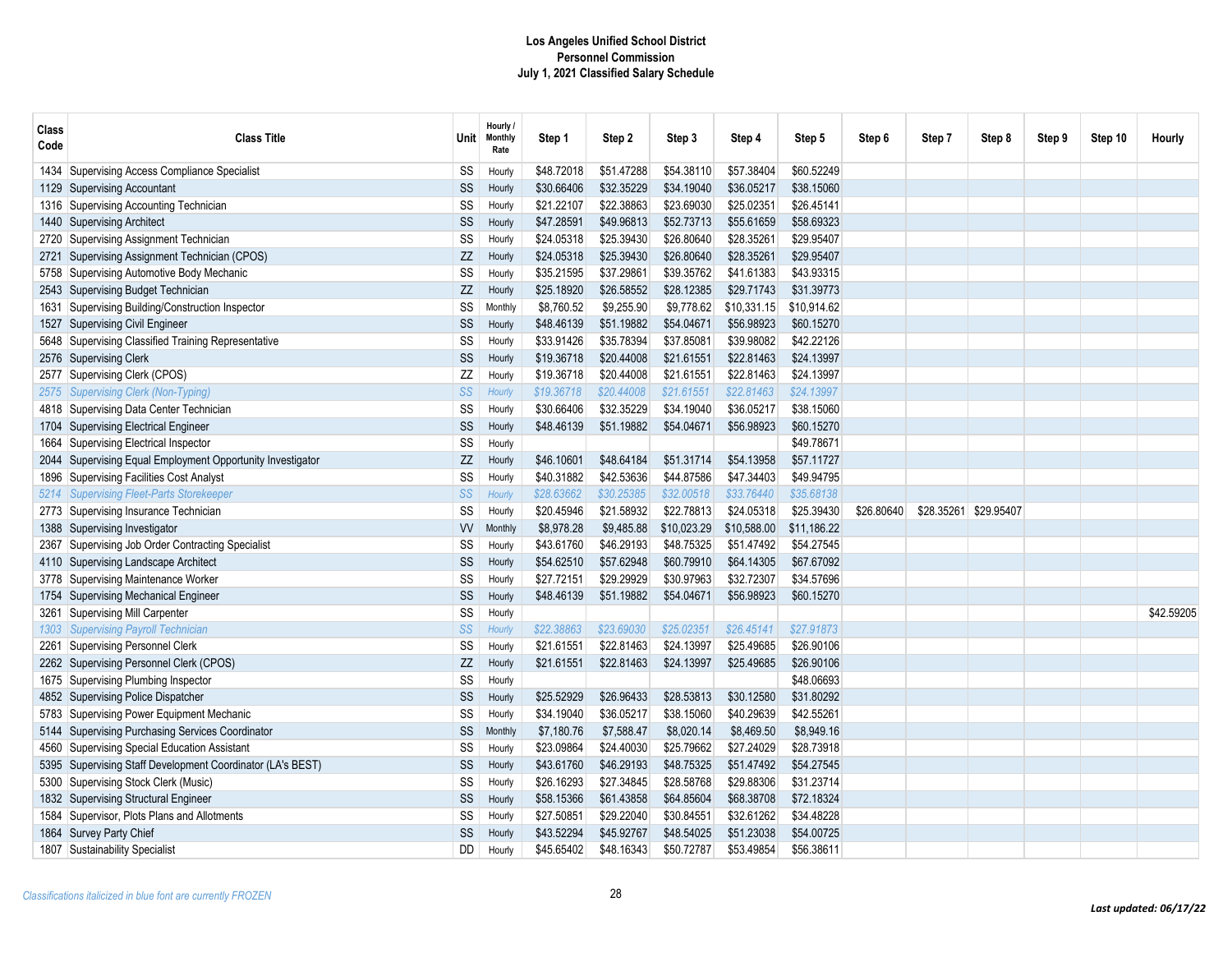| Class<br>Code | <b>Class Title</b>                                  | ∪nit⊹      | Hourly /<br><b>Monthly</b><br>Rate | Step 1     | Step 2      | Step 3      | Step 4      | Step 5      | Step 6 | Step 7 | Step 8 | Step 9 | Step 10 | Hourly     |
|---------------|-----------------------------------------------------|------------|------------------------------------|------------|-------------|-------------|-------------|-------------|--------|--------|--------|--------|---------|------------|
|               | 3155 Swimming Pool Technical Supervisor             | SS         | Hourly                             | \$43.16793 | \$45.61348  | \$48.11426  | \$50.78858  | \$53.56547  |        |        |        |        |         |            |
|               | 1052 Systems and Programming Director               | JJ         | Monthly                            | \$9,631.09 | \$10,159.83 | \$10,720.80 | \$11,304.14 | \$11,933.38 |        |        |        |        |         |            |
|               | 1054 Systems Standards Manager                      | JJ         | Monthly                            | \$8,481.82 | \$8,950.96  | \$9,437.49  | \$9,957.53  | \$10,507.34 |        |        |        |        |         |            |
|               | 1190 Technical Project Manager                      | JJ         | Monthly                            | \$8,097.53 | \$8,555.95  | \$9,023.21  | \$9,519.34  | \$10.048.11 |        |        |        |        |         |            |
|               | 1179 Technical Specialist                           | JJ         | Monthly                            | \$9,631.09 | \$10,159.83 | \$10,720.80 | \$11,304.14 | \$11,933.38 |        |        |        |        |         |            |
|               | 4816   Technology Support Specialist                | DD         | Hourly                             | \$37.86484 | \$39.97281  | \$42.14720  | \$44.49585  | \$46.94409  |        |        |        |        |         |            |
|               | 1053 Telecommunications Billing Supervisor          | SS         | Hourly                             | \$36.43872 | \$38.48984  | \$40.67505  | \$42.96282  | \$45.38470  |        |        |        |        |         |            |
|               | 2187 Telecommunications Services Representative     | DD         | Hourly                             | \$26.14643 | \$27.54899  | \$29.07604  | \$30.68607  | \$32.29611  |        |        |        |        |         |            |
| 3558          | <b>Telecommunications Systems Technician</b>        | EE         | Hourly                             | \$26.77071 | \$28.26232  | \$29.86387  | \$31.55998  | \$33.33032  |        |        |        |        |         |            |
|               | 2686 Telephone Assignment Clerk                     | <b>NN</b>  | Hourly                             |            |             |             |             |             |        |        |        |        |         | \$15.91005 |
|               | 2125 Television Producer-Director                   | <b>DD</b>  | Hourly                             | \$44.76972 | \$47.23458  | \$49.83220  | \$52.52943  | \$55.31793  |        |        |        |        |         |            |
|               | 2346 Television Programming Associate               | <b>DD</b>  | Hourly                             | \$28.74407 | \$30.31262  | \$31.95584  | \$33.69867  | \$35.54937  |        |        |        |        |         |            |
|               | 2952 Test Services Coordinator                      | SS         | Hourly                             | \$29.44918 | \$31.09008  | \$32.87295  | \$34.74261  | \$36.73060  |        |        |        |        |         |            |
|               | 5052 Testing and Training Assistant                 | <b>NN</b>  | Hourly                             |            |             |             |             |             |        |        |        |        |         | \$23.35999 |
|               | 5099 Testing Operations Manager                     | SS         | Hourly                             | \$38.00862 | \$40.15437  | \$42.36327  | \$44.80882  | \$47.32538  |        |        |        |        |         |            |
|               | 2644 Textbook Inventory Clerk                       | <b>DD</b>  | Hourly                             | \$19.39093 | \$20.42831  | \$21.51552  | \$22.69396  | \$23.89735  |        |        |        |        |         |            |
|               | 2201 Textbook Services Manager                      | ${\it JJ}$ | <b>Monthly</b>                     | \$7,519.75 | \$7,951.84  | \$8,406.50  | \$8,876.25  | \$9,358.57  |        |        |        |        |         |            |
|               | 3381 Tile Layer                                     | EE         | Hourly                             |            |             |             |             |             |        |        |        |        |         | \$34.41904 |
|               | 3786 Tile Layer Helper                              | EE         | Hourly                             |            |             |             |             |             |        |        |        |        |         | \$28.57459 |
|               | 5285 Toolkeeper                                     | CC         | Hourly                             | \$19.33189 | \$20.37876  | \$21.47913  | \$22.64828  | \$23.84800  |        |        |        |        |         |            |
|               | 5281 Toolkeeper (Restricted/Disabled)               | CC         | Hourly                             | \$19.33189 | \$20.37876  | \$21.47913  | \$22.64828  | \$23.84800  |        |        |        |        |         |            |
|               | 3466 Toolsharpener                                  | EE         | Hourly                             |            |             |             |             |             |        |        |        |        |         | \$29.99888 |
|               | 3366 Tractor and Roller Operator                    | EE         | Hourly                             |            |             |             |             |             |        |        |        |        |         | \$41.50000 |
|               | 3368 Tractor Mower Operator                         | CC         | Hourly                             | \$22.87752 | \$24.05431  | \$25.36100  | \$26.73646  | \$28.22656  |        |        |        |        |         |            |
|               | 3367 Tractor Operator                               | EE         | Hourly                             |            |             |             |             |             |        |        |        |        |         | \$41,50000 |
|               | 2905 Translator - Interpreter (Armenian Language)   | <b>DD</b>  | Hourly                             | \$31.02633 | \$32.69447  | \$34.48706  | \$36.42910  | \$38.39598  |        |        |        |        |         |            |
|               | 2906 Translator - Interpreter (Cantonese Language)  | <b>DD</b>  | Hourly                             | \$31.02633 | \$32.69447  | \$34.48706  | \$36.42910  | \$38.39598  |        |        |        |        |         |            |
|               | 2908 Translator - Interpreter (Korean Language)     | DD         | Hourly                             | \$31.02633 | \$32.69447  | \$34.48706  | \$36.42910  | \$38.39598  |        |        |        |        |         |            |
|               | 2909 Translator - Interpreter (Mandarin Language)   | <b>DD</b>  | Hourly                             | \$31.02633 | \$32.69447  | \$34.48706  | \$36.42910  | \$38.39598  |        |        |        |        |         |            |
|               | 2910 Translator - Interpreter (Russian Language)    | DD         | Hourly                             | \$31.02633 | \$32.69447  | \$34.48706  | \$36.42910  | \$38.39598  |        |        |        |        |         |            |
|               | 2070 Translator - Interpreter (Spanish Language)    | <b>DD</b>  | Hourly                             | \$31.02633 | \$32.69447  | \$34.48706  | \$36.42910  | \$38.39598  |        |        |        |        |         |            |
|               | 2911 Translator - Interpreter (Vietnamese Language) | DD         | Hourly                             | \$31.02633 | \$32.69447  | \$34.48706  | \$36.42910  | \$38.39598  |        |        |        |        |         |            |
|               | 2920 Translator (Spanish Language)                  | <b>DD</b>  | Hourly                             | \$31.02633 | \$32.69447  | \$34.48706  | \$36.42910  | \$38.39598  |        |        |        |        |         |            |
|               | 1120 Transportation Cost Analyst                    | SS         | Hourly                             | \$31.99729 | \$33.78016  | \$35.65771  | \$37.70883  | \$39.85459  |        |        |        |        |         |            |
|               | 5741 Transportation Inspector                       | SS         | Hourly                             | \$30.73507 | \$32,48640  | \$34,30873  | \$36.24940  | \$38.28472  |        |        |        |        |         |            |
|               | 5708 Transportation Planner                         | SS         | Hourly                             | \$36.58860 | \$38.67127  | \$40.81705  | \$43.14427  | \$45.59770  |        |        |        |        |         |            |
|               | 5727 Transportation Router                          | CC         | Hourly                             | \$29.22759 | \$30.77115  | \$32.46757  | \$34.23275  | \$36.11254  |        |        |        |        |         |            |
|               | 5864 Transportation Routing Assistant               | CC         | Hourly                             | \$24.02532 | \$25.35198  | \$26.75359  | \$28.20017  | \$29.70671  |        |        |        |        |         |            |
|               | 5728 Transportation Routing Center Supervisor       | SS         | Hourly                             | \$36.58860 | \$38.67127  | \$40.81705  | \$43.14427  | \$45.59770  |        |        |        |        |         |            |
|               | 5710 Transportation Services Manager                | JJ         | Monthly                            | \$7,122.87 | \$7,519.75  | \$7,951.84  | \$8,406.50  | \$8,876.25  |        |        |        |        |         |            |
|               | 1154 Treasury Manager                               | JJ         | Monthly                            | \$7,951.84 | \$8,406.50  | \$8,876.25  | \$9,358.57  | \$9,871.02  |        |        |        |        |         |            |